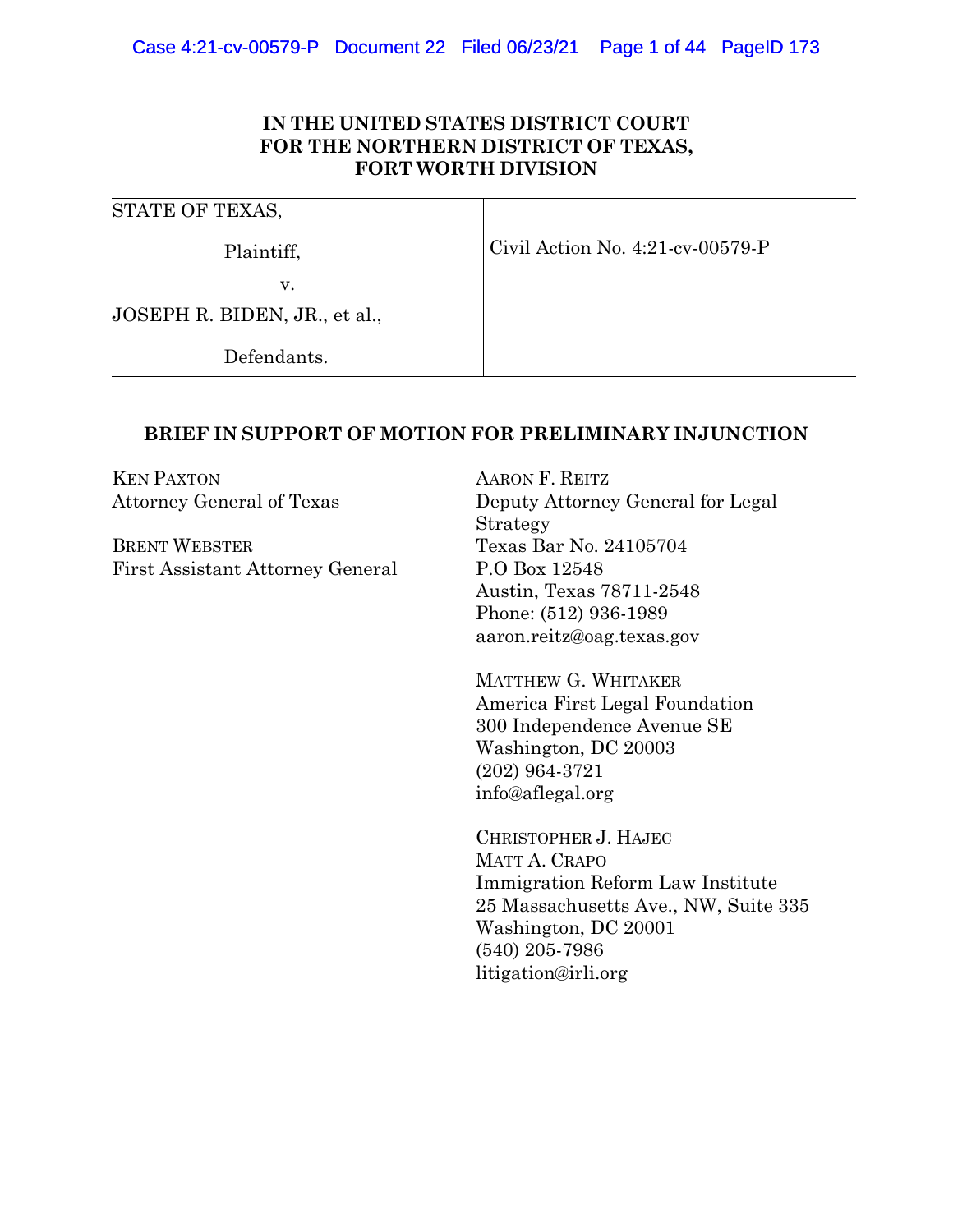# **TABLE OF CONTENTS**

| The Defendants Utilized Longstanding Authority to Suspend the<br>L.<br>Introduction of Persons Along the International Land Borders, and Subsequently<br>Departed from Their Own Rules, Triggering a Surge of Illegal Migration at the |
|----------------------------------------------------------------------------------------------------------------------------------------------------------------------------------------------------------------------------------------|
| II. The Defendants Have Simultaneously Failed to Comply with Provisions of<br>the INA That Require the Detention of Aliens Who Could Carry Communicable                                                                                |
|                                                                                                                                                                                                                                        |
|                                                                                                                                                                                                                                        |
| Texas Is Likely to Succeed on the Merits Because the Defendants' Actions are<br>Ι.                                                                                                                                                     |
| II. Texas Will Suffer Irreparable Harm Absent a Preliminary Injunction From                                                                                                                                                            |
| III. The Harms to Texas Outweigh Any Harms That Might Arise If This Court                                                                                                                                                              |
|                                                                                                                                                                                                                                        |
|                                                                                                                                                                                                                                        |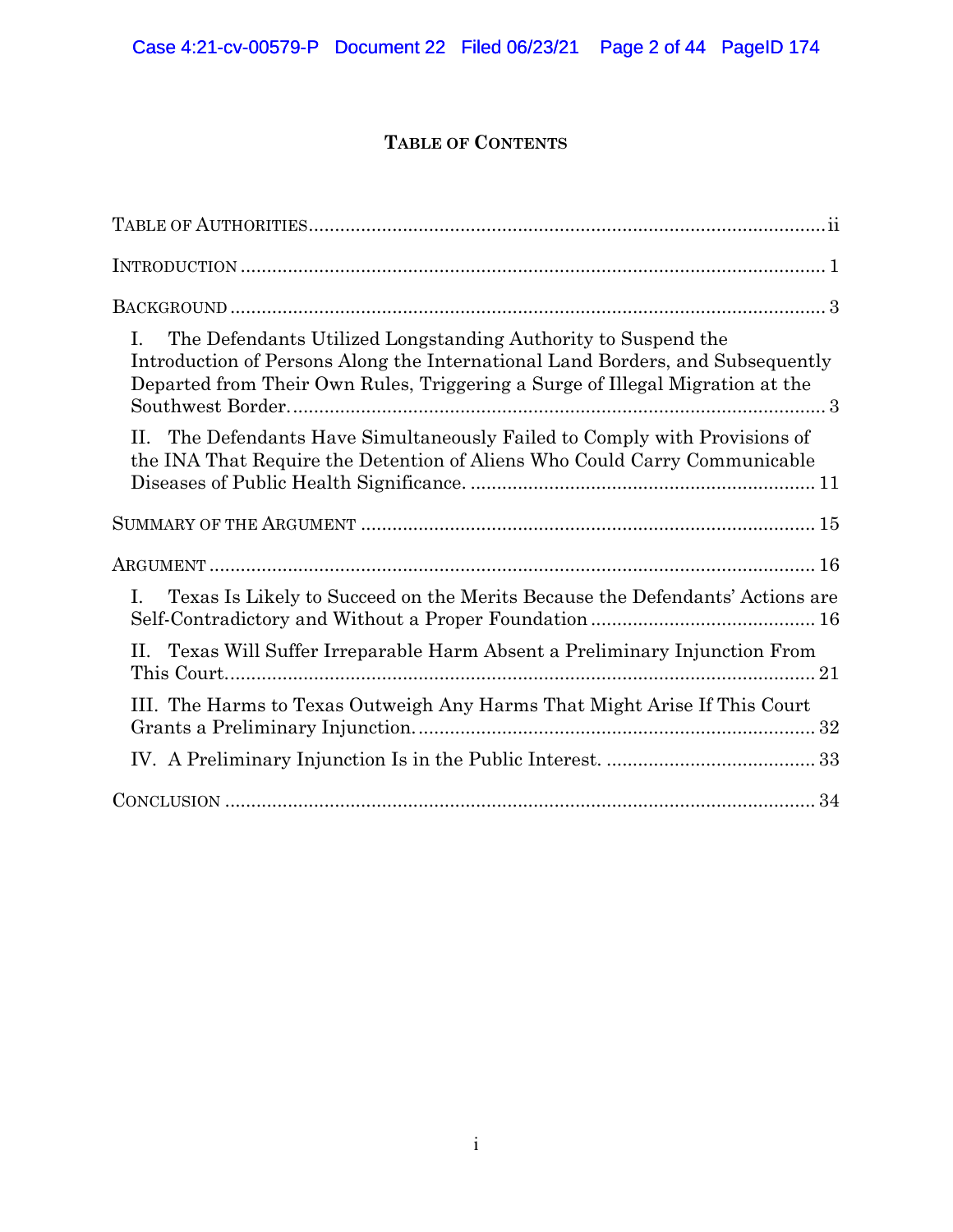# **TABLE OF AUTHORITIES**

# <span id="page-2-0"></span>**Cases**

| ADT, LLC v. Cap. Connect, Inc.,                                                                                     |  |
|---------------------------------------------------------------------------------------------------------------------|--|
| Alfred L. Snapp & Son, Inc. v. Puerto Rico ex rel. Barez,                                                           |  |
| Arizona v. United States,                                                                                           |  |
| Bennigan's Franchising Co., L.P. v. Swigonski,<br>No. CIVA 3:06CV2300G, 2007 WL 603370 (N.D. Tex. Feb. 27, 2007) 32 |  |
| Brink's Inc. v. Patrick,                                                                                            |  |
| Canal Auth. of State of Fla. v. Callaway,                                                                           |  |
| Chevron, U.S.A., Inc. v. NRDC, Inc.,                                                                                |  |
| City of Waukesha v. EPA,                                                                                            |  |
| Clapper v. Amnesty Int'l USA,                                                                                       |  |
| Clinton v. City of N.Y.,                                                                                            |  |
| Daniels Health Scis., L.L.C. v. Vascular Health Scis., L.L.C.,                                                      |  |
| Dep't of Homeland Sec. v. Regents of the Univ. of Cal.,                                                             |  |
| Digital Generation, Inc. v. Boring,                                                                                 |  |
| Elite Rodeo Ass'n v. Pro. Rodeo Cowboys Ass'n, Inc.,                                                                |  |
| Encino Motorcars, LLC v. Navarro,                                                                                   |  |
| FEC v. Akins,                                                                                                       |  |
| Gonzales-Veliz v. Barr,                                                                                             |  |
|                                                                                                                     |  |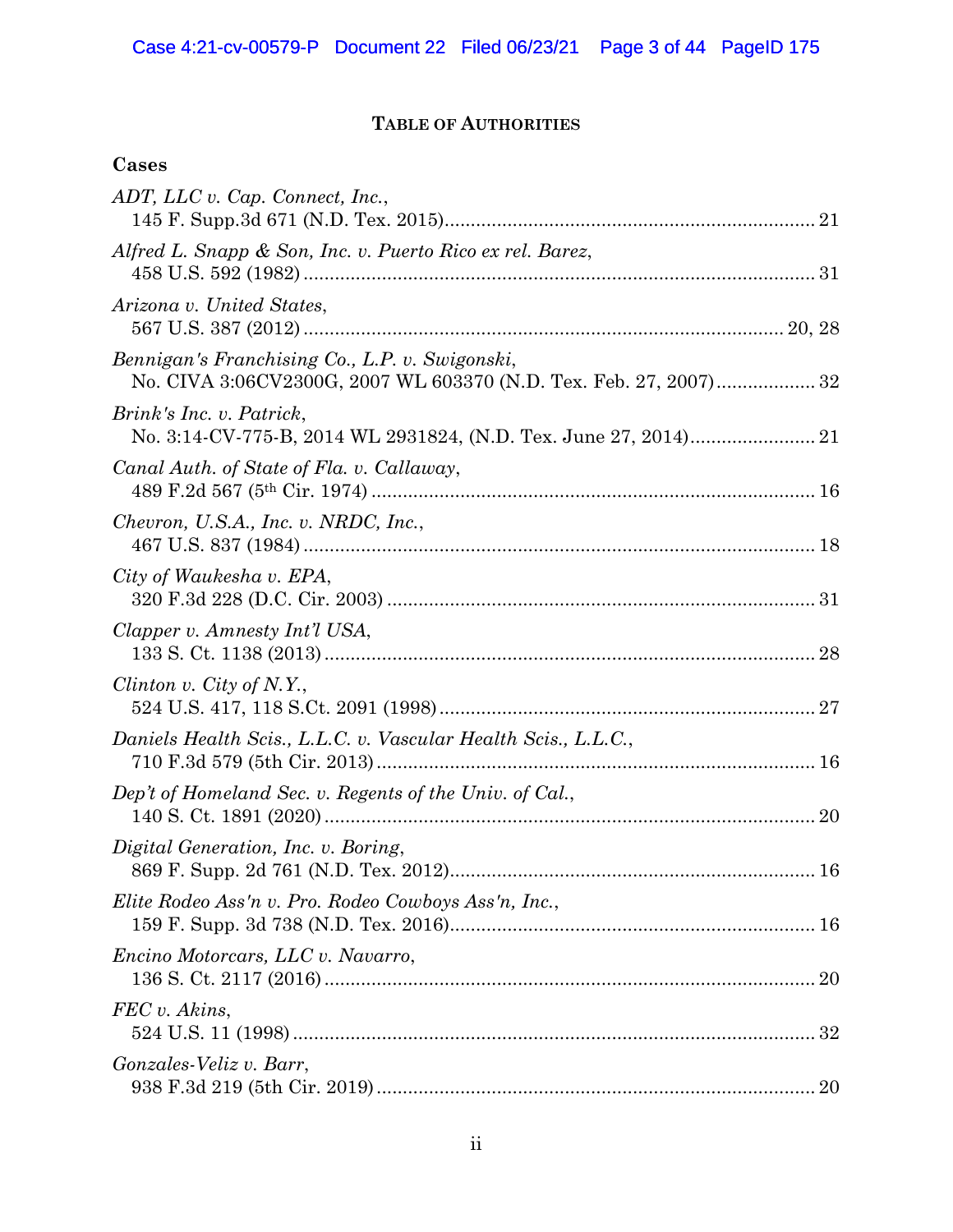# Case 4:21-cv-00579-P Document 22 Filed 06/23/21 Page 4 of 44 PageID 176

| ICEE Distributors, Inc. v. J&J Snack Foods Corp.,             |  |
|---------------------------------------------------------------|--|
| In re Campbell,                                               |  |
| Janvey v. Alguire,                                            |  |
| Ladd v. Livingston,                                           |  |
| Larson v. Domestic & Foreign Commerce Corp.,                  |  |
| Massachusetts v. EPA,                                         |  |
| Massachusetts v. Mellon,                                      |  |
| Med-Cert Home Care, LLC v. Azar,                              |  |
| Medtronic, Inc. v. Lohr,                                      |  |
| Michigan $v$ . E.P.A.,                                        |  |
| Mississippi Power & Light Co. v. United Gas Pipe Line Co.,    |  |
| Montana v. United States,                                     |  |
| Motor Vehicle Mfrs. Ass'n v. State Farm Mutual Auto Ins. Co., |  |
| P.J.E.S. v. Pekoske,                                          |  |
| P.J.E.S. v. Wolf,                                             |  |
| Plyler v. Doe,                                                |  |
| SEC v. Chenery Corp.,                                         |  |
| Sierra Club v. Glickman,                                      |  |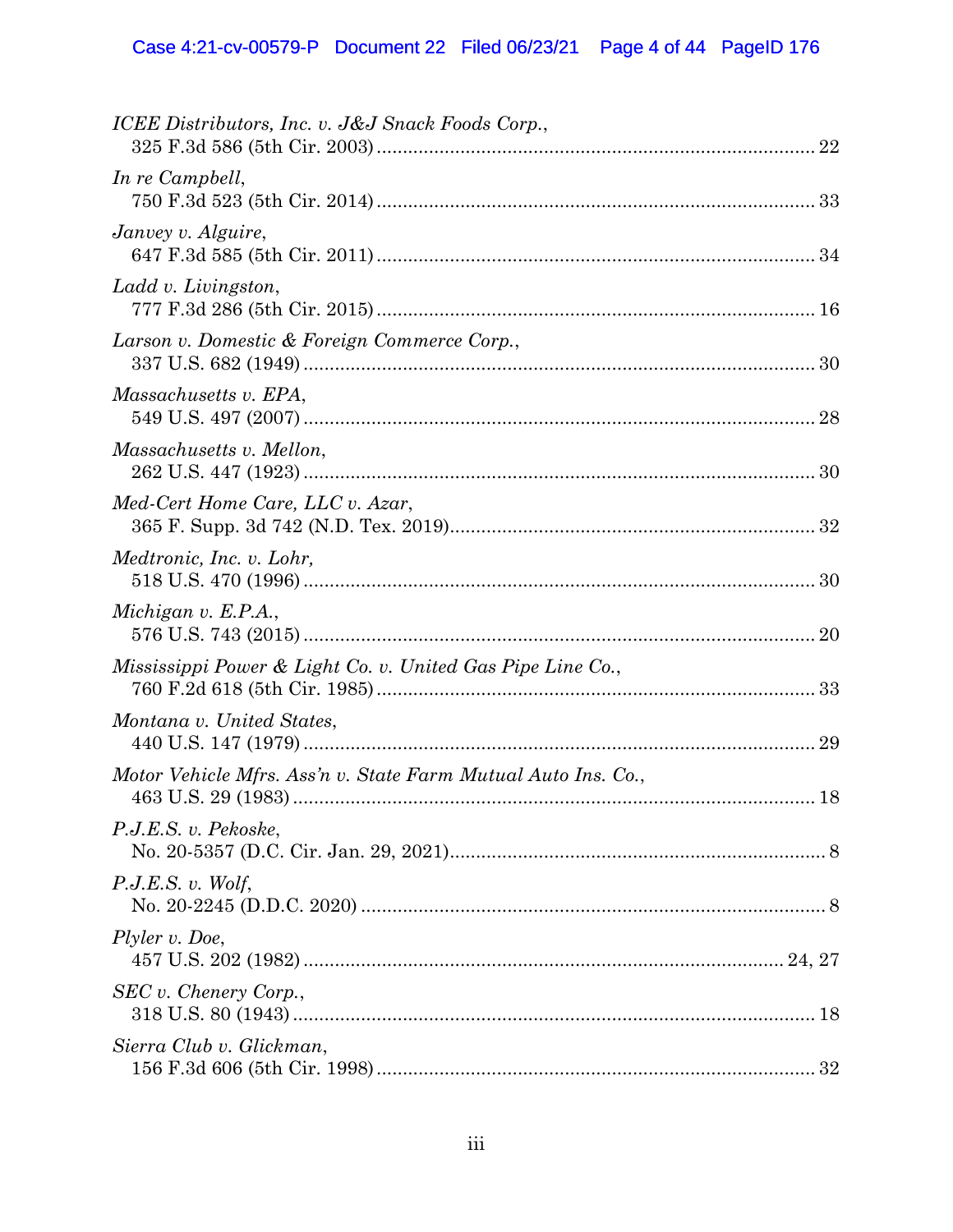### Case 4:21-cv-00579-P Document 22 Filed 06/23/21 Page 5 of 44 PageID 177

| Sierra Club v. United States Env't Prot. Agency,                                                       |
|--------------------------------------------------------------------------------------------------------|
| Smiley v. Citibank (South Dakota), N.A.,                                                               |
| South Carolina v. Katzenbach,                                                                          |
| Sugar Cane Growers Co-op. of Fla. v. Veneman,                                                          |
| Sunbeam Prods., Inc. v. West Bend Co.,                                                                 |
| Texas v. California,                                                                                   |
| Texas v. United States,                                                                                |
| Texas v. United States,                                                                                |
| Texas v. United States,                                                                                |
| Texas v. United States,<br>No. 6:21-cv-0003, 2021 U.S. Dist. LEXIS 33890 (S.D. Tex. Feb. 23, 2021)  28 |
| TrafFix Devices, Inc. v. Mktg. Displays, Inc.,                                                         |
| TRAVELHOST, Inc. v. Figg,                                                                              |
| United States v. Mendoza,                                                                              |
| United States v. Morrison,                                                                             |
| Whitmore v. Arkansas,                                                                                  |
| Wilkinson v. Manpower, Inc.,                                                                           |
| <b>Statutes</b>                                                                                        |
|                                                                                                        |
|                                                                                                        |

42 U.S.C. § 268............................................................................................................... 6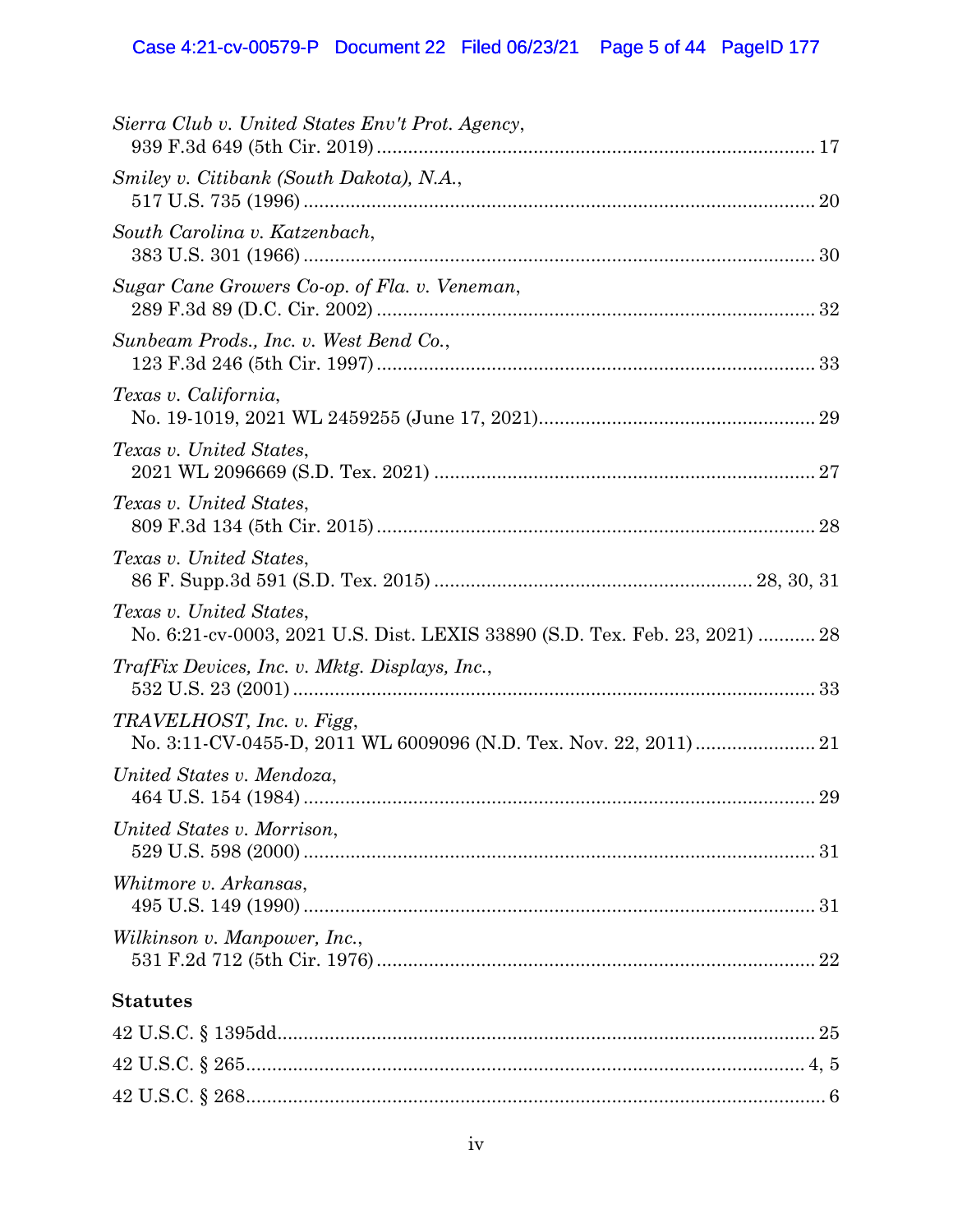| Regulations |
|-------------|
|             |
|             |
|             |
|             |
|             |
|             |
|             |
|             |
|             |
|             |
|             |
|             |
|             |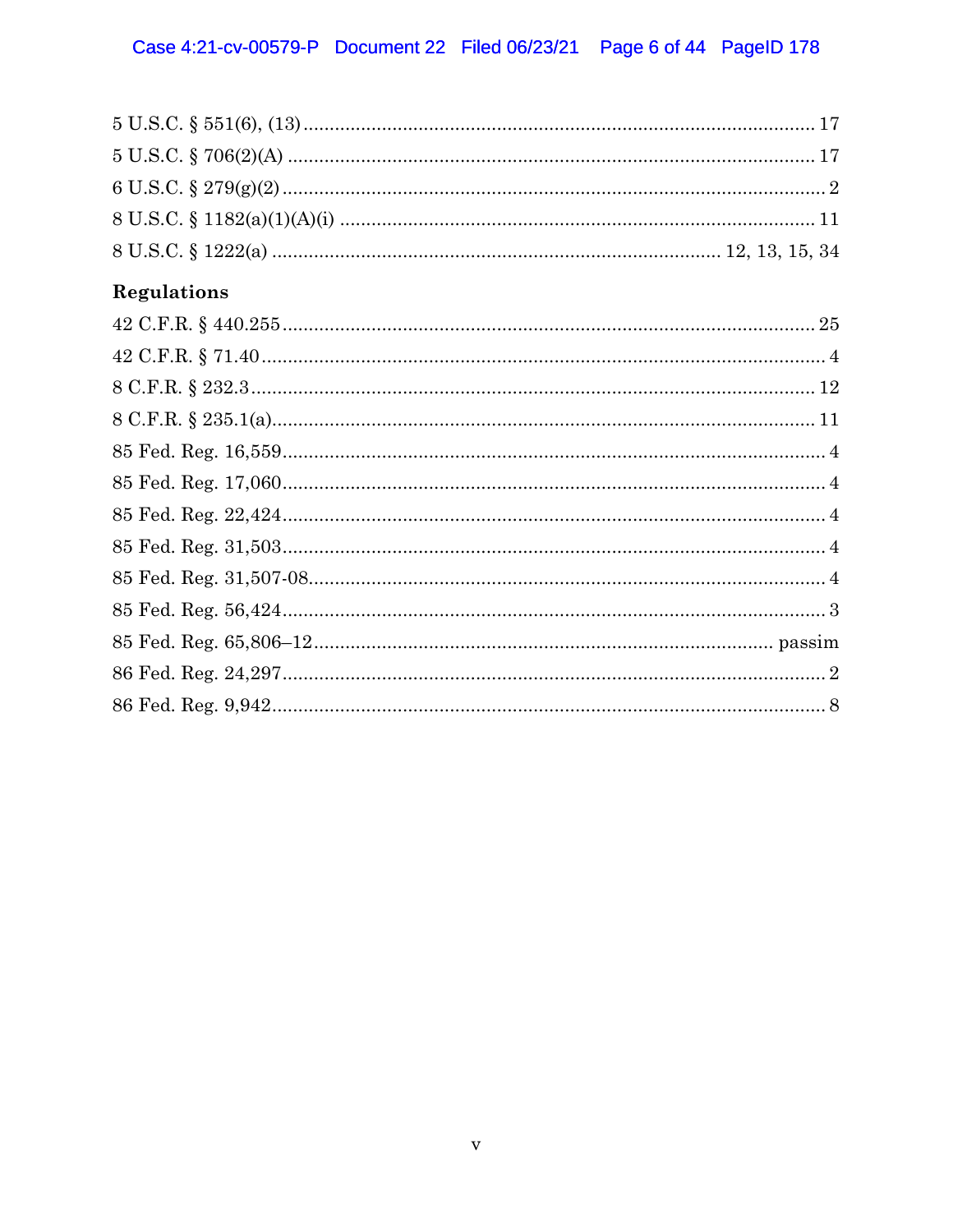# **Other Authorities**

| Alvin Powell, What Might Covid Cost the U.S.? Try \$16 Trillion, THE HARVARD<br>GAZETTE, https://news.harvard.edu/gazette/story/2020/11/what-might-covid-cost-<br>22                                                                           |
|------------------------------------------------------------------------------------------------------------------------------------------------------------------------------------------------------------------------------------------------|
| Centers for Disease Control, Clinical Questions about COVID-19: Questions and<br>Answers, https://www.cdc.gov/coronavirus/2019-ncov/hcp/faq.html#Transmission<br>(under the tab "When is someone infectious?") (last visited June 21, 2021) 22 |
| Kenneth Culp Davis, Suing the Government by Falsely Pretending to Sue an Officer,                                                                                                                                                              |
| Texas Department of State Health Services, DSHS COVID-19 Dashboard,<br>https://dshs.texas.gov/coronavirus/cases.aspx (last visited June 9, 2021) 23                                                                                            |
| U.S. Citizenship and Immigration Services, Asylum,<br>https://www.uscis.gov/humanitarian/refugees-and-asylum/asylum (under the tab<br>"Permission to Work in the United States" (last visited June 18, 2021) 25                                |
| U.S. Customs and Border Protection, CBP Directive No. 2210-004 at 1 (Dec. 30,<br>2019), https://www.cbp.gov/sites/default/files/assets/documents/2019-<br>Dec/CBP_Final_Medical_Directive_123019.pdf (last visited June 21, 2021) 12           |
| U.S. Customs and Border Protection, Southwest Border Land Encounters,<br>https://www.cbp.gov/newsroom/stats/southwest-land-border-encounters (selecting<br>2021 as the Fiscal Year and FMUA as the Demographic) (last visited June 21,         |
| U.S. Customs and Border Protection, Southwest Border Land Encounters,<br>https://www.cbp.gov/newsroom/stats/southwest-land-border-encounters (selecting<br>2021 as the Fiscal Year and UC/Single Minors as the Demographic) (last visited<br>9 |
| U.S. Customs and Border Protection, Southwest Border Land Encounters,<br>https://www.cbp.gov/newsroom/stats/southwest-land-border-encounters (selecting<br>2021 as the Fiscal Year, FMUA as the Demographic, and Title 42 as the Title of      |
| U.S. Customs and Border Protection, Southwest Border Land Encounters,<br>https://www.cbp.gov/newsroom/stats/southwest-land-border-encounters (selecting<br>2021 as the Fiscal Year, FMUA as the Demographic, and Title 8 as the Title of       |
| U.S. Customs and Border Protection, Southwest Border Land Encounters,<br>https://www.cbp.gov/newsroom/stats/southwest-land-border-encounters (selecting<br>FY 2020 as the Fiscal Year, and Title 42 as the Title of Authority) (last visited   |
| U.S. Customs and Border Protection, Southwest Border Land Encounters,<br>https://www.cbp.gov/newsroom/stats/southwest-land-border-encounters (selecting                                                                                        |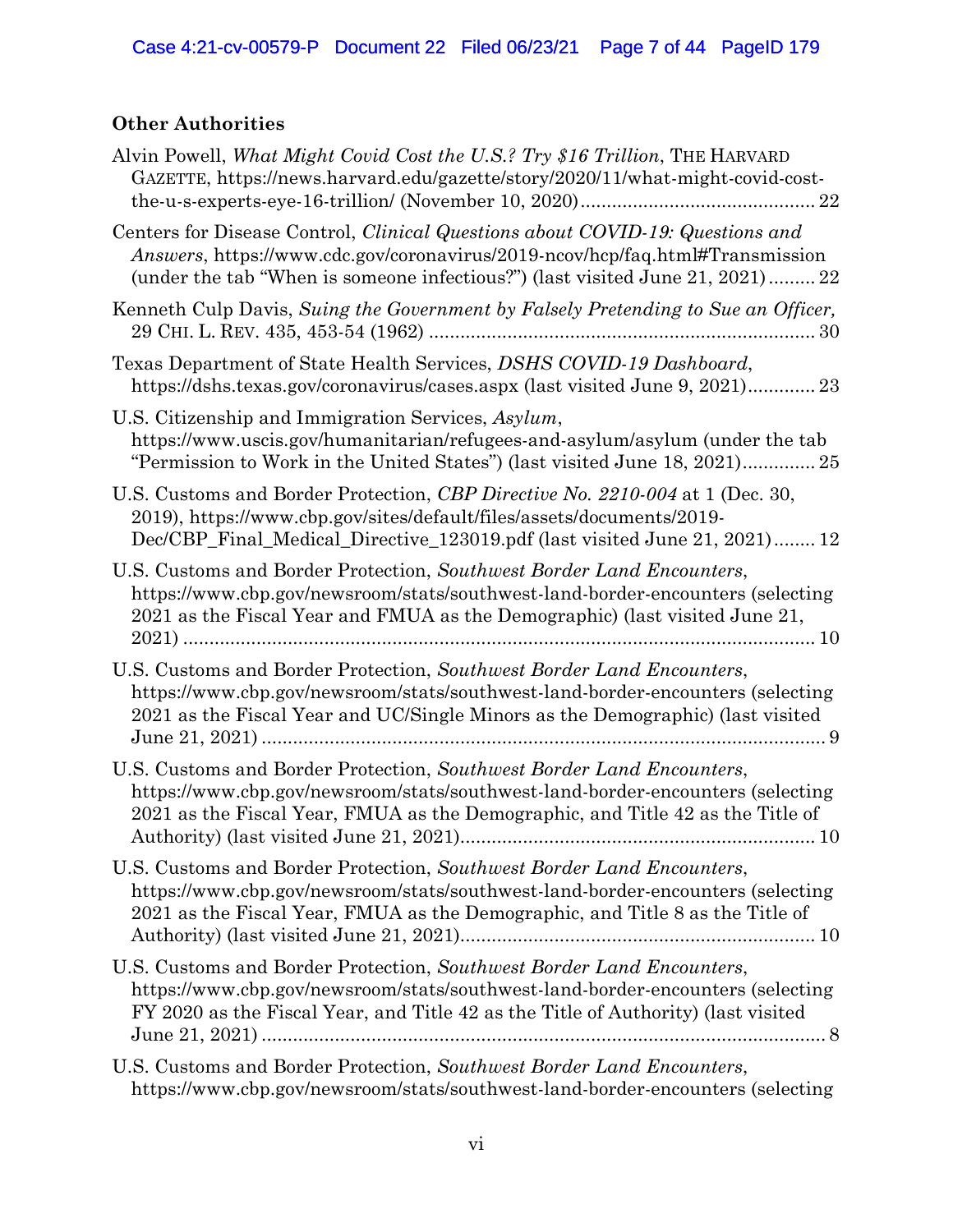FY 2020 as the Fiscal Year, and Title 8 as the Title of Authority) (last visited June 21, 2021) ............................................................................................................ 7

| U.S. Immigration and Customs Enforcement, Family Residential Standards 2020        |
|------------------------------------------------------------------------------------|
| § 4.3 (2020), https://www.ice.gov/doclib/frs/2020/4.3_HealthCare.pdf (last visited |
| June 21, 2021); U.S. Immigration and Customs Enforcement, <i>Performance-Based</i> |
| <i>National Detention Standards 2011</i> § 4.3 (2011),                             |
| https://www.ice.gov/doclib/detention-standards/2011/pbnds2011r2016.pdf (last       |
|                                                                                    |
|                                                                                    |

U.S. Immigration and Customs Enforcement, *ICE Detention Data, FY21 YTD*, https://www.ice.gov/doclib/detention/FY21\_detentionStats061121.xlsx (at the Tab entitled "Detention FY21 YTD") (last visited June 21, 2021)................................ 14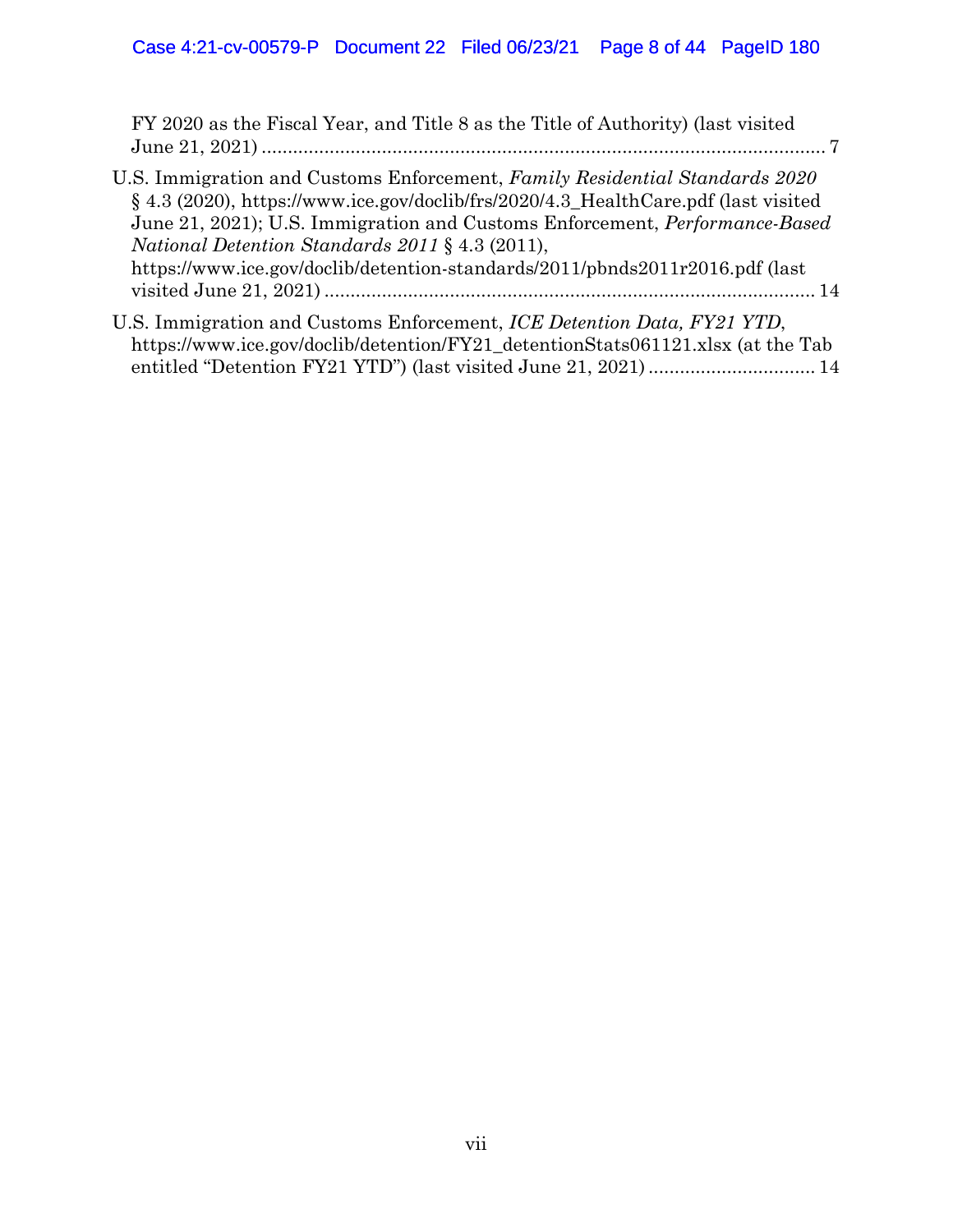#### **INTRODUCTION**

<span id="page-8-0"></span>The worldwide SARS-CoV-2 virus ("COVID-19" or "COVID") pandemic infected and contributed to the deaths of millions of Americans. It crippled economies and shuttered businesses. It caused children of all ages to be forced into virtual learning environments, resulted in mandated mask-wearing indoors and outdoors, and restrained ordinary activities for Americans across the country. It touched every part of life for Americans and people across the world.

Approximately eight months ago, recognizing the threat COVID-19 posed at the international land borders, the Defendants issued a Final Rule and a detailed Order (collectively commonly referred to as the "Title 42" process) through the Director of the Centers for Disease Control and Prevention ("CDC"). This rule was designed to prevent aliens infected with COVID-19, who could end up in a congregate care setting, from crossing land borders into the United States. In practice, this rule resulted in the U.S. Department of Homeland Security ("DHS") rapidly expelling illegal aliens from the United States shortly after their unlawful entries.

This was not an arbitrary or isolated response to the pandemic. Recognizing the unique threats posed by international travel during a worldwide pandemic, governments across the world also repeatedly imposed travel restrictions—including the Defendants, who as recently as April 30, 2021, suspended the entry of nationals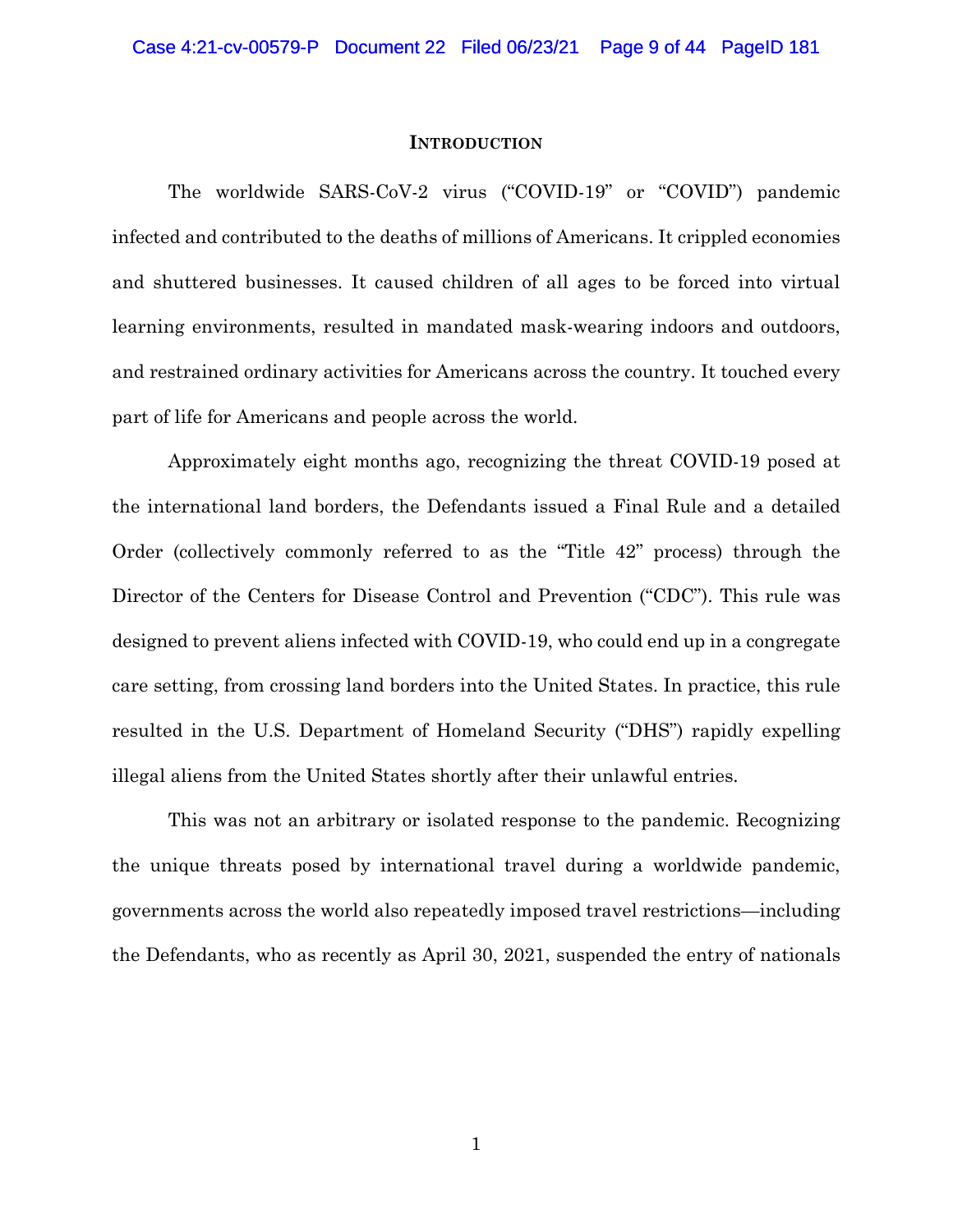from India—to prevent the further spread of COVID-19 across international boundaries.[1](#page-9-0)

Despite issuing this generally applicable Final Rule and detailed Order, the Defendants appear to have decided that protecting Americans through use of the Title 42 process was less important than perpetuating the near-certain indefinite presence of aliens arriving as members of family units and as unaccompanied alien children.[2](#page-9-1) So, they tried to except unaccompanied alien children from the Title 42 process through a procedurally defective order in February ("the February Order"). For members of family units, they made no such formal announcement, but have unilaterally altered their practices without following the requirements of the Administrative Procedure Act ("APA").

Unsatisfied with their haphazard lack of compliance with their own rules, the Defendants *did nothing* to ensure they would comply with provisions of the Immigration and Nationality Act ("INA") that require the detention of aliens coming from places where diseases of public health significance are present. Instead, the Defendants have chosen to take courses of action that have resulted in the release of tens of thousands of aliens into Texas and the United States.

<span id="page-9-0"></span><sup>1</sup> *See* Presidential Proclamation 10199 of April 30, 2021, Suspension of Entry as Nonimmigrants of Certain Additional Persons Who Pose a Risk of Transmitting Coronavirus Disease 2019, 86 Fed. Reg. 24,297.

<span id="page-9-1"></span><sup>&</sup>lt;sup>2</sup> The term "unaccompanied alien child" means "a child who  $-$  (A) has no lawful immigration status in the United States; (B) has not attained 18 years of age; and (C) with respect to whom  $-$  (i) there is no parent or legal guardian in the United States; or (ii) no parent or legal guardian in the United States is available to provide care and physical custody."  $6 \text{ U.S.C.} \$   $279(g)(2)$ . The term "family" unit" refers to alien children younger than eighteen accompanied by adult alien parents or legal guardians.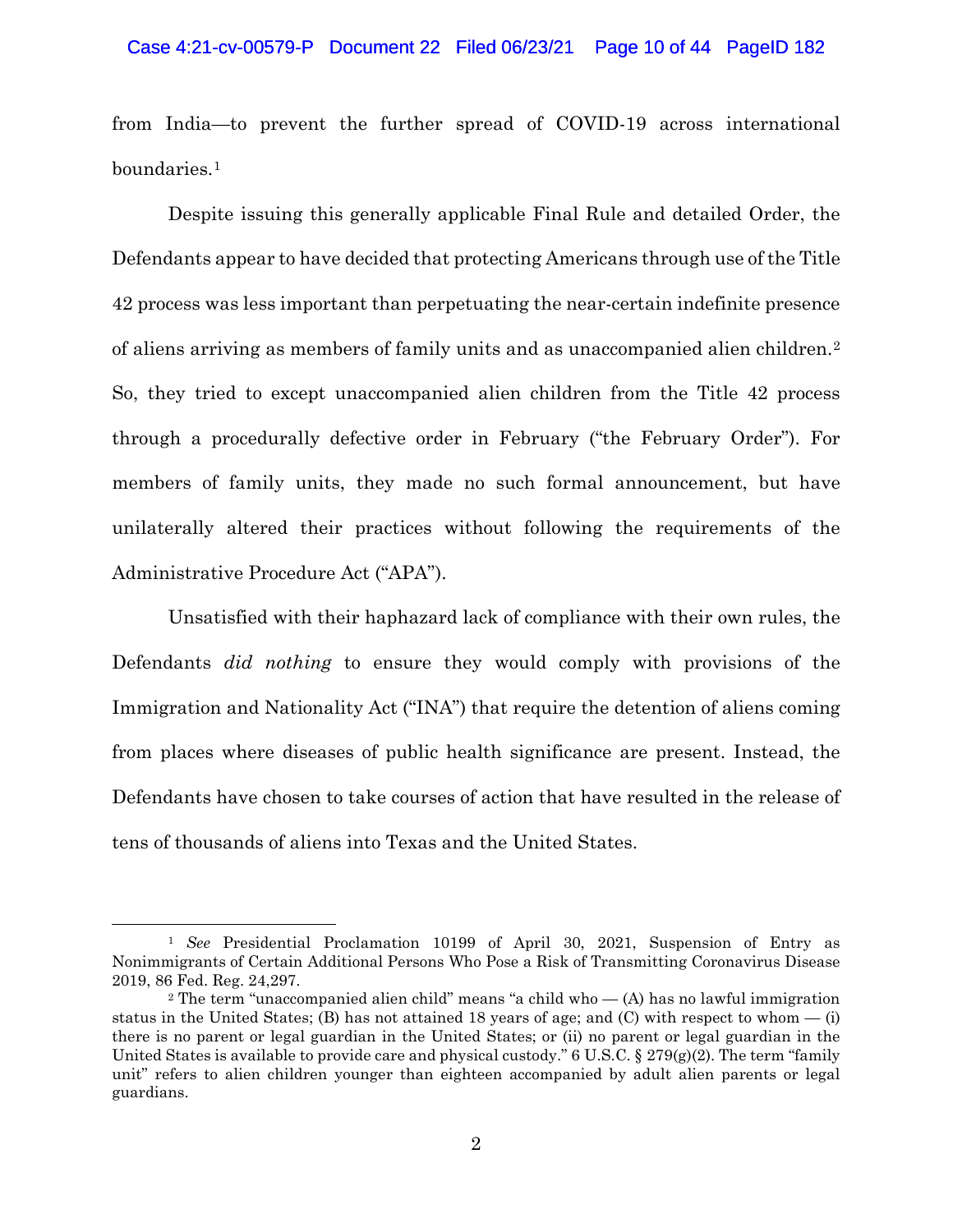### Case 4:21-cv-00579-P Document 22 Filed 06/23/21 Page 11 of 44 PageID 183

The Defendants' abandonment of their authority to prevent the introduction of aliens who might carry COVID-19 into the United States under the Public Health Service Act of 1944 ("PHSA") combined with their failure to ensure the detention of those aliens whom they process under the INA results in significant harms to Texas and its citizens. Texans will continue to be exposed to COVID-19 or new variations thereof, Texans will continue to contract COVID-19, Texans will die from COVID-19, and Texas will incur significant costs in terms of healthcare and law enforcement resources.

This Court should preliminarily enjoin the Defendants' ongoing noncompliance with their obligations. Texas is likely to prevail on the merits of its claims. Texas is suffering continued, irreparable injury. The threatened injury to Texas if the injunction is denied outweighs any harm that will result to the Defendants if the injunction is granted. And granting an injunction is in the public interest.

### **BACKGROUND**

<span id="page-10-1"></span><span id="page-10-0"></span>**I. The Defendants Utilized Longstanding Authority to Suspend the Introduction of Persons Along the International Land Borders, and Subsequently Departed from Their Own Rules, Triggering a Surge of Illegal Migration at the Southwest Border.**

On September 11, 2020, the CDC published a final rule entitled "Control of Communicable Diseases; Foreign Quarantine: Suspension of the Right to Introduce and Prohibition of Introduction of Persons From Designated Countries or Places for Public Health Purposes." *See* Appendix ("App.") 1-37; *see also* 85 Fed. Reg. 56,424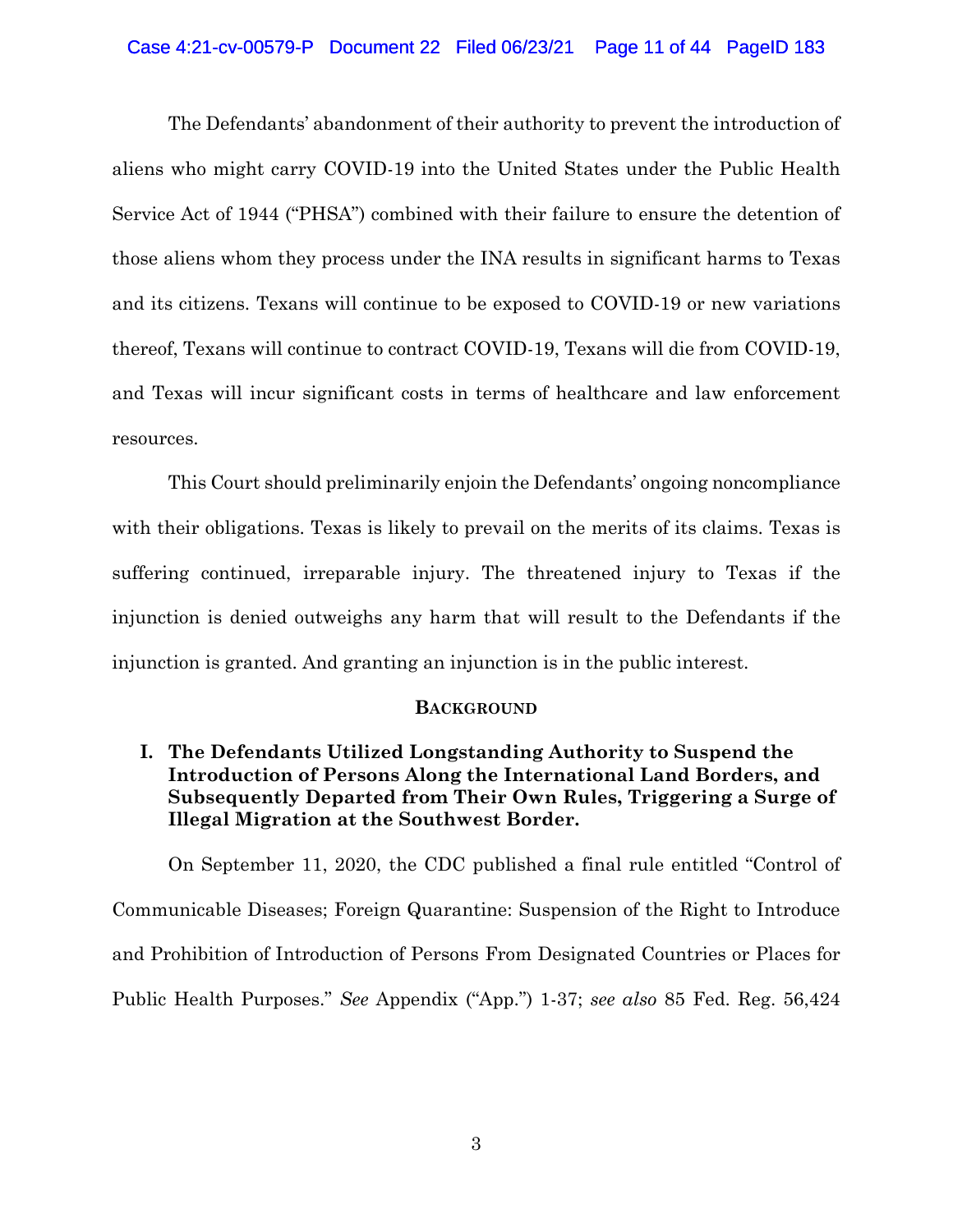(Sep. 11, 2020) ("Final Rule"). The Final Rule's effective date was October 13, 2020. *Id.* at 1. And it is still in effect today.

The Final Rule, issued pursuant to the statutory authority provided in section 362 of the PHSA, 42 U.S.C. § 265, "establishe[d] final regulations under which the Director [of the CDC] may suspend the right to introduce and prohibit, in whole or in part, the introduction of persons into the United States for such period of time as the Director may deem necessary to avert the serious danger of the introduction of a quarantinable communicable disease into the United States." *Id.* (codified at 42 C.F.R. § 71.40).

The Final Rule followed a similar CDC interim final rule promulgated in March 2020, 85 Fed. Reg. 16,559 (Mar. 24, 2020), as well as an initial 30-day order, 85 Fed. Reg. 17,060 (Mar. 26, 2020), which CDC subsequently extended for another 30 days, 85 Fed. Reg. 22,424 (Apr. 22, 2020), and then amended to cover the duration of the COVID-19 emergency subject to an internal 30-day review cycle, 85 Fed. Reg. 31,503, 31,507-08 (May 26, 2020).

On October 13, 2020, the CDC Director issued an order entitled "Order Suspending the Right to Introduce Certain Persons From Countries Where a Quarantinable Communicable Disease Exists." *See* App. 38-44; *see also* 85 Fed. Reg. 65,806–12 (Oct. 16, 2020) ("October Order"). The CDC Director's October Order although issued pursuant to the authority provided in the Final Rule—was the latest in a series of orders issued under the prior interim final rule and orders, all of which similarly prevented the introduction of covered aliens into the United States.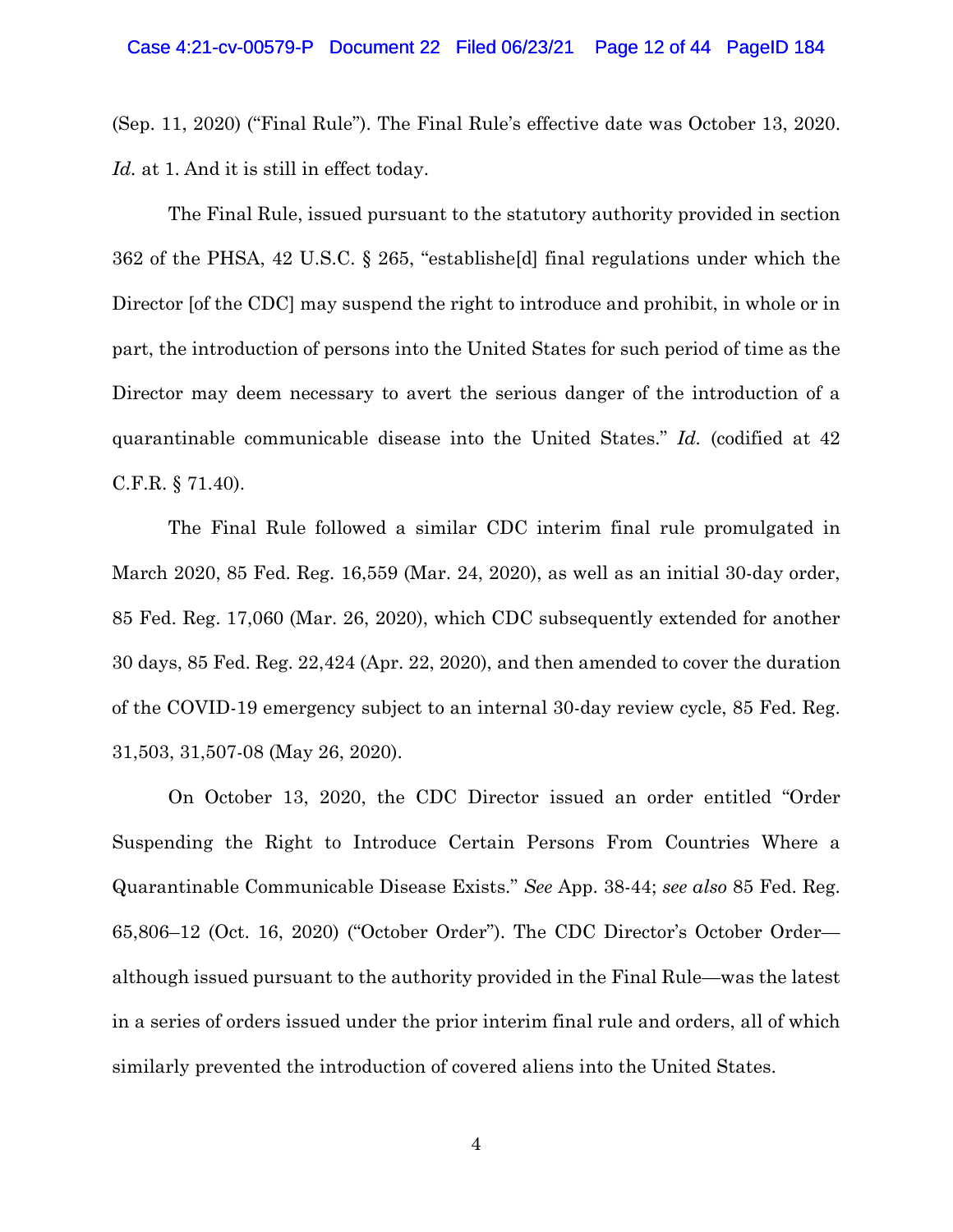Collectively, the Final Rule and the October Order work together in a process generally known as "Title 42."

In the October Order, the CDC Director again suspended the introduction of covered aliens into the United States until the CDC determines that "the danger of further introduction of COVID-19 into the United States has ceased to be a serious danger to the public health," 85 Fed. Reg. at 65,810 (Oct. 16, 2020), based on the following findings:

- COVID-19 is a communicable disease that poses a danger to the public health;
- COVID-19 is present in numerous foreign countries, including Canada and Mexico;
- There is a serious danger of the introduction of COVID-19 into the land POEs and Border Patrol stations at or near the United States borders with Canada and Mexico, and into the interior of the country as a whole, because COVID-19 exists in Canada, Mexico, and the other countries of origin of persons who migrate to the United States across the land borders with Canada and Mexico;
- But for this suspension-of-entry order under 42 U.S.C.  $\S 265$ , covered aliens would be subject to immigration processing at the land POEs and Border Patrol stations and, during that processing, many of them (typically aliens who lack valid travel documents and are therefore inadmissible) would be held in the congregate areas of the facilities, in close proximity to one another, for hours or days; and
- Such introduction into congregate settings of persons from Canada or Mexico would increase the already serious danger to the public health of the United States to the point of requiring a temporary suspension of the introduction of covered aliens into the United States.

*Id.* 

The CDC does not, itself, have the personnel, equipment, or facilities to enforce

the CDC Director's Order. Accordingly, the CDC Director noted his consultation with

DHS in issuing the October Order, stating that he "requested that DHS aid in the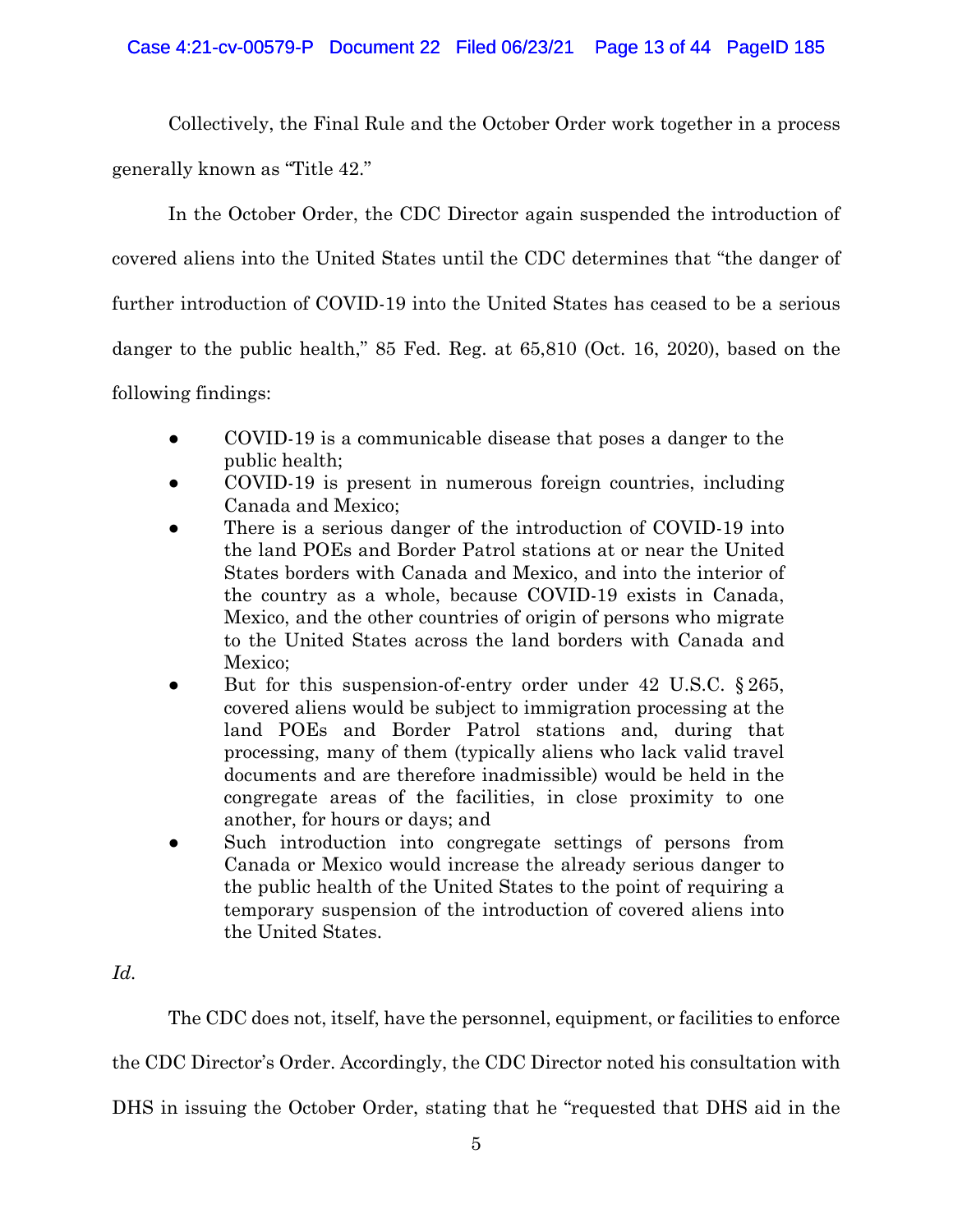enforcement [of] this Order because CDC does not have the capability, resources, or personnel needed to do so." *Id.* at 65,812[.3](#page-13-0) He further stated that "DHS's assistance with implementing the Order is necessary, as CDC's other public health tools are not viable mechanisms given CDC resource and personnel constraints, the large numbers of covered aliens involved, and the likelihood that covered aliens do not have homes in the United States." *Id.* 

The CDC Director noted that his October Order should apply to *all* covered aliens—which he defined as those "seeking to enter the United States at POEs who lack proper travel documents, aliens whose entry is otherwise contrary to law, and aliens who are apprehended at or near the border seeking to unlawfully enter the United States between POEs." *Id.* at 65,807.

Aside from exceptions not relevant here, the CDC Director specified that the October Order "does not apply to persons whom customs officers determine, with approval from a supervisor, should be excepted based on the totality of the circumstances, including consideration of significant law enforcement, officer and public safety, humanitarian, and public health interests." *Id.* In these limited circumstances, the CDC Director specified that "DHS shall consult with CDC concerning how these types of *case-by-case, individualized exceptions shall be made to help ensure consistency with current CDC guidance and public health assessments*." Id. (emphasis added).

<span id="page-13-0"></span><sup>3</sup> Another provision of the PHSA, 42 U.S.C. § 268, provides that "[i]t shall be the duty of the customs officers and of Coast Guard officers to aid in the enforcement of quarantine rules and regulations[.]"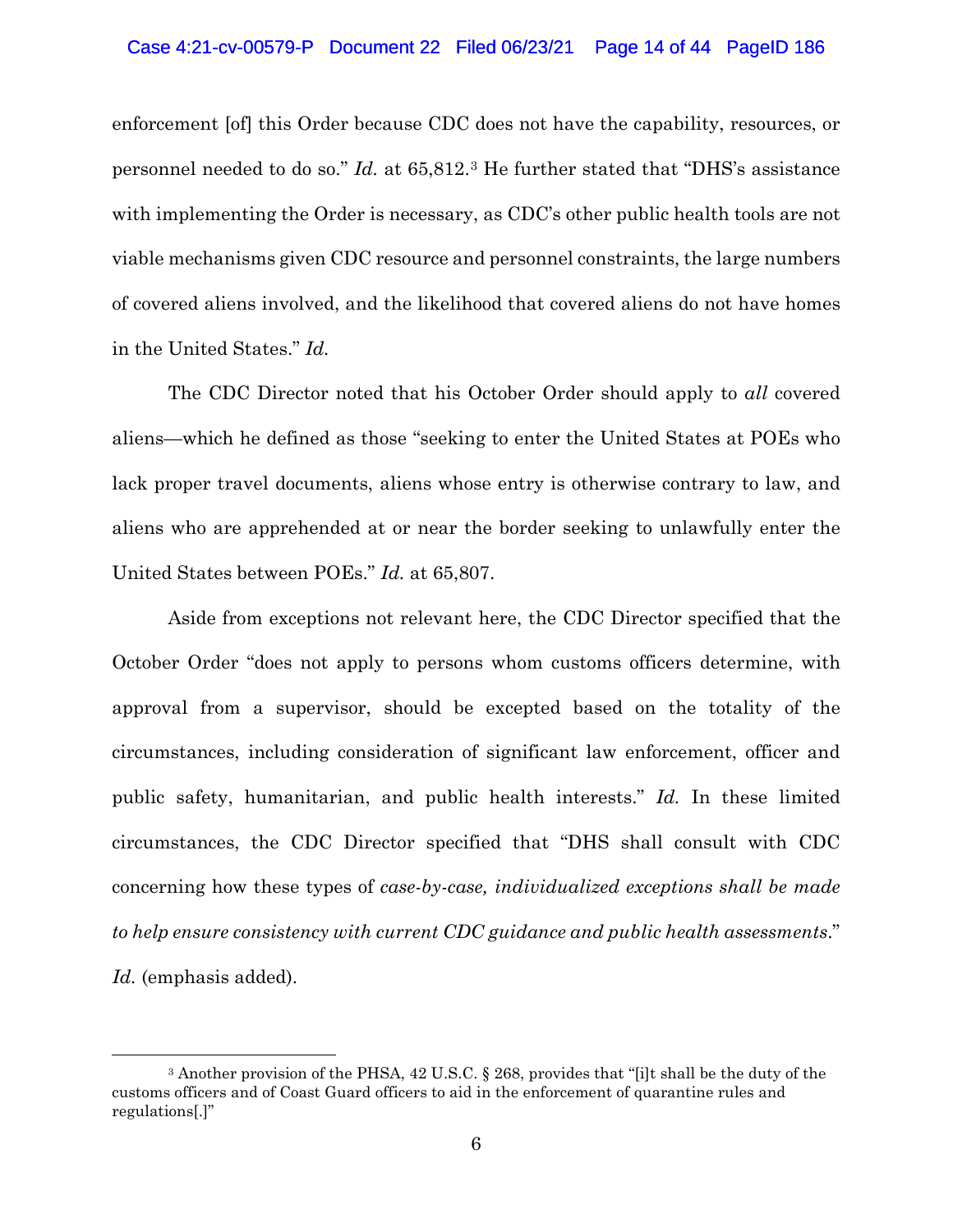### Case 4:21-cv-00579-P Document 22 Filed 06/23/21 Page 15 of 44 PageID 187

In practice, in enforcing the CDC Director's October Order, DHS was able to rapidly expel covered aliens from the United States, thereby preventing their introduction into the United States and into congregate care settings.

The CDC Director noted in his October Order that the prior orders "reduced the risk of COVID-19 transmission in POEs and Border Patrol Stations, and thereby reduced risks to DHS personnel and the U.S. health care system." *Id.* at 65,810. He further noted that "[t]he public health risks to the DHS workforce—and the erosion of DHS operational capacity—would have been greater absent the March 20, 2020 Order[,]" adding that "DHS data shows that the March 20, 2020 Order has significantly reduced the population of covered aliens in congregate settings in POEs and Border Patrol stations, thereby reducing the risk of COVID-19 transmission for DHS personnel and others within these facilities." *Id.* 

As a result of the use of Title 42, the population of aliens processed under Title 8 (the ordinarily applicable immigration rules) declined sharply, meaning that the number of aliens rapidly expelled increased significantly over the last six months of Fiscal Year 2020. Of the 253,301 total southwest border encounters under Title 8 in Fiscal Year 2020, only 24,372 occurred in the last six months of the year (from April through September). *See* App. 45; *see also* U.S. Customs and Border Protection, *Southwest Border Land Encounters*, https://www.cbp.gov/newsroom/stats/southwestland-border-encounters (selecting FY 2020 as the Fiscal Year, and Title 8 as the Title of Authority) (last visited June 21, 2021). During roughly the same six-month period, 204,787 aliens were rapidly expelled pursuant to Title 42. *See* App. 46; *see also* U.S.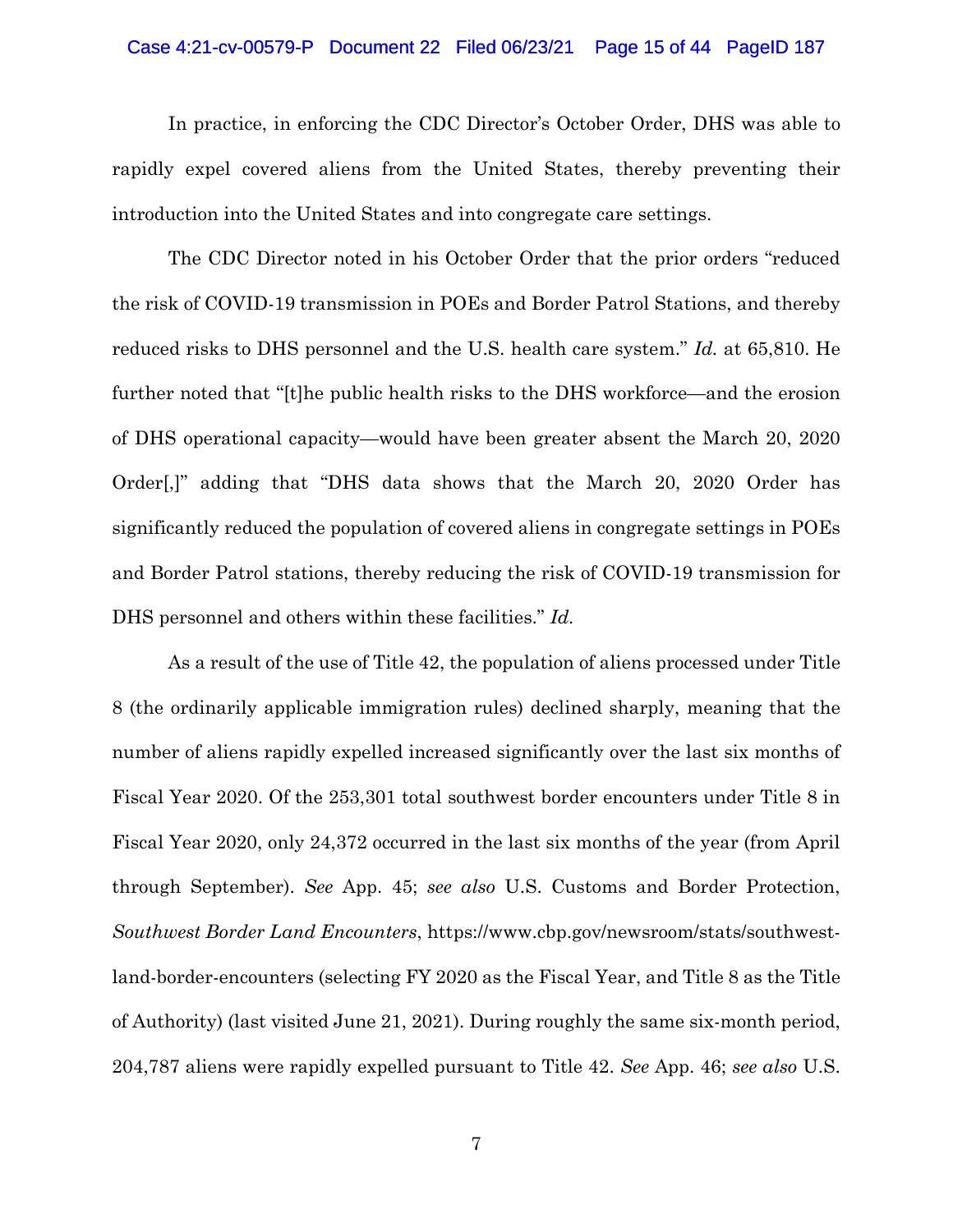### Case 4:21-cv-00579-P Document 22 Filed 06/23/21 Page 16 of 44 PageID 188

Customs and Border Protection, *Southwest Border Land Encounters*, https://www.cbp.gov/newsroom/stats/southwest-land-border-encounters (selecting FY 2020 as the Fiscal Year, and Title 42 as the Title of Authority) (last visited June 21, 2021).

On November 18, 2020, Judge Emmet Sullivan issued a preliminary injunction in the matter of *P.J.E.S. v. Wolf*, No. 20-2245 (D.D.C. 2020). Judge Sullivan held that unaccompanied alien children ("UAC") were improperly expelled pursuant to Title 42, and enjoined the government from applying Title 42 to UAC encountered by DHS. *Id.* On January 29, 2021, the United States Court of Appeals for the D.C. Circuit issued an order staying Judge Sullivan's injunction. *P.J.E.S. v. Pekoske*, No. 20-5357 (D.C. Cir. Jan. 29, 2021). Despite obtaining a stay of Judge Sullivan's injunction from the D.C. Circuit and having the ability to apply Title 42 to UAC, the CDC Director subsequently announced an exception from the October Order for UAC effective January 30, 2021. *See* App. 47. *See also* Notice of Temporary Exception from Expulsion of Unaccompanied Noncitizen Children Encountered in the United States Pending Forthcoming Public Health Determination, 86 Fed. Reg. 9,942 (Feb. 17, 2021) (the "February Order").

The exception noted that while COVID-19 continued to pose a "highly dynamic public health emergency," the CDC was "*in the process of reassessing* the overall public health risk at the United States' borders and its 'Order Suspending the Right to Introduce Certain Persons From Countries Where a Quarantinable Communicable Disease Exists' based on the most current information regarding the COVID-19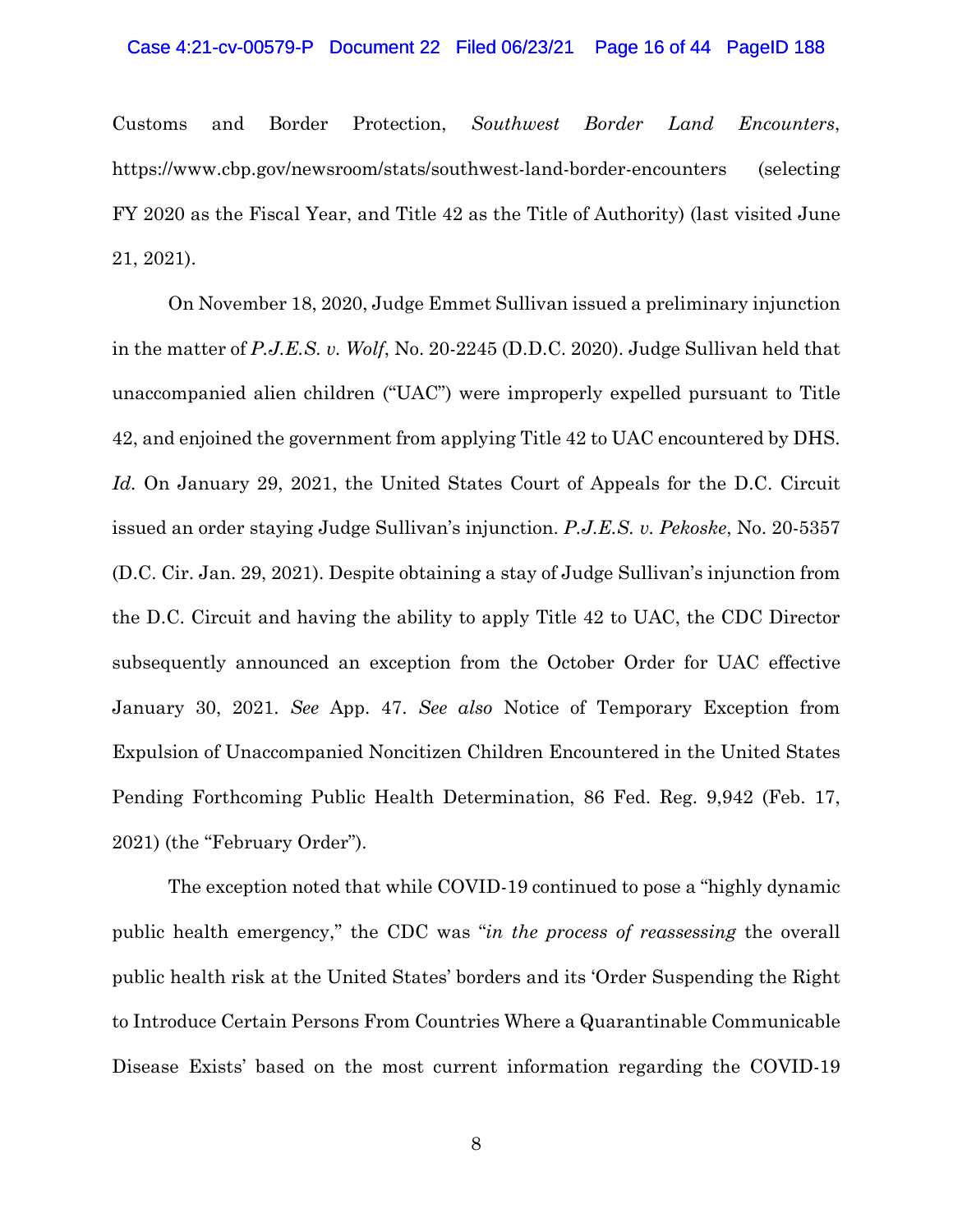### Case 4:21-cv-00579-P Document 22 Filed 06/23/21 Page 17 of 44 PageID 189

pandemic *as well as the situation at the Nation's borders*." *Id.* (emphasis added). But other than those general statements, the CDC Director provided no explanation whatsoever of the decision not to apply Title 42 to UAC.

Unsurprisingly, the number of UAC encountered at the southwest border increased to 9,429 in February. *See* App. 48*; see also* U.S. Customs and Border Protection, *Southwest Border Land Encounters*, https://www.cbp.gov/newsroom/stats/southwest-land-border-encounters (selecting 2021 as the Fiscal Year and UC/Single Minors as the Demographic) (last visited June 21, 2021). And DHS encountered 18,951 in March, 17,148 in April, and 14,158 in May. *Id.* 

The Defendants also departed from their own rules pertaining to their processing of members of family units encountered along the southwest border. Although in that context, not only have they offered no explanation for any change in processing, but they have also not made any public announcement about a change in processing or an exception to the CDC Director's October Order.

CBP encountered a total of 4,300 members of family units in November 2020, 4,404 in December 2020, 7,296 in January 2021, 19,588 in February 2021, 54,115 in March 2021, 50,094 in April, and 44,639 in May of 2021[.4](#page-16-0) *See* App. 49*; see also* U.S. Customs and Border Protection, *Southwest Border Land Encounters*,

<span id="page-16-0"></span><sup>4</sup> The "FMUA" demographic depicted in the Appendix at 49-51 refer to family unit apprehensions. *See* U.S. Customs and Border Protection, *Southwest Border Land Encounters,* https://www.cbp.gov/newsroom/stats/southwest-land-border-encounters (last visited June 21, 2021). These numbers, as with the UAC numbers, appear to have fluctuated slightly since the filing of the complaint in this case. This is likely the result of enhanced data validation with more recent numbers.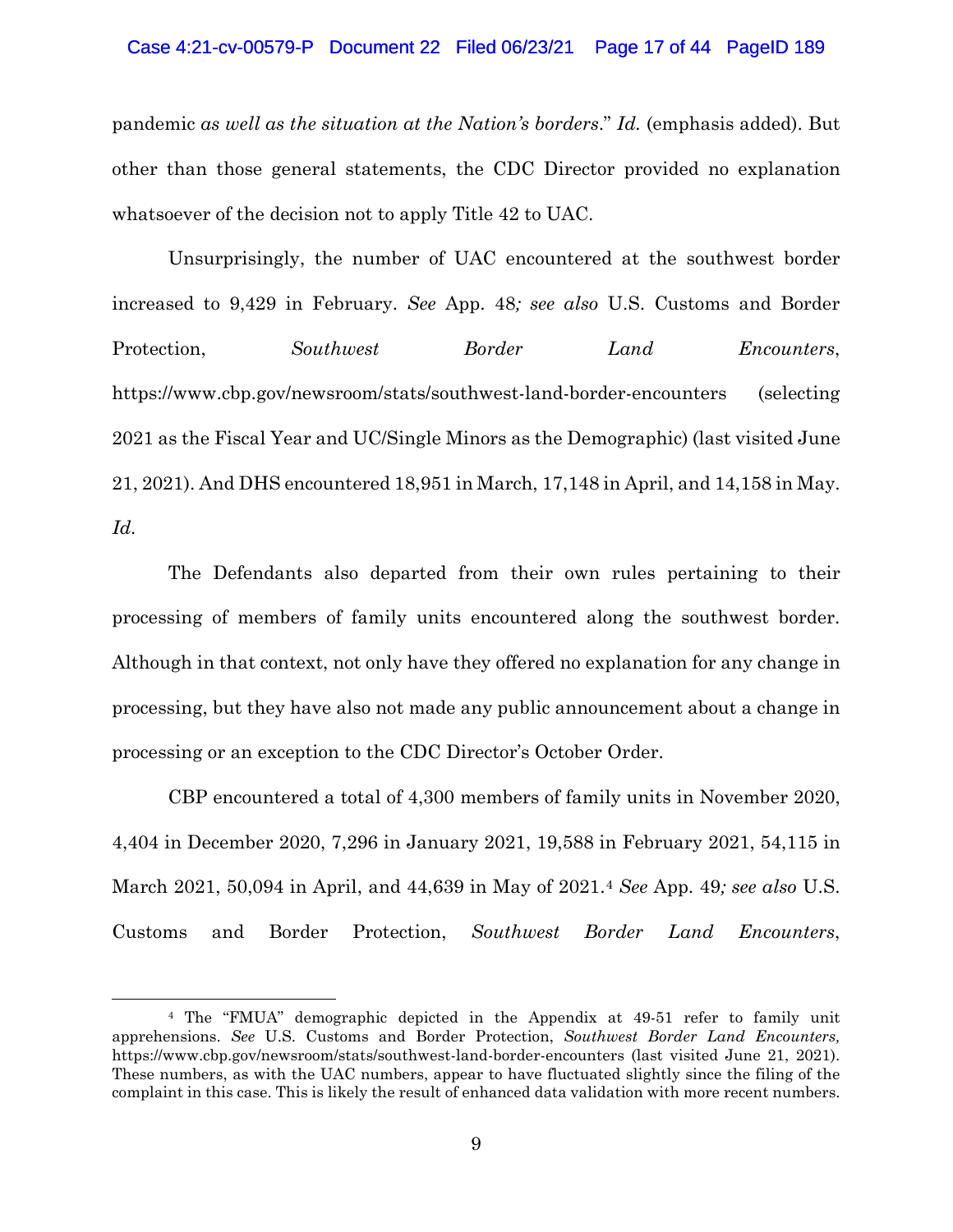### Case 4:21-cv-00579-P Document 22 Filed 06/23/21 Page 18 of 44 PageID 190

https://www.cbp.gov/newsroom/stats/southwest-land-border-encounters (selecting 2021 as the Fiscal Year and FMUA as the Demographic) (last visited June 21, 2021).

Of those total encounters, 3,639 were processed using Title 42 in November, 3,332 in December, 4,546 in January, 9,476 in February, 21,423 in March, 17,795 in April, and 8,986 in May of 2021. *See* App. 50; *see also* U.S. Customs and Border Protection, *Southwest Border Land Encounters*, https://www.cbp.gov/newsroom/stats/southwest-land-border-encounters (selecting 2021 as the Fiscal Year, FMUA as the Demographic, and Title 42 as the Title of Authority) (last visited June 21, 2021). Conversely, DHS processed 661 members of family units in November 2020 under Title 8, 1,072 in December 2020, 2,750 in January 2021, 10,112 in February 2021, 32,692 in March, 32,299 in April, and 35,653 in May. *See* App. 51*; see also* U.S. Customs and Border Protection, *Southwest Border Land Encounters*, https://www.cbp.gov/newsroom/stats/southwest-land-borderencounters (selecting 2021 as the Fiscal Year, FMUA as the Demographic, and Title 8 as the Title of Authority) (last visited June 21, 2021).

Put differently, encounters of members of family units have spiked by more than 900 percent between November 2020 and May 2021, yet the use of Title 42 for those aliens encountered has plummeted as a percentage of total encounters. Yet while the Defendants have apparently abandoned their own rules as applied to family units, they have not publicly announced any such change.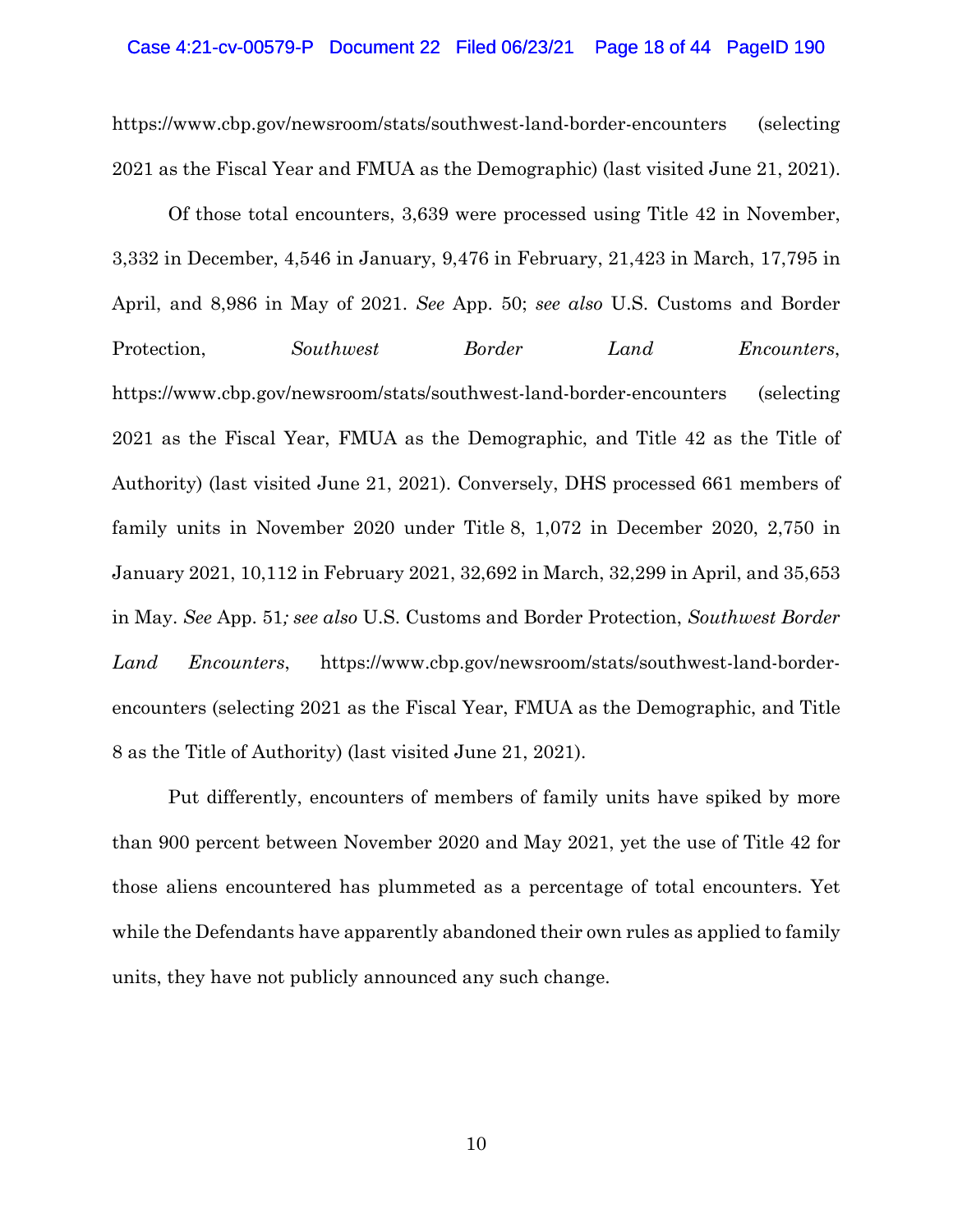### <span id="page-18-0"></span>**II. The Defendants Have Simultaneously Failed to Comply with Provisions of the INA That Require the Detention of Aliens Who Could Carry Communicable Diseases of Public Health Significance.**

When DHS is not rapidly expelling aliens using Title 42, the INA directs DHS to undertake certain actions when it encounters aliens who could carry a communicable disease of public health significance.

The INA charges DHS with enforcing the immigration laws pertaining to the admission of arriving aliens, including 8 C.F.R. Part 235, which governs the inspection of aliens applying for admission to the United States. In general, aliens who apply for admission to the United States must present themselves to an immigration officer at a POE or other designated location. *See* 8 C.F.R. § 235.1(a). Section 212(a)(1)(A) of the INA renders aliens inadmissible if they are determined to have a "communicable disease of public health significance." *See* 8 U.S.C. § 1182(a)(1)(A)(i). The INA defines a "communicable disease of public health significance" by reference to "regulations prescribed by the Secretary of Health and Human Services." 8 U.S.C. § 1182(a)(1)(A)(i).

To determine whether an alien is inadmissible due to their infection with a communicable disease of public health significance—or due to their arrival from a country where such diseases are prevalent—section 232(a) of the INA requires the detention of such aliens:

For the purpose of determining whether aliens (including alien crewmen) arriving at ports of the United States belong to any of the classes inadmissible under this chapter, by reason of being afflicted with *any of the diseases or mental or physical defects or disabilities set forth in section 1182(a)* [8 U.S.C. § 1182(a)] of this title, or whenever [DHS] has received information showing that any aliens are *coming from a*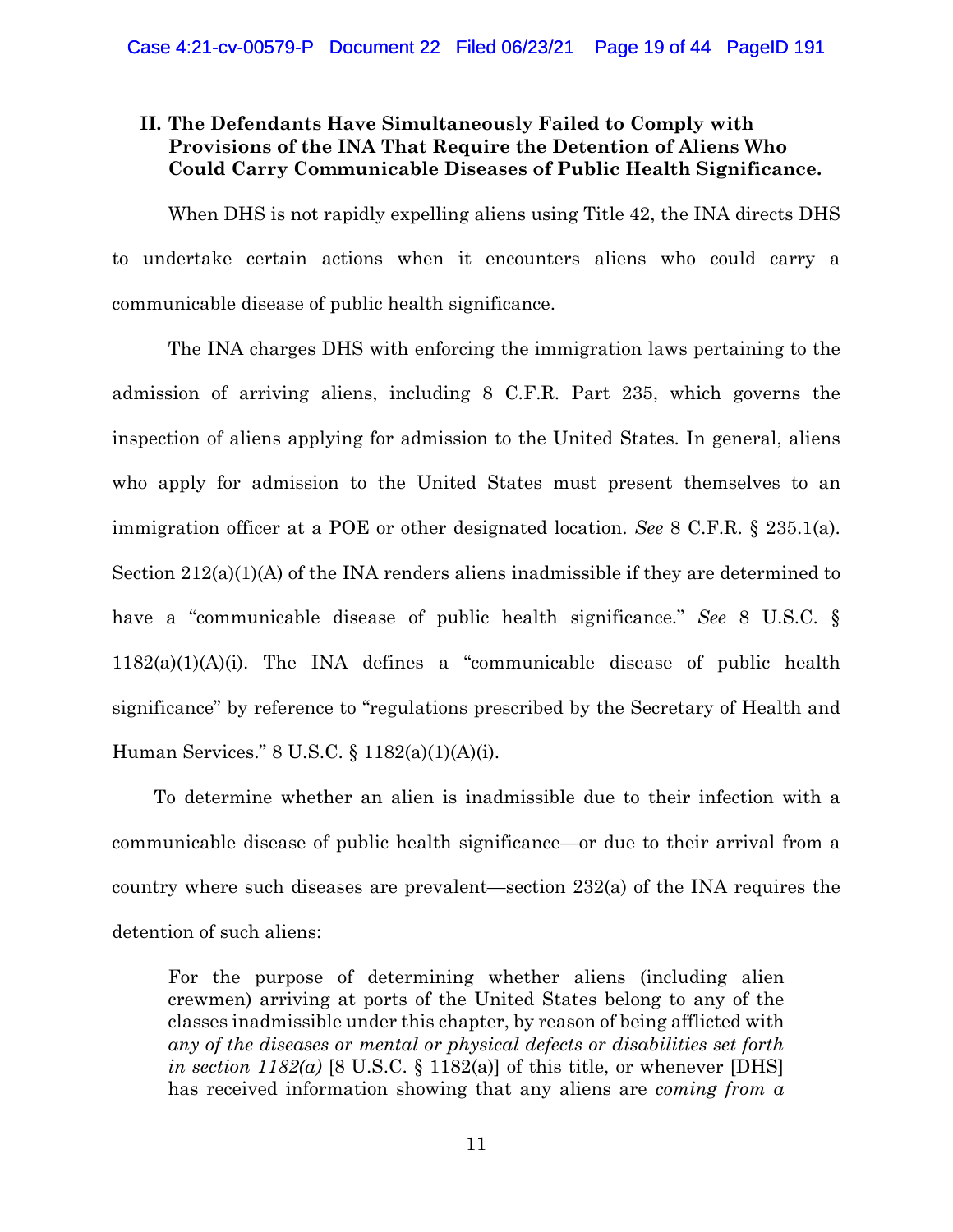*country or have embarked at a place where any of such diseases are prevalent or epidemic*, such aliens shall be detained for a sufficient time to enable the immigration officers and medical officers to subject such aliens to observation and an examination sufficient to determine whether or not they belong to inadmissible classes.

8 U.S.C. § 1222(a) (emphasis added). Regulations similarly authorize detention of such aliens where there are "reasonable grounds for believing that persons arriving in the United States should be detained for reasons specified in section 232 of the Act [8 U.S.C. § 1222]." 8 C.F.R. § 232.3; *accord* 8 U.S.C. § 1222(a).

DHS policies and statistics prove that DHS does not meaningfully enforce the plain requirements of the INA to detain any such aliens for a "sufficient time to enable the immigration officers and medical officers to subject such aliens to observation and an examination sufficient to determine whether or not" they could be carrying a communicable disease of public health significance, including COVID-19. 8 U.S.C.  $§ 1222(a).$ 

For instance, CBP does not detain aliens for medical observation or examination. CBP's medical policy "applies to the provision of enhanced medical support for individuals in CBP custody along the [Southwest Border (SWB)]." *See*  App. 52*; see also* U.S. Customs and Border Protection, *CBP Directive No. 2210-004* at 1 (Dec. 30, 2019), https://www.cbp.gov/sites/default/files/assets/documents/2019- Dec/CBP\_Final\_Medical\_Directive\_123019.pdf (last visited June 21, 2021) ("the Directive."). The Directive "applies to CBP steady-state and surge operation and includes crisis-level operations," and states that "it is the policy of CBP that all individuals in custody will receive appropriate medical support in accordance with applicable authorities, regulations, standards, and policies." *Id.* And it states that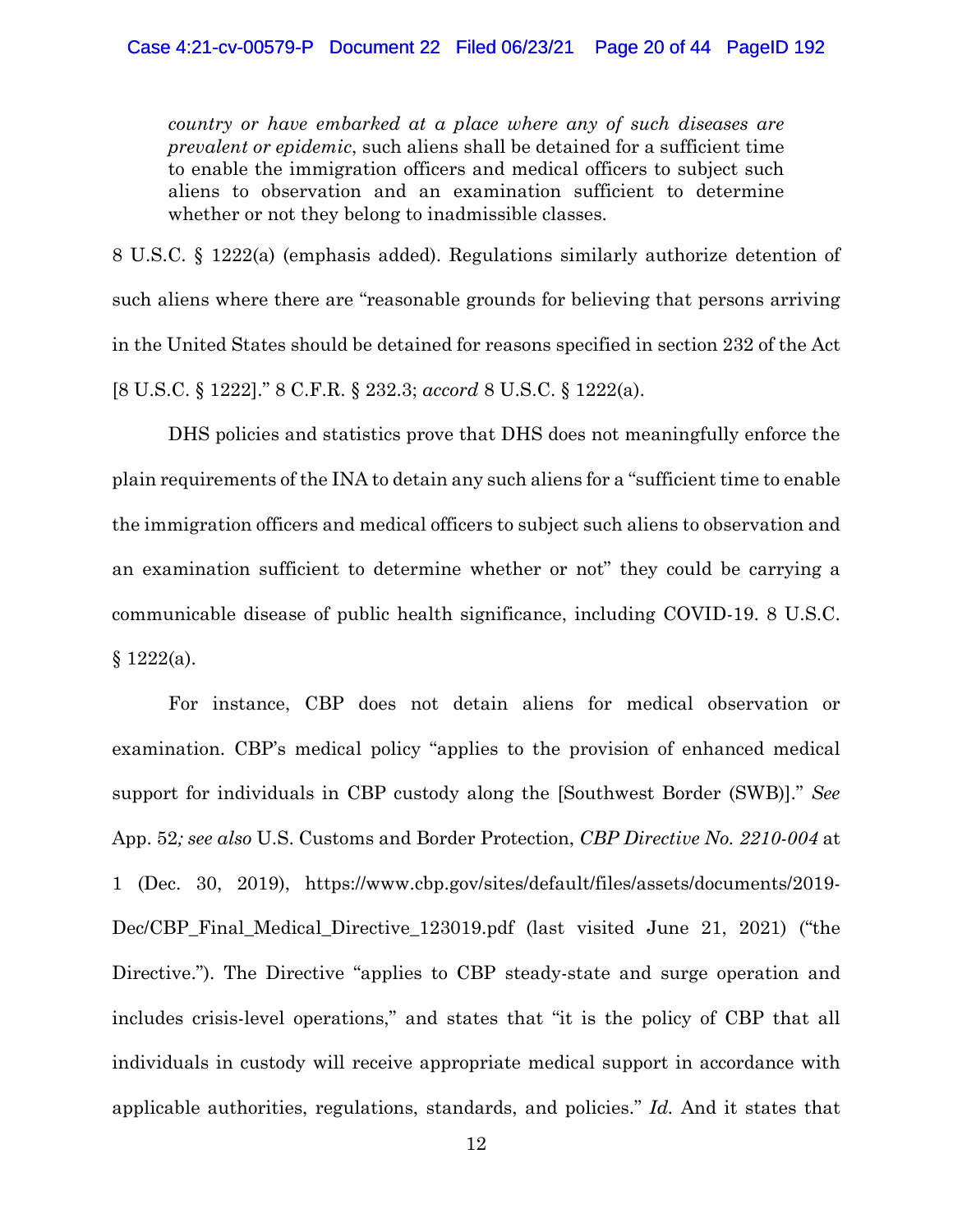### Case 4:21-cv-00579-P Document 22 Filed 06/23/21 Page 21 of 44 PageID 193

"[c]onsistent with short-term detention standards and applicable legal authorities, individuals will not be detained in CBP facilities for the sole purpose of completing *non-emergency medical tasks*." *Id.* (emphasis added).

The Directive describes a "phased approach to the identification of potential medical issues in persons in custody." *Id.* at 55. The first phase involves observing persons in custody and proactively alerting CBP personnel about any medical issues of concern and conducting health interviews or medical assessments for people with identified medical issues. The second phase involves a health interview for all individuals in CBP custody under the age of eighteen. And the third phase, "subject to the availability of resources and operational requirements," directs a medical assessment to be conducted on tender-age children, any person who self-identified a medical issue during a screening, and "any other person in custody with a known or reported medical concern." *Id.* at 55-56.

The Directive makes no mention of detention for individuals under the circumstances required by 8 U.S.C. § 1222(a). Therefore, combined with the fact that CBP's own Directive states that "individuals will not be detained in CBP facilities for the sole purpose of completing non-emergency medical tasks," the Defendants' compliance with the requirements of 8 U.S.C. § 1222(a) could only come through detention with ICE, the other immigration enforcement arm of DHS.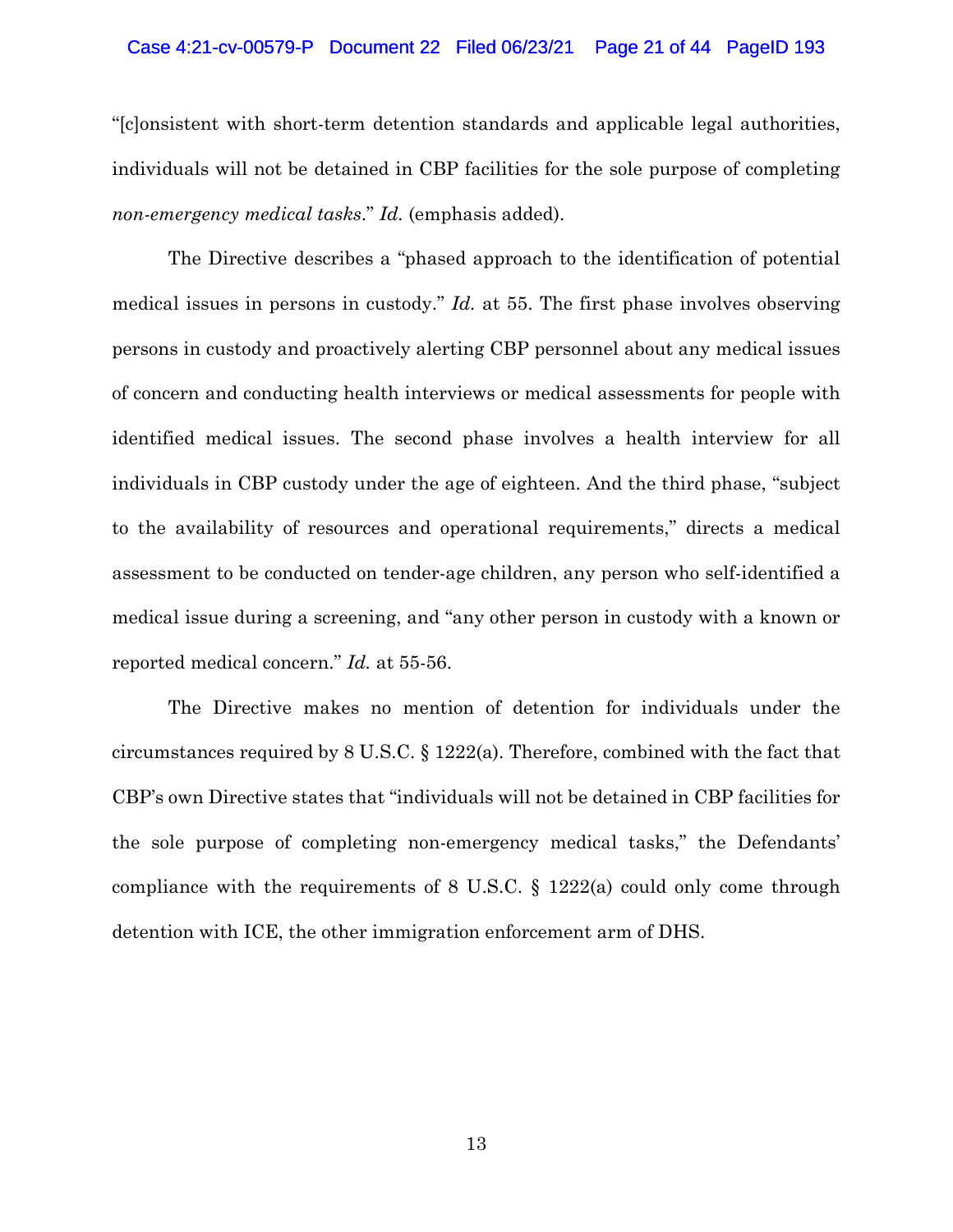### Case 4:21-cv-00579-P Document 22 Filed 06/23/21 Page 22 of 44 PageID 194

And while ICE may have medical policies in place for individuals transferred to its custody depending upon the nature of the facility itself,<sup> $5$ </sup> ICE's own statistics demonstrate that the overwhelming majority of aliens in family units are not being transferred to ICE custody in the first instance. This means that CBP is releasing family unit aliens directly from its custody at the border. Even those few transferred to an ICE Family Residential Center are being quickly processed and released into the interior of the United States—rather than detained for observation or examination as required by 8 U.S.C. § 1222(a).

ICE publishes data on those aliens brought into its custody, those aliens it detains, and those aliens it releases. *See* App. 57-58; *see also* U.S. Immigration and Customs Enforcement, *ICE Detention Data, FY21 YTD*, https://www.ice.gov/doclib/detention/FY21\_detentionStats061121.xlsx (at the Tab entitled "Detention FY21 YTD") (last visited June 21, 2021).

ICE's data prove that it is not detaining the overwhelming majority of members of family units whom CBP encounters at the border and is releasing the few it does process in Family Residential Centers in a matter of days. Indeed, ICE's data shows that in Fiscal Year 2021, to date, it has only processed a total of 5,031 aliens into Family Residential Centers. *Id.* at 57. These data show that as of June 2021, ICE was only detaining 1,371 aliens in family units in Family Residential Centers, with

<span id="page-21-0"></span><sup>5</sup> *See, e.g.*, U.S. Immigration and Customs Enforcement, *Family Residential Standards 2020* § 4.3 (2020), https://www.ice.gov/doclib/frs/2020/4.3 HealthCare.pdf (last visited June 21, 2021); U.S. Immigration and Customs Enforcement, *Performance-Based National Detention Standards 2011* § 4.3 (2011), https://www.ice.gov/doclib/detention-standards/2011/pbnds2011r2016.pdf (last visited June 21, 2021).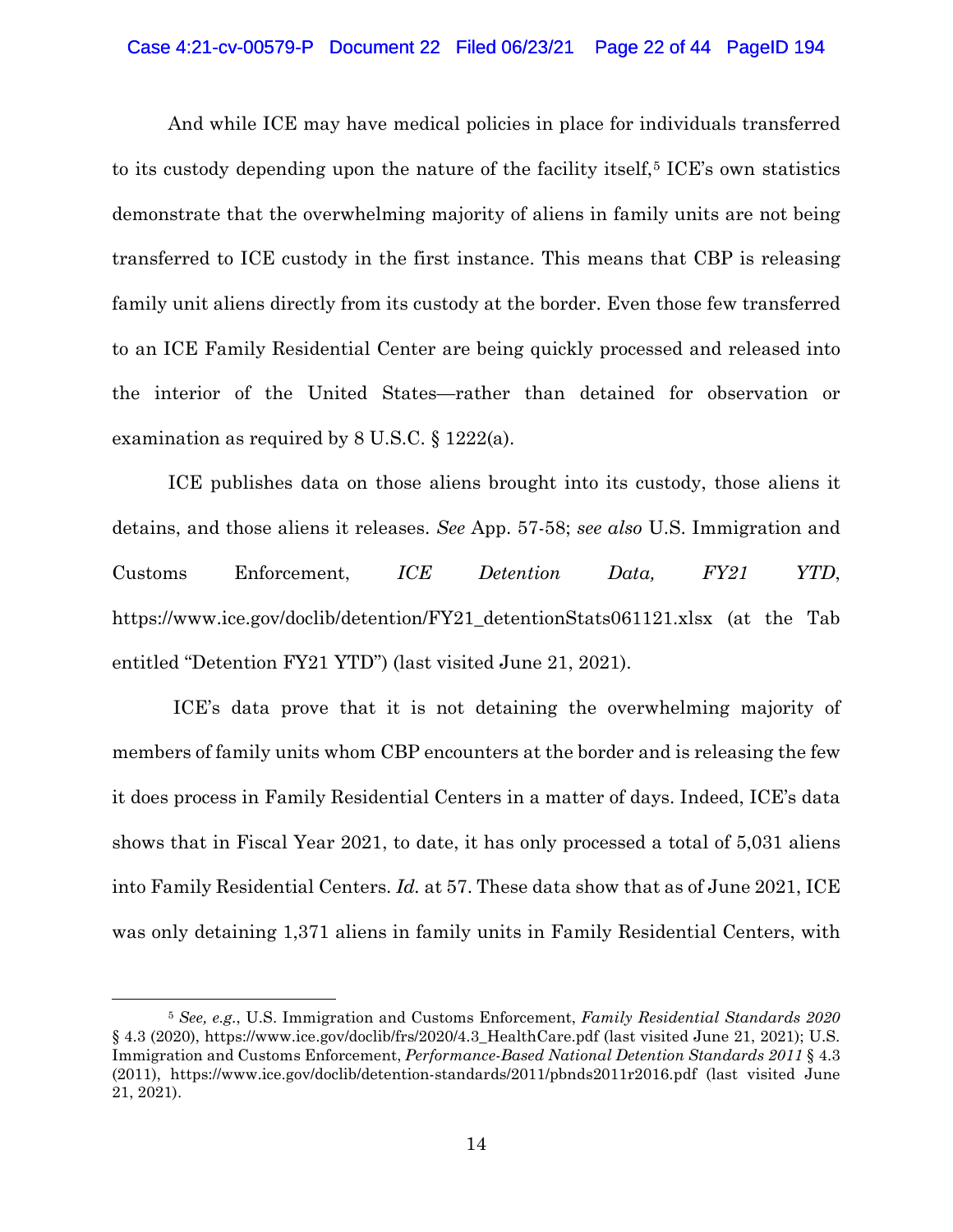#### Case 4:21-cv-00579-P Document 22 Filed 06/23/21 Page 23 of 44 PageID 195

an Average Daily Population of 1,205. *Id.* The Average Length of Stay was 7.5 days in March, 8.8 days in April, 5.4 days in May, and 5.6 days in June. *Id.* at 58.

Comparing ICE's reported total of 5,031 aliens being processed into a Family Residential Center so far in Fiscal Year 2021, *id.* at 57, with the 115,765 total aliens CBP processed under Title 8 (as opposed to immediate expulsion under Title 42), *see*  App. 51, proves that ICE is also not detaining the overwhelming majority of members of family units in accordance with the plain language of  $8 \text{ U.S.C.} \$   $1222(a)$ .

The Defendants' failure to use Title 42 with respect to UAC and family units, coupled with their failure to follow the INA's requirements regarding the detention of aliens who could have communicable diseases of public health significance, results in the release of aliens into Texas—threatening the health and safety of all Texans.

### **SUMMARY OF THE ARGUMENT**

<span id="page-22-0"></span>Texas is entitled to a preliminary injunction because it more than adequately satisfies the four factors required for such relief. Namely, Texas is likely to succeed on the merits of the underlying case because the Defendants' actions are selfevidently arbitrary and capricious in violation of the Administrative Procedure Act. There is a significant threat to public health. The costs of protecting against such a public health risk are minimal insofar as applying the law by detaining or expelling aliens who are not lawfully present and have no legal status under the INA are minimal compared to the risks posed by another outbreak in COVID-19 or the introduction of a new strain of the virus. And finally, the issuance of a preliminary injunction will be in the interest of public health and safety, not in disservice of it.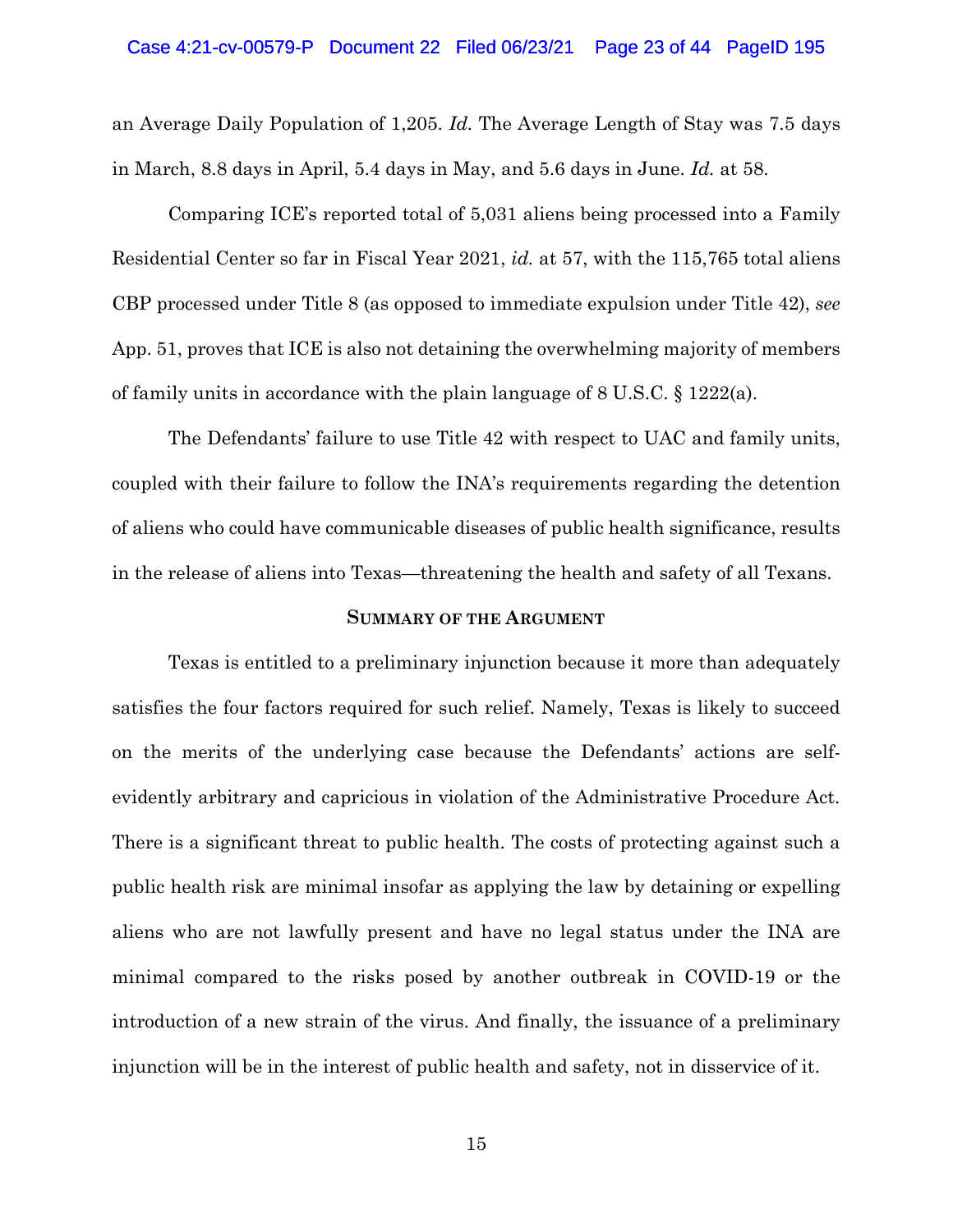#### **ARGUMENT**

<span id="page-23-0"></span>This Court should grant a preliminary injunction against the Defendants' illegal actions because Texas is likely to succeed on the merits, Texas faces a substantial threat of irreparable injury, the threatened injury if a preliminary injunction is denied outweighs any harm that will result if the injunction is granted, and an injunction will not disserve the public interest. *See Ladd v. Livingston*, 777 F.3d 286, 288 (5th Cir. 2015) ("To be entitled to a preliminary injunction, a movant must establish (1) a likelihood of success on the merits; (2) a substantial threat of irreparable injury; (3) that the threatened injury if the injunction is denied outweighs any harm that will result if the injunction is granted; and (4) that the grant of an injunction will not disserve the public interest."); *see also Canal Auth. of State of Fla. v. Callaway*, 489 F.2d 567, 572 (5th Cir. 1974) (en banc); *Digital Generation, Inc. v. Boring*, 869 F. Supp. 2d 761, 772 (N.D. Tex. 2012) (citing *Canal Authority of State of Fla.*, 489 F.2d at 572).

### <span id="page-23-1"></span>**I. Texas is Likely to Succeed on the Merits Because the Defendants' Actions are Self-Contradictory and Without a Proper Foundation**

Texas is likely to succeed on the merits of this case. *See Elite Rodeo Ass'n v. Pro. Rodeo Cowboys Ass'n, Inc.*, 159 F. Supp. 3d 738, 748 (N.D. Tex. 2016) ("A movant must present a prima facie case to show a likelihood of success on the merits.") (citing *Daniels Health Scis., L.L.C. v. Vascular Health Scis., L.L.C.*, 710 F.3d 579, 582 (5th Cir. 2013)). Texas is likely to succeed for several reasons, including, but certainly not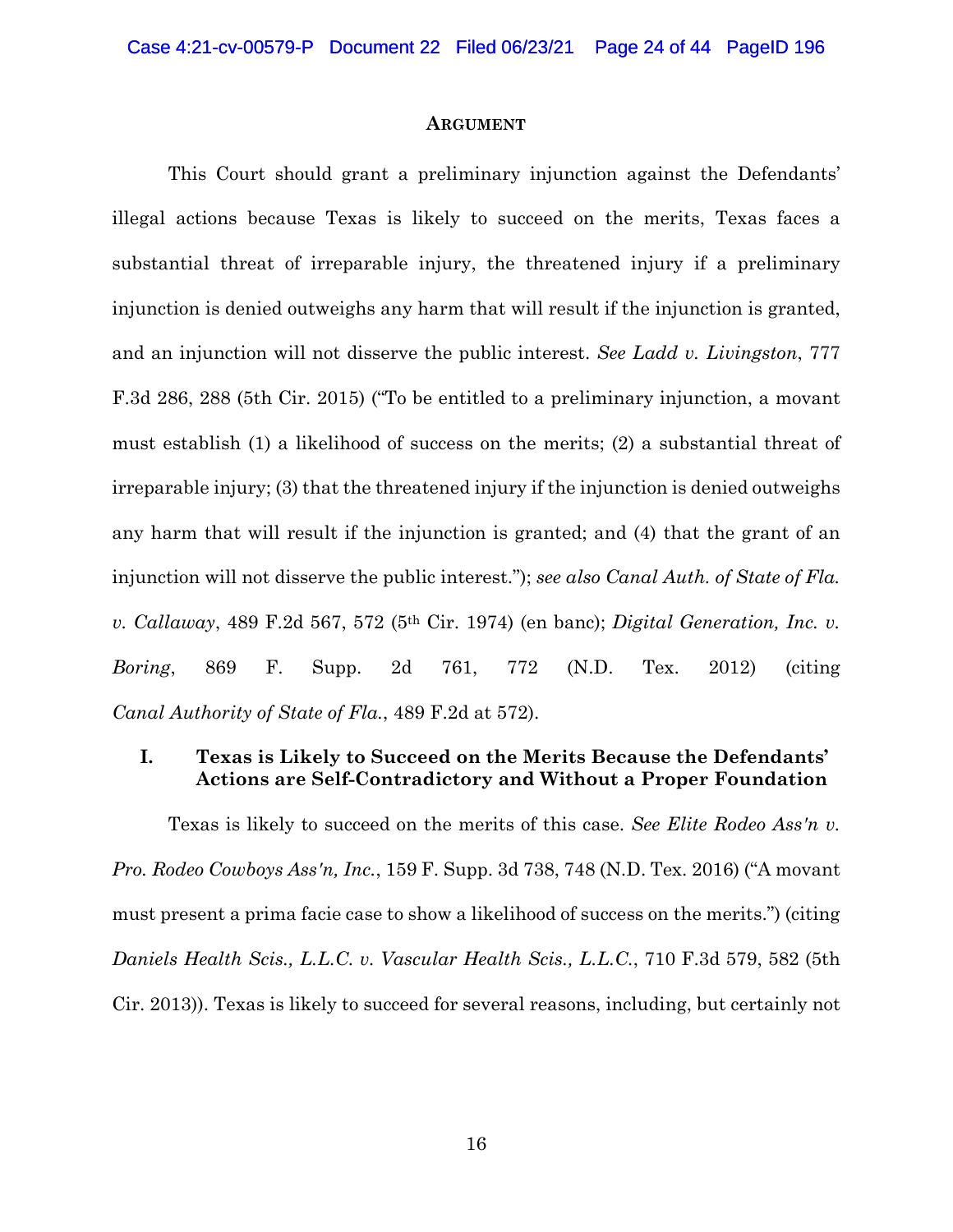limited to, the following: (1) the Defendants lacked a reasoned decision-making process; and (2) the Defendants did not consider State reliance interests.

### A. *The Defendants Failed to Use Reasoned Decision-Making When They Departed from the Title 42 Process.*

The February Order is arbitrary and capricious because it does not offer a reasoned explanation for excepting UAC from the Title 42 process. The APA provides that reviewing courts "shall . . . hold unlawful and set aside agency action . . . found to be arbitrary, capricious, an abuse of discretion, or otherwise not in accordance with law." 5 U.S.C. § 706(2)(A). In applying this standard, the Fifth Circuit has held:

[F]ederal agencies are required to engage in reasoned decisionmaking. The agency's process must be logical and rational, and its decision is lawful only if it rests on a consideration of the relevant factors. The agency must articulate a satisfactory explanation for its action including a rational connection between the facts found and the choice made. Under this standard, courts have vacated agency decisions that created unexplained inconsistencies in the rulemaking record.

*Sierra Club v. United States Env't Prot. Agency*, 939 F.3d 649, 664 (5th Cir. 2019) (internal citations and quotations omitted). In short, the government's actions must be logical and rational, and courts can vacate agency decisions where there are "unexplained inconsistencies," as is the case here.

The February Order, which amends the October Order and Title 42 process, is a final agency action. *See* 5 U.S.C. § 551(6), (13). The sole rationale given for this final agency action is that the "*CDC is in the process of reassessing* the overall public health risk at the United States' borders and its [October Order] based on the most current information regarding the COVID-19 pandemic as well as the situation at the Nation's borders." App. 47. Thus, by their own admission, the Defendants have not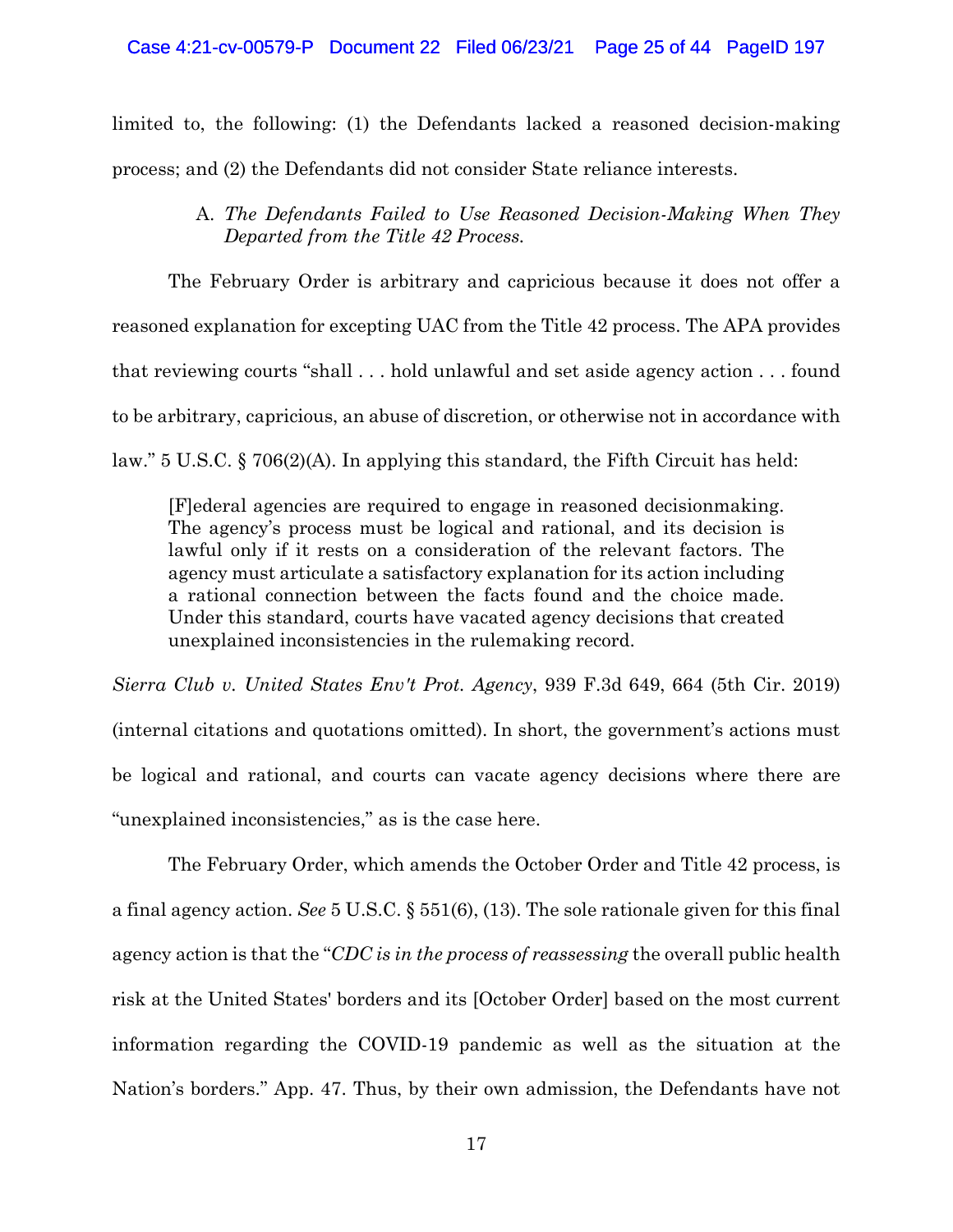### Case 4:21-cv-00579-P Document 22 Filed 06/23/21 Page 26 of 44 PageID 198

yet completed the reassessment that they would need to completely reverse course and fundamentally change an existing program. Such an uncompleted process is not enough to suspend an existing rule. "On the contrary, the agency, to engage in informed rulemaking, must consider varying interpretations and the wisdom of its policy on a continuing basis." *Chevron, U.S.A., Inc. v. NRDC, Inc.*, 467 U.S. 837, 863- 64 (1984).

If the existence of a still-underway "reassessment" were a sufficient rationale, agencies could suspend or amend rules at will just because they were doing what *Chevron* already requires in any event. Far from having a "reasoned decision-making process," the Defendants have reversed course and issued a final rule without any new data or reasoning beyond that on which they based the October Order.[6](#page-25-0) Specifically, the October Order concluded that suspending the introduction of UAC was "necessary to continue to protect the public health from an increase in the serious danger of the introduction [of COVID-19.]" *See* App. 40, 85 Fed. Reg. at 65,808. In the October Order, the CDC Director had stated that the CDC was conducting monthly reviews of "the latest information regarding the status of the COVID-19 pandemic and associated public health risks to ensure that the [October] Order remains necessary to protect the public health." *Id.* at 65,809.

<span id="page-25-0"></span> $6$  The Defendants cannot add new rationales as part of this litigation: "The grounds upon which an administrative order must be judged are those upon which the record discloses that its action was based." *SEC v. Chenery Corp.*, 318 U.S. 80, 87 (1943) (pre-APA); *Motor Vehicle Mfrs. Ass'n v. State Farm Mutual Auto Ins. Co.*, 463 U.S. 29, 50 (1983) (APA review limits agencies to the "the basis articulated by the agency itself" in the record).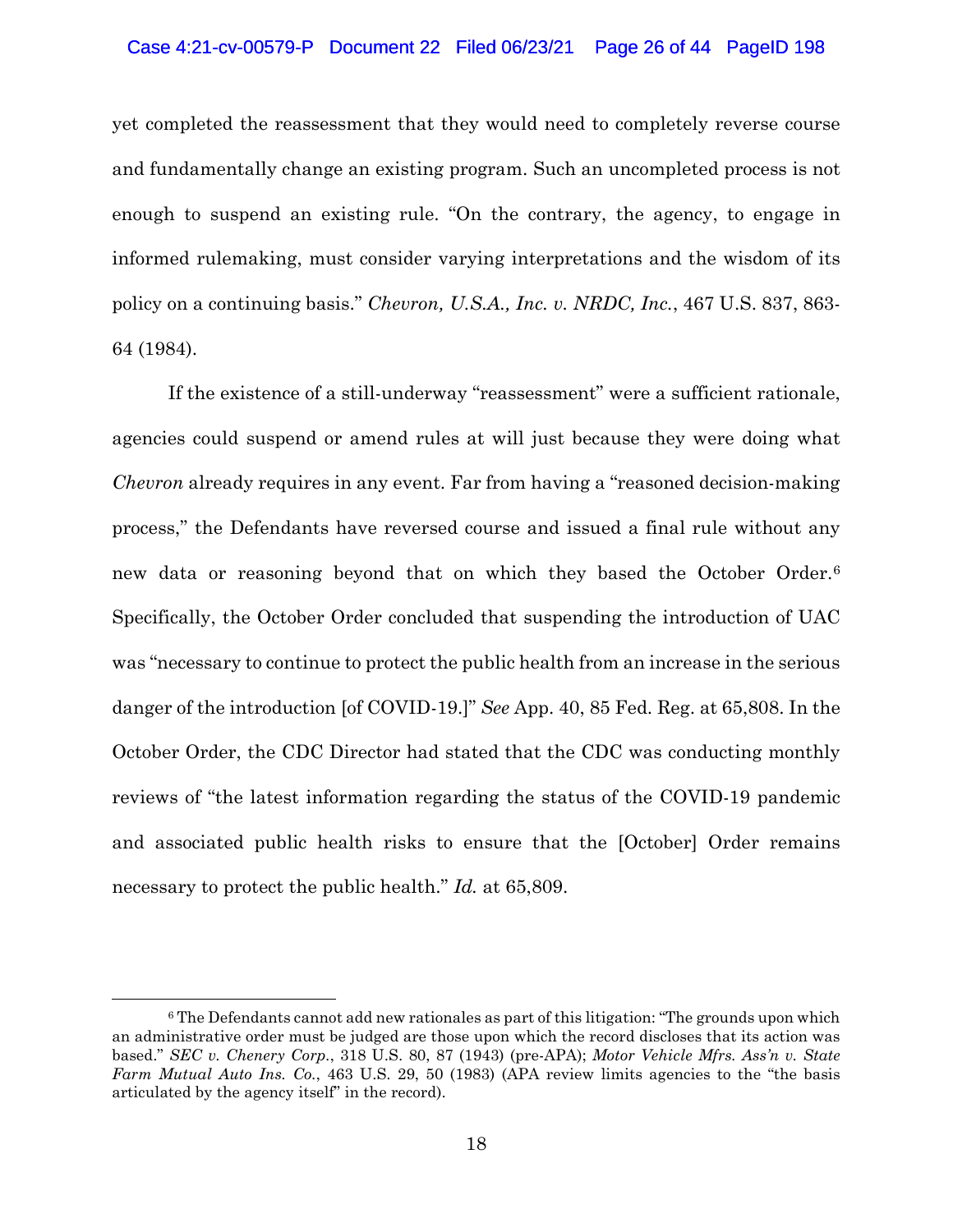### Case 4:21-cv-00579-P Document 22 Filed 06/23/21 Page 27 of 44 PageID 199

The evidence before the agency at the time of the February Order consisted of the October Order's determination that suspending the introduction of covered aliens (which includes UAC) is necessary to protect public health, based on the information available at that time, and approximately four monthly reviews reaffirming the necessity of that policy in light of the most recent public health data about the COVID-19 pandemic. *See* App. 47. Importantly the February Order does not identify *any new information* arising after October 16, 2020, that would provide a rational explanation for the CDC's abrupt departure from the process outlined in the October Order. *Id.*

Thus, the Defendants are using the same underlying facts and data that support the October Order to come to an entirely different outcome in the February Order. These actions are self-contradictory and irrational, and are therefore likely to be found arbitrary and capricious within the meaning of the APA.

### *B. The Defendants Failed to Consider State Reliance Interests.*

Texas is also likely to succeed on the merits on separate grounds because, in issuing the February Order and effectively ceasing the Title 42 process for family units, the Defendants acted in an arbitrary and capricious manner by not considering the State of Texas's reliance interests in the continuation of the Title 42 policy.

The Defendants did not consider whether "there was 'legitimate reliance' on the" use of Title 42 for nearly a year—in the middle of a pandemic—that enabled Texas to devote resources to addressing the needs of its citizens, or to ease economically-damaging pandemic-related restrictions on its citizens, thus improving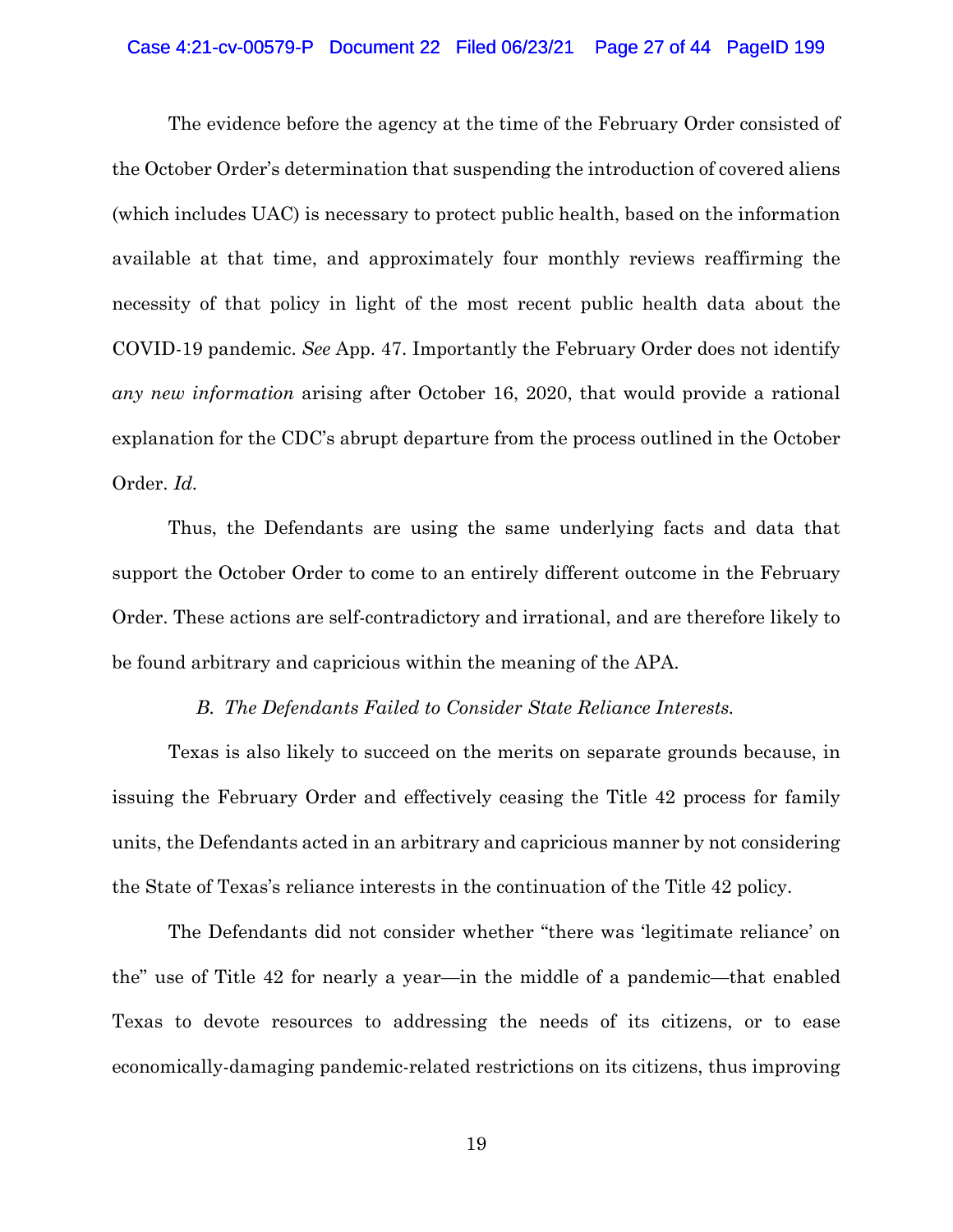Texas's economy and increasing the state's tax revenues. *Dep't of Homeland Sec. v. Regents of the Univ. of Cal.*, 140 S. Ct. 1891, 1913 (2020) (quoting *Smiley v. Citibank (South Dakota), N.A.*, 517 U.S. 735, 742 (1996)). In issuing the February Order, the Defendants gave no consideration whatsoever to the impact on available State resources. That failure was arbitrary and capricious; where, as here, "an agency changes course . . . it must 'be cognizant that longstanding policies may have engendered serious reliance interest that must be taken into account.'" *Id.* (quoting *Encino Motorcars, LLC v. Navarro*, 136 S. Ct. 2117, 2126 (2016) (quoting another source)); *see also*, *Gonzales-Veliz v. Barr*, 938 F.3d 219, 234 (5th Cir. 2019) ("[U]nexplained inconsistency in agency policy is a reason for holding an interpretation to be an arbitrary and capricious change from agency practice"). The Title 42 process protected the health, safety, and resources of Texans since the early days of the pandemic.

The Defendants also ignored the harms that ceasing to use Title 42 for UAC and family units would cause, such as increased costs to Texas and other states, which always "bear[] many of the consequences of unlawful immigration." *Arizona v. United States*, 567 U.S. 387, 397 (2012). As noted above, the February Order did not address such costs at all. This failure, too, was arbitrary and capricious. *See Michigan v. E.P.A.*, 576 U.S. 743, 751 (2015).

20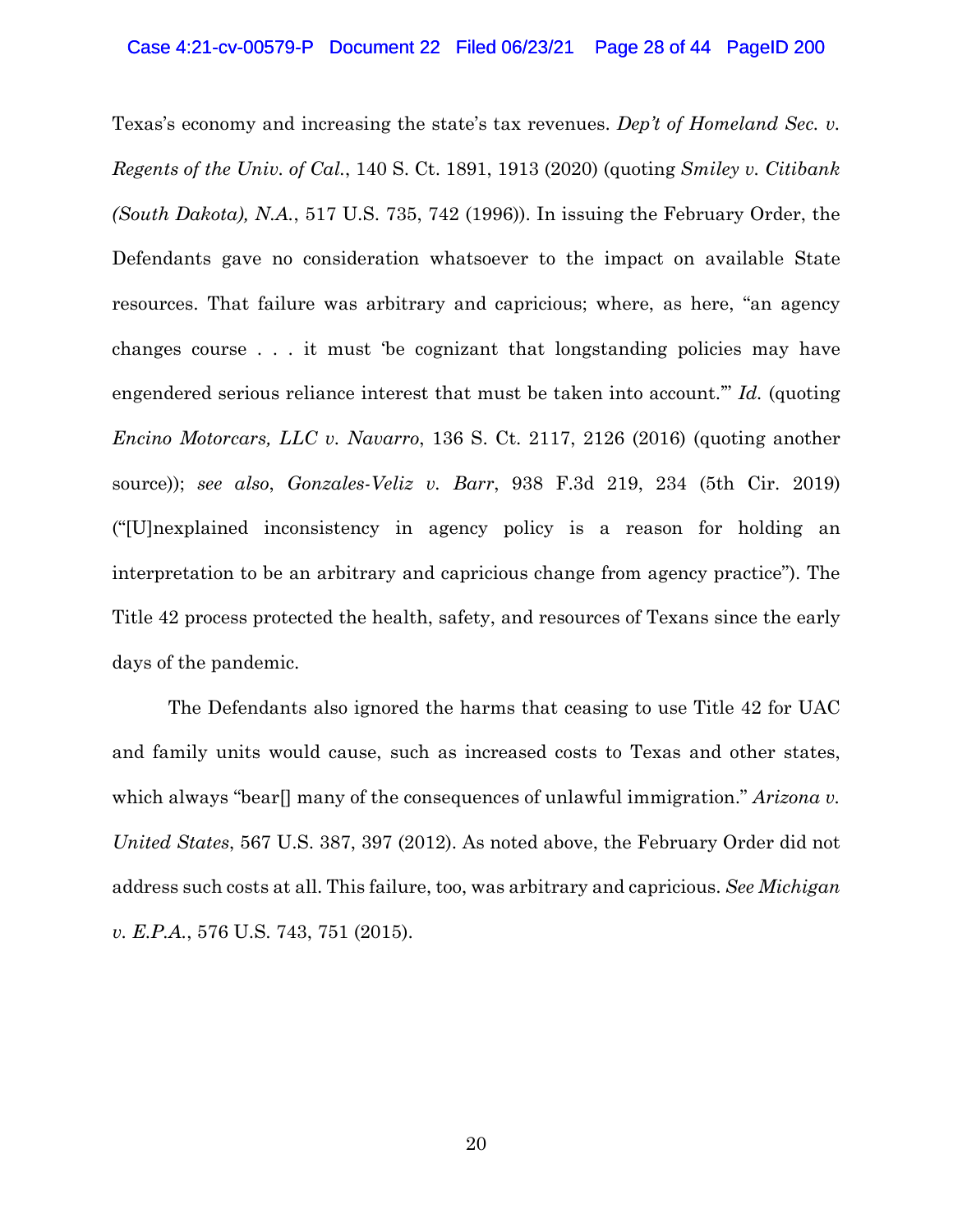### <span id="page-28-0"></span>**II. Texas Will Suffer Irreparable Harm Absent a Preliminary Injunction from This Court.**

Texas faces undoubted irreparable harm from the Defendants' actions, and that harm more than adequately resolves any potential questions regarding Texas' standing in this case.

### *A. Texas Faces Continuing Irreparable Harm from the Defendants' Actions.*

"In order to establish that there is a substantial threat of irreparable injury, [the movant] must show 'a significant threat of injury from the impending action, that the injury is imminent, and that money damages would not fully repair the harm.'" *Brink's Inc. v. Patrick*, No. 3:14-CV-775-B, 2014 WL 2931824, at \*6 (N.D. Tex. June 27, 2014) (quoting *TRAVELHOST, Inc. v. Figg*, No. 3:11-CV-0455-D, 2011 WL 6009096, at \*4 (N.D. Tex. Nov. 22, 2011)). This court has stated that "[t]he analysis for determining whether harm is irreparable encapsulates the purpose of a preliminary injunction. An injury is generally considered to be irreparable if the injury cannot be undone through monetary relief." *ADT, LLC v. Cap. Connect, Inc.*, 145 F. Supp. 3d 671, 694 (N.D. Tex. 2015) (citing *Enter. Int'l, Inc. v. Corporacion Estatal Petrolera Ecuatoriana*, 762 F.2d 464, 472–73 (5th Cir. 1985)). Also, "[i]f determining the amount of damage would be extremely difficult, the court can consider the harm irreparable." *ADT, LLC*, 145 F. Supp. 3d at 694 (citing *ICEE*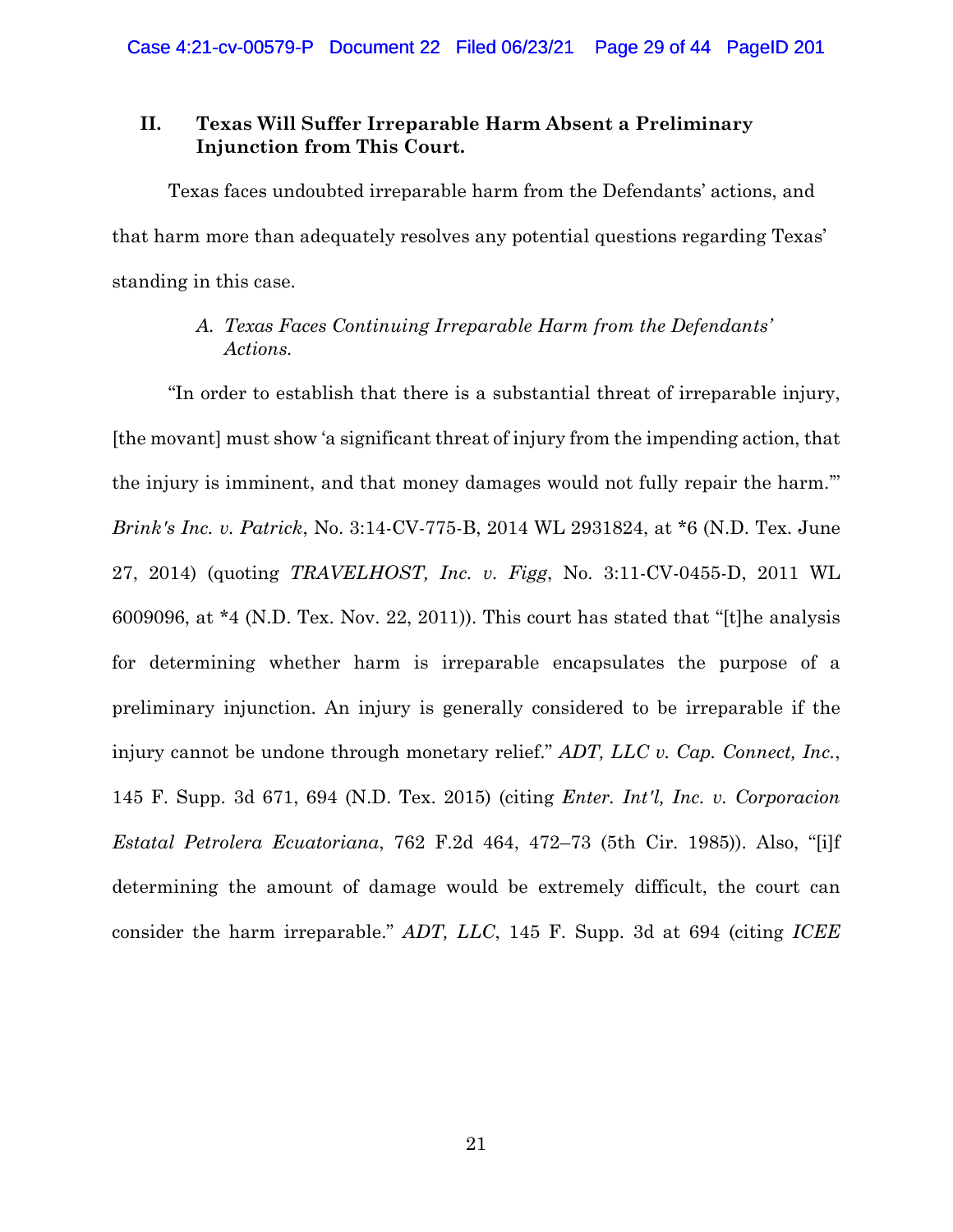*Distributors, Inc. v. J&J Snack Foods Corp.*, 325 F.3d 586, 597 (5th Cir. 2003); *Wilkinson v. Manpower, Inc.*, 531 F.2d 712, 714 (5th Cir. 1976)).

Here, the harm has already occurred and continues to be imminent. Aliens are coming across the border every single day at an ever-increasing rate. *See* App. 48-51. This is not a far-off or future threat. It is one that is daily, pending, and currently happening. *Id.* And the threat of an outbreak only grows with each alien who crosses the border without being screened.

As the world has witnessed, COVID-19 is highly contagious, and with an incubation period of several days to two weeks, it is nearly impossible to contain once it is introduced to the population. *See* Centers for Disease Control, *Clinical Questions about COVID-19: Questions and Answers*, https://www.cdc.gov/coronavirus/2019 ncov/hcp/faq.html#Transmission (under the tab "When is someone infectious?") (last visited June 21, 2021). Manifestly, the harm that would be caused by the continuation of this public health crisis, or another public health crisis, would be irreparable. As the last 14 months have shown, the effects of COVID-19 reach every facet of everyday life and cause damages that even trillions of dollars of government funding and private donations cannot fully compensate. *See*, Alvin Powell, *What Might Covid Cost the U.S.? Try \$16 Trillion*, THE HARVARD GAZETTE, https://news.harvard.edu/gazette/story/2020/11/what-might-covid-cost-the-u-sexperts-eye-16-trillion/ (November 10, 2020).

Indeed, the full extent of damages caused in response to the first outbreak are still not known—and may not be known for many years, or even decades. In Texas

22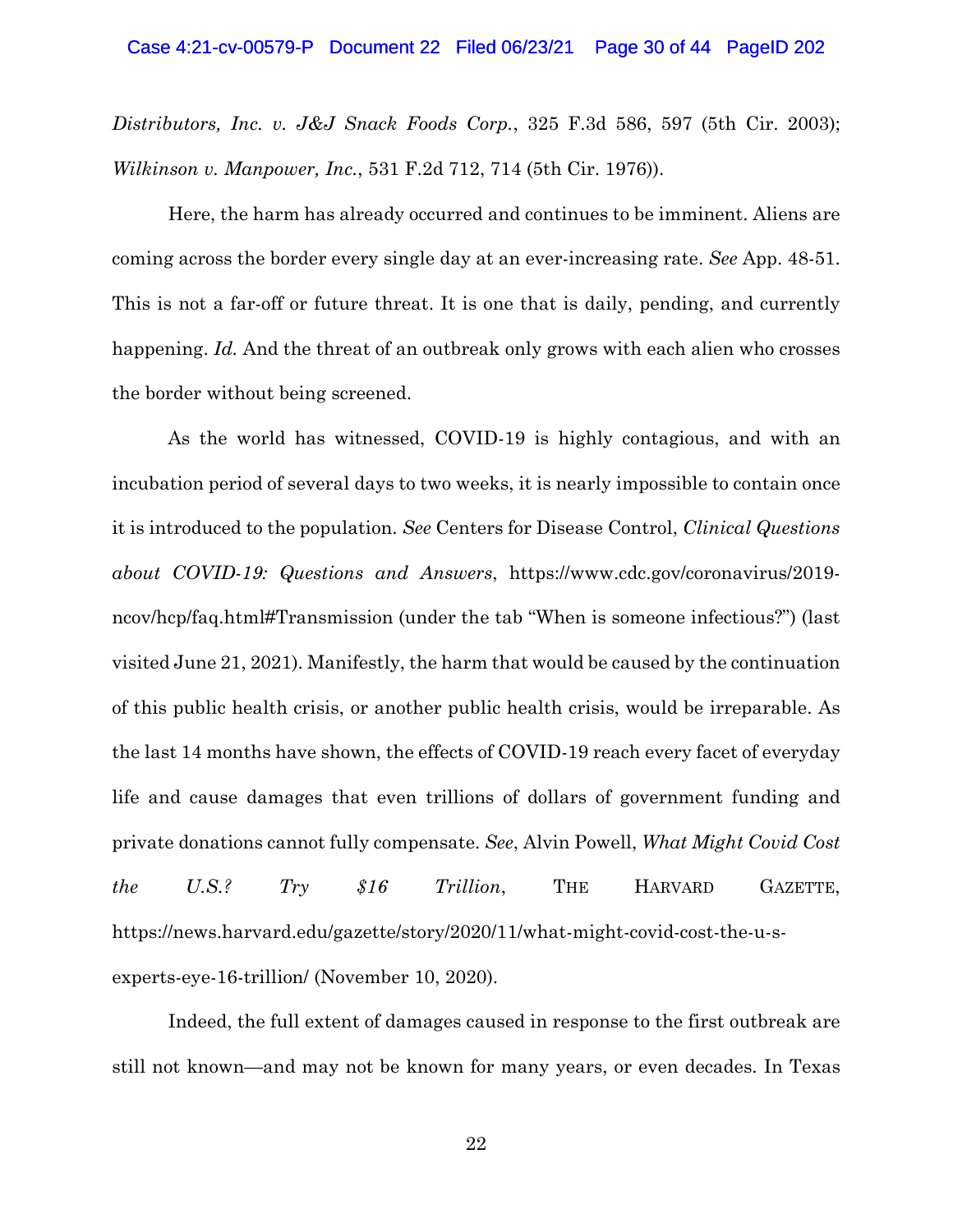### Case 4:21-cv-00579-P Document 22 Filed 06/23/21 Page 31 of 44 PageID 203

alone, there have been more than 2.5 million confirmed cases, and more than 50,000 people have died. *See* Texas Department of State Health Services, *DSHS COVID-19 Dashboard*, https://dshs.texas.gov/coronavirus/cases.aspx (last visited June 9, 2021).

And most critically, the Defendants have—on at least two occasions—admitted the harms that befall Texas from their actions.

The CDC Director's October Order acknowledged as much, when it described that "several cities and states, including *several located at or near U.S. border*s, continue to experience widespread, sustained community transmission that has *strained their healthcare and public health systems*. Furthermore, continuing to slow the rate of COVID-19 transmission is critical as states and localities ease public health restrictions on businesses and public activities in an effort to mitigate the economic and other costs of the COVID-19 pandemic." 85 Fed. Reg. 65,812 (emphasis added). DHS has also acknowledged that policies that contribute to the presence of illegal aliens in Texas cause Texas significant harm. "Texas, like other States, is directly and concretely affected by changes to DHS rules and policies that have the effect of easing, relaxing, or limiting immigration enforcement. Such changes can impact Texas's law enforcement, housing, education, employment, commerce, and healthcare needs and budgets." App. 59, Memorandum of Understanding between Texas and the U.S. Department of Homeland Security (Dec. 30, 2010).

As these admissions by the Defendants demonstrate, the release of illegal aliens—including UAC, family units, and other aliens—into Texas exposes Texas residents to COVID-19 and causes Texas to incur significant costs, including higher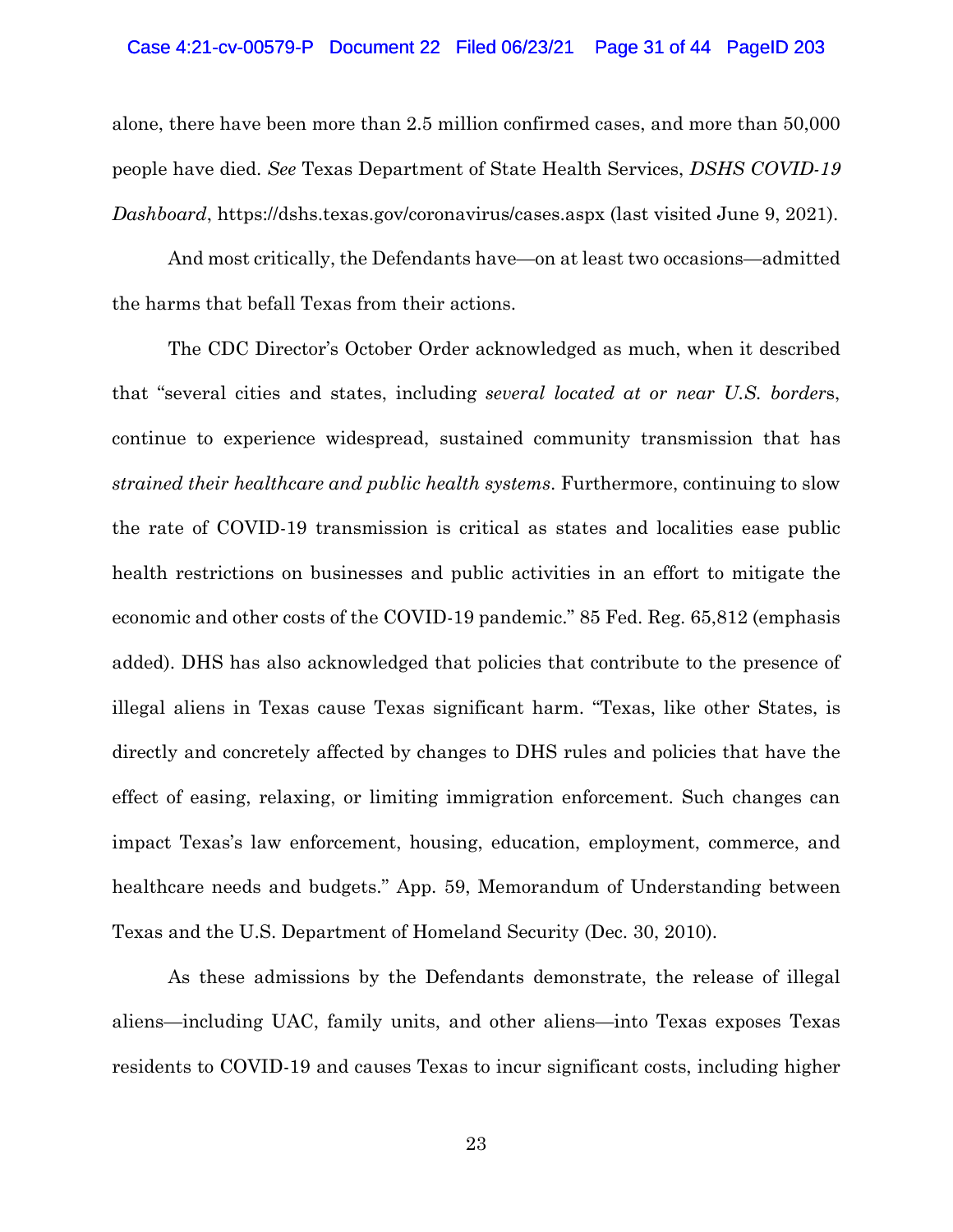### Case 4:21-cv-00579-P Document 22 Filed 06/23/21 Page 32 of 44 PageID 204

education, driver's license and identification card, healthcare, and law enforcement costs. When the Defendants do not remove or exclude illegal aliens in compliance with federal law, the Defendants' inaction causes Texas to incur these higher costs, which are not recoverable at law from the federal government.

The Supreme Court has held that States have a constitutional obligation to provide free education to unlawfully present aliens. *Plyler v. Doe*, 457 U.S. 202 (1982). And the costs incurred are significant. For example, Texas spends an estimated \$9,216 per student in attendance for each school year, but that number increases to \$11,432 for students requiring Bilingual and Compensatory Education. *See* App. 72- 73 ¶ 3 (Decl. of Leonardo R. Lopez). And if the number of UAC released to sponsors in Texas remains as high as it was from October 2020 through March of 2021, "4,778 UAC would be released to sponsors in Texas for that period. This would be an increase of nearly 105% over the previous 12-month period number 2,336." *Id.* at 74 ¶ 6. And based on the current situation, Mr. Lopez anticipates "that the total costs to the State of providing public education to UAC will rise in the future to the extent that the number of UAC enrolled in the State's public school system increases." App. 75 | 9.

If the Defendants, instead, followed their own rules and expelled UAC rather than resettling them into Texas, the State of Texas would not incur these additional costs above those it incurs for educating children already here.

Similarly, Texas incurs costs associated with the issuance of driver licenses and identification cards. *See* App. 76-80 (Decl. of Sheri Gipson). This includes individuals who simply have employment authorization, who receive a "limited term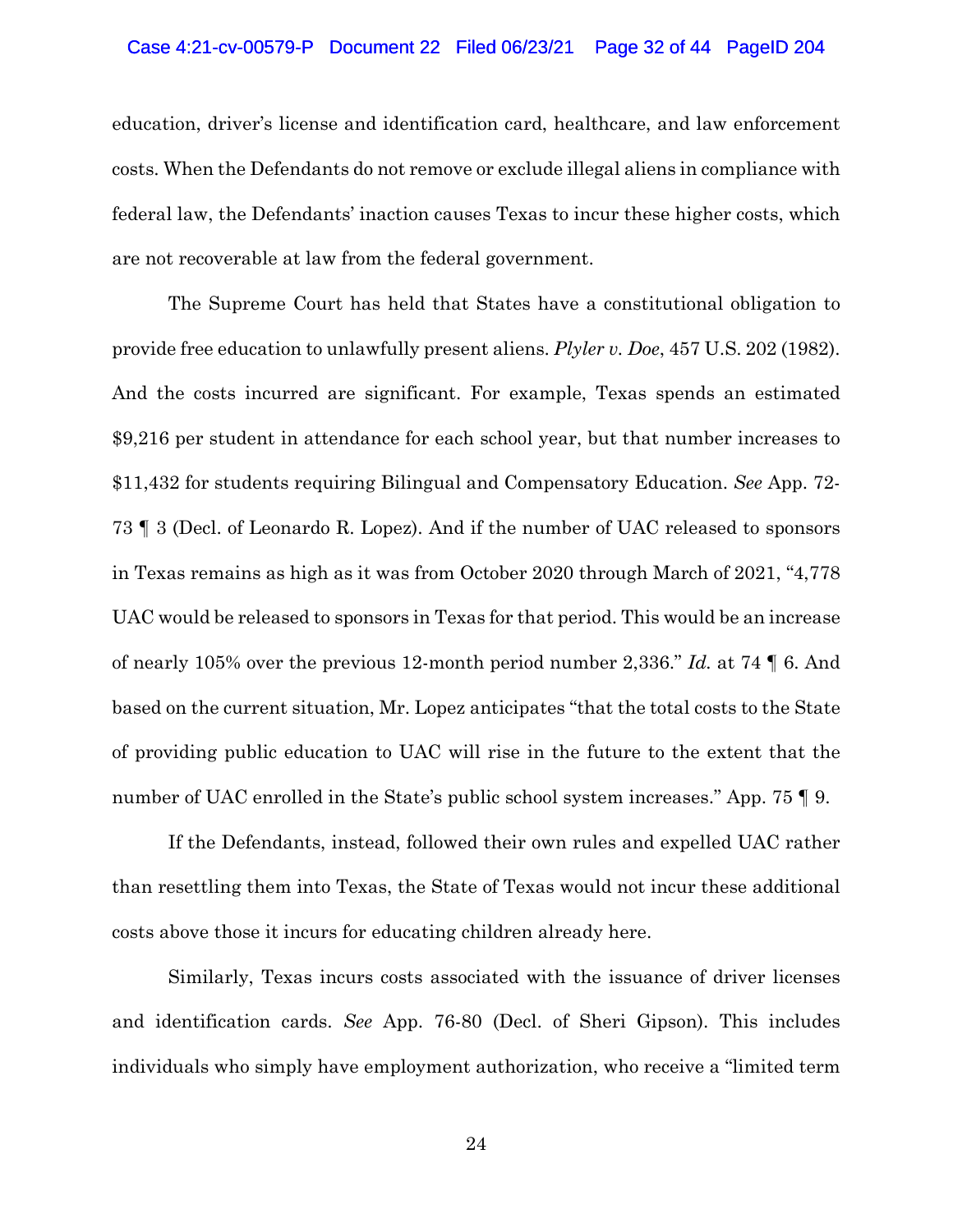### Case 4:21-cv-00579-P Document 22 Filed 06/23/21 Page 33 of 44 PageID 205

driver license or personal identification certificate."[7](#page-32-0) App. 77 ¶ 5. "Each additional customer seeking a limited term driver license or personal identification certificate imposes a cost on DPS." App. 78 ¶ 8. "DPS estimates that for an additional 10,000 driver license customers seeking a limited term license, DPS would incur a biennial cost of approximately \$2,014,870.80." *Id.* Again, as with the cost of educating UAC, Texas's costs in this space increase significantly when the Defendants fail to expel aliens under Title 42, as required by their own rules, and instead release aliens into the State of Texas.

Texas incurs costs associated with the provision of healthcare services to illegal aliens. Texas has previously studied the cost of providing such services and found such costs to run in the hundreds of millions of dollars. *See* App.88-90 ¶ 4-5 (Decl. of Lisa Kalakanis). Such costs include: "(i) Texas Emergency Medicaid; (ii) the Texas Family Violence Program (FVP); and (iii) Texas Children's Health Insurance Program (CHIP) Perinatal Coverage." App. 89 ¶ 6.[8](#page-32-1) Texas spent an estimated \$80 million on emergency Medicaid services in 2019. App. 89-90 ¶ 7. Texas spent an estimated \$1 million on Family Violence Program services in 2019. App. 90 ¶ 8. And Texas spent an estimated \$6 million on CHIP Perinatal Coverage in 2019. App. 90- 91 ¶ 9. Additionally, Texas incurs costs associated with "uncompensated medical care

<span id="page-32-0"></span><sup>7</sup> The category of individuals who simply have employment authorization, but not lawful status includes asylum applicants who meet certain requirements. *See* U.S. Citizenship and Immigration Services, *Asylum*, https://www.uscis.gov/humanitarian/refugees-and-asylum/asylum (under the tab "Permission to Work in the United States") (last visited June 18, 2021).

<span id="page-32-1"></span><sup>8</sup> Medicaid requires Texas to provide emergency services to individuals, regardless of immigration status, as a condition of its participation. *See* 42 U.S.C. § 1395dd; 42 C.F.R. § 440.255.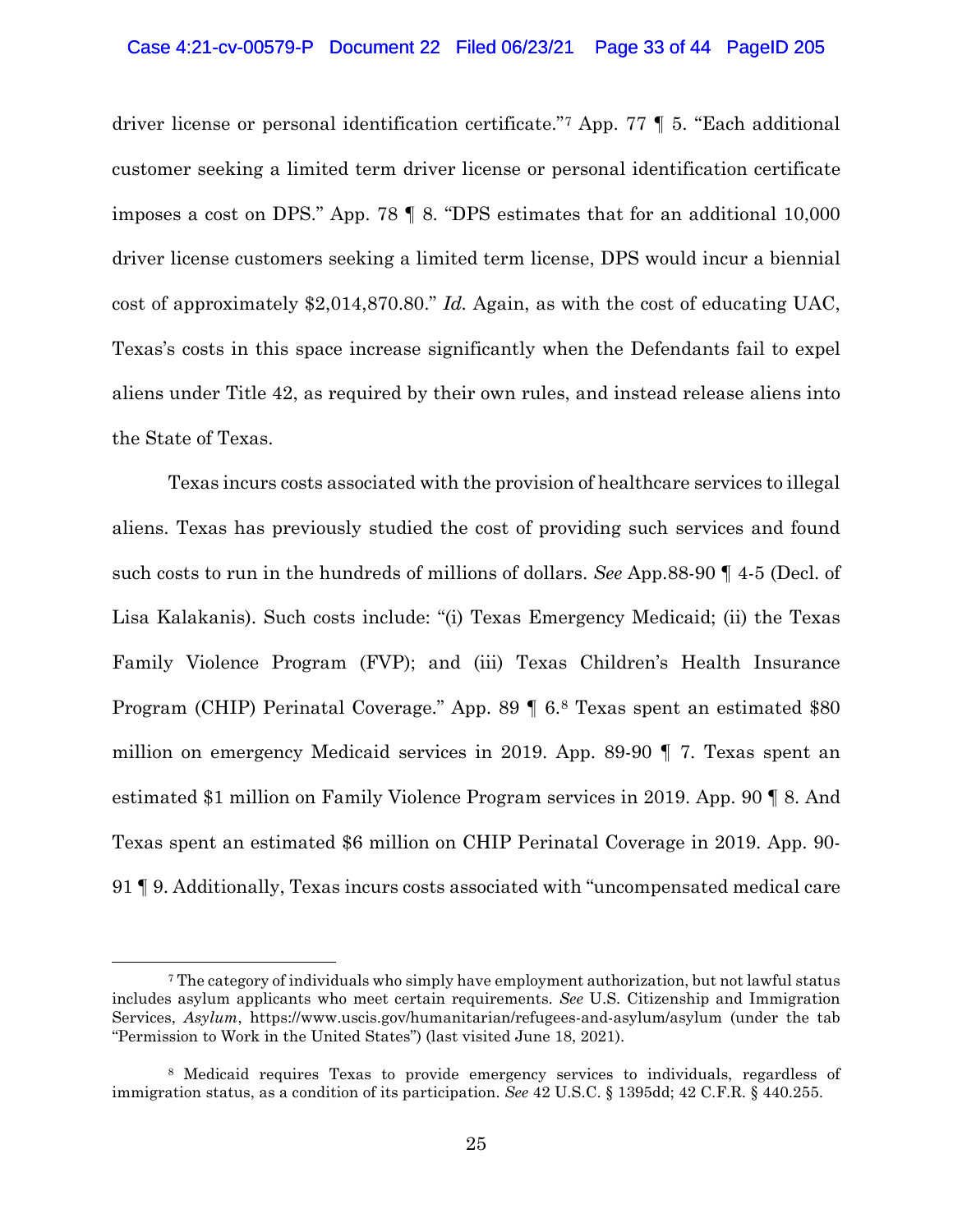### Case 4:21-cv-00579-P Document 22 Filed 06/23/21 Page 34 of 44 PageID 206

provided by state public hospital district facilities" to illegal aliens. App. 91 ¶ 10. The most recent estimate of the cost of such services was for 2008, when Texas spent an estimated \$716.8 million to provide such services. *Id.*

Texas anticipates that total costs of providing these services will "continue to reflect trends to the extent that the number of [illegal aliens] residing in Texas increases or decreases each year." *Id.* ¶ 11. Accordingly, if the number of illegal aliens residing in Texas increases because of the Defendant's illegal policies at issue in this case, Texas will incur additional costs.

Texas also incurs costs associated with the care, custody, and rehabilitation of persons convicted of criminal offenses in Texas, including illegal aliens. App. 95-97 (Decl. of Rebecca Waltz). Those costs are not fully known due to a variety of data limitations, but because of its participation in the State Criminal Alien Assistance Program (SCAAP), Texas can estimate "correctional officer salary costs for incarcerating [illegal aliens] with at least one felony or two misdemeanor convictions for violations of state or local law, and incarcerated for at least 4 consecutive days" during certain reporting periods. App. 95 ¶ 3. "For the most recently completed SCAAP application (reporting period of July 1, 2017 through June 30, 2018), [Texas] reported data for 8,951 eligible inmates and a total of 2,439,110 days." App. 96 ¶ 6. Texas estimates that it spent \$152,054,117 related to the incarceration of those inmates. Of that, Texas received reimbursement from SCAAP in the amount of \$14,657,739, or roughly one-tenth of the total cost associated with that limited population of criminal aliens. *Id.* ¶ 7. To the extent that the number of criminal aliens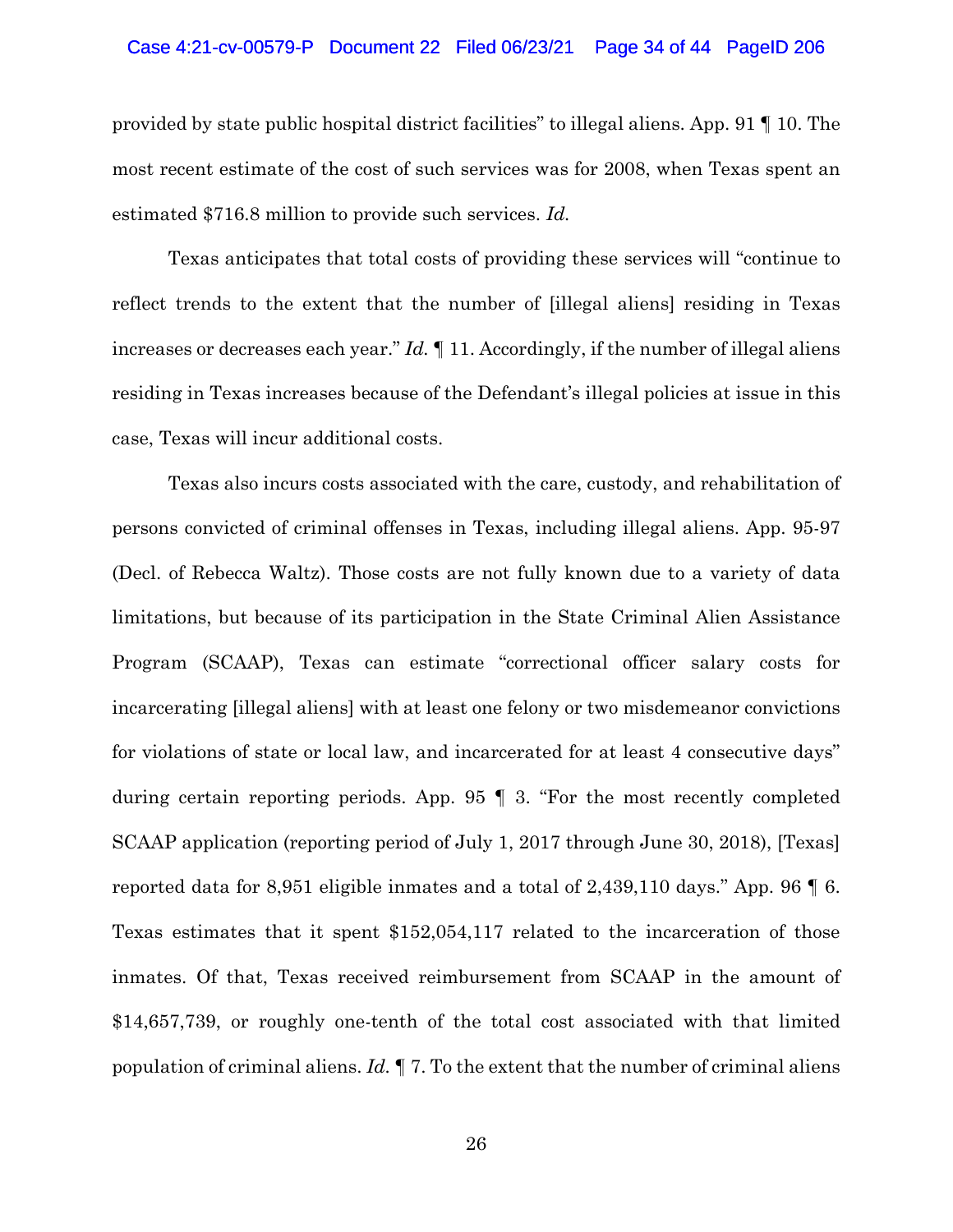in its custody increases, Texas's unreimbursed costs will correspondingly increase. *Id.* ¶ 8.

In having the duty to assume these responsibilities, the Supreme Court and Fifth Circuit have both held that state and local governments can suffer injury to their financial interests "based on the actions of the federal government." *Texas v. United States*, 2021 WL 2096669, slip at 11 (S.D. Tex. 2021); *see also Clinton v. City of N.Y.*, 524 U.S. 417, 430–31, 118 S.Ct. 2091, 2099 (1998) (finding that a local government's claim of injury to its borrowing power and fiscal planning was sufficient for standing). In fact, both courts have "expressly acknowledged such financial injuries in the immigration context, where States have 'an interest in mitigating the potentially harsh economic effects of *sudden shifts* in population.'" *Id.* (quoting *Plyler v. Doe*, 457 U.S. 202, 228, 102 S.Ct. 2382, 2400 (1982)).

Such is the case here. The February Order marked an abrupt and severe shift in immigration policy that, as discussed above, drew tens of thousands of people to Texas's border, necessitating a dramatic shift in resources on the part of the state. *See* App. 48-51. As recognized by the Supreme Court, the Fifth Circuit, and the Southern District of Texas, this as a harm in and of itself.

### *B. Texas Has Standing to Pursue its Claims.*

The Defendants' unlawful actions injure Texas in two cognizable ways: financial injury to Texas itself in the form of increased costs from the influx of illegal aliens, and a public-health injury to citizens of Texas—and thus to Texas as *parens*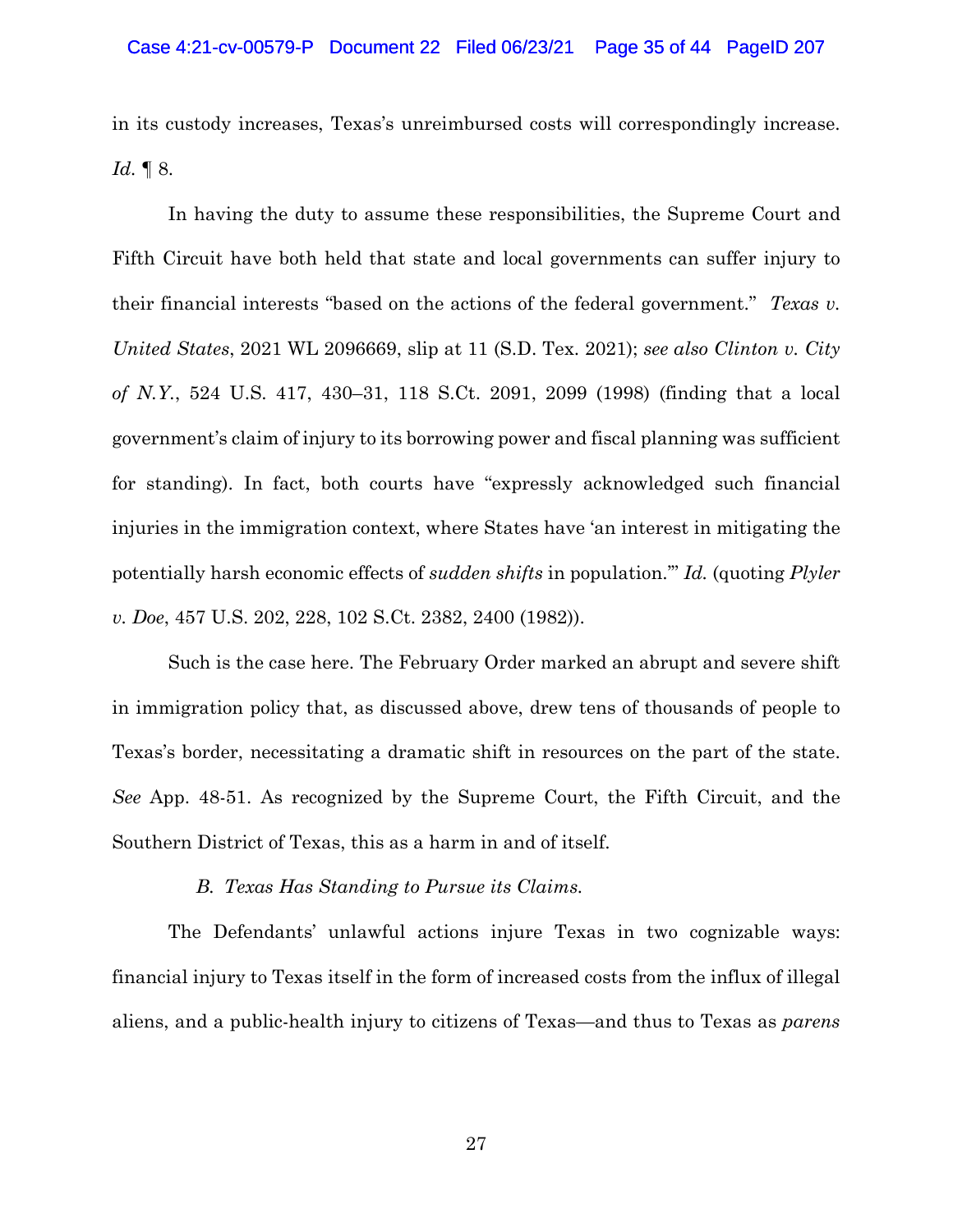#### Case 4:21-cv-00579-P Document 22 Filed 06/23/21 Page 36 of 44 PageID 208

*patriae—*in the form of unnecessary and unlawful exposure to COVID-19 from untested and unquarantined illegal aliens.

Both injuries are "concrete, particularized, and actual or imminent; fairly traceable to the challenged action; and redressable by a favorable ruling." *Clapper v. Amnesty Int'l USA*, 133 S. Ct. 1138, 1147 (2013) (internal quotations and citation omitted). And whether analyzed through the lens of the special solicitude afforded to states, s*ee Massachusetts v. EPA*, 549 U.S. 497, 520 (2007); *Texas v. United States*, 809 F.3d 134, 151–55 (5th Cir. 2015), or through a traditional standing analysis, the harms described above demonstrate that Texas has standing to pursue this case.

The Supreme Court has recognized that states, such as Texas, "bear[] many of the consequences of unlawful immigration." *Arizona v. United States,* 567 U.S. 387, 397 (2012). Texas will suffer a concrete injury should the defendants be allowed to essentially dispose of the Title 42 process. As discussed above, the number of aliens coming to Texas's southern border has only continued to grow since the February Order, which necessarily increase costs to Texas. *See* App. 48-51. Federal courts have repeatedly recognized that these costs imposed by federal immigration policies give Texas standing to challenge the lawfulness of those policies. *Texas v. United States*, 809 F.3d 134, 155-61 (5th Cir.), *aff'd by an equally divided Court*, 136 S.Ct. 2271 (2016); *Texas v. United States*, 86 F. Supp. 3d 591, 625-28 (S.D. Tex. 2015) (Hanen, J.); *Texas v. United States*, No. 6:21-cv-0003, 2021 U.S. Dist. LEXIS 33890, at \*27-35 (S.D. Tex. Feb. 23, 2021) (Tipton, J.). These collected decisions establish that Texas has standing to challenge lax federal enforcement as a matter of issue preclusion, *see*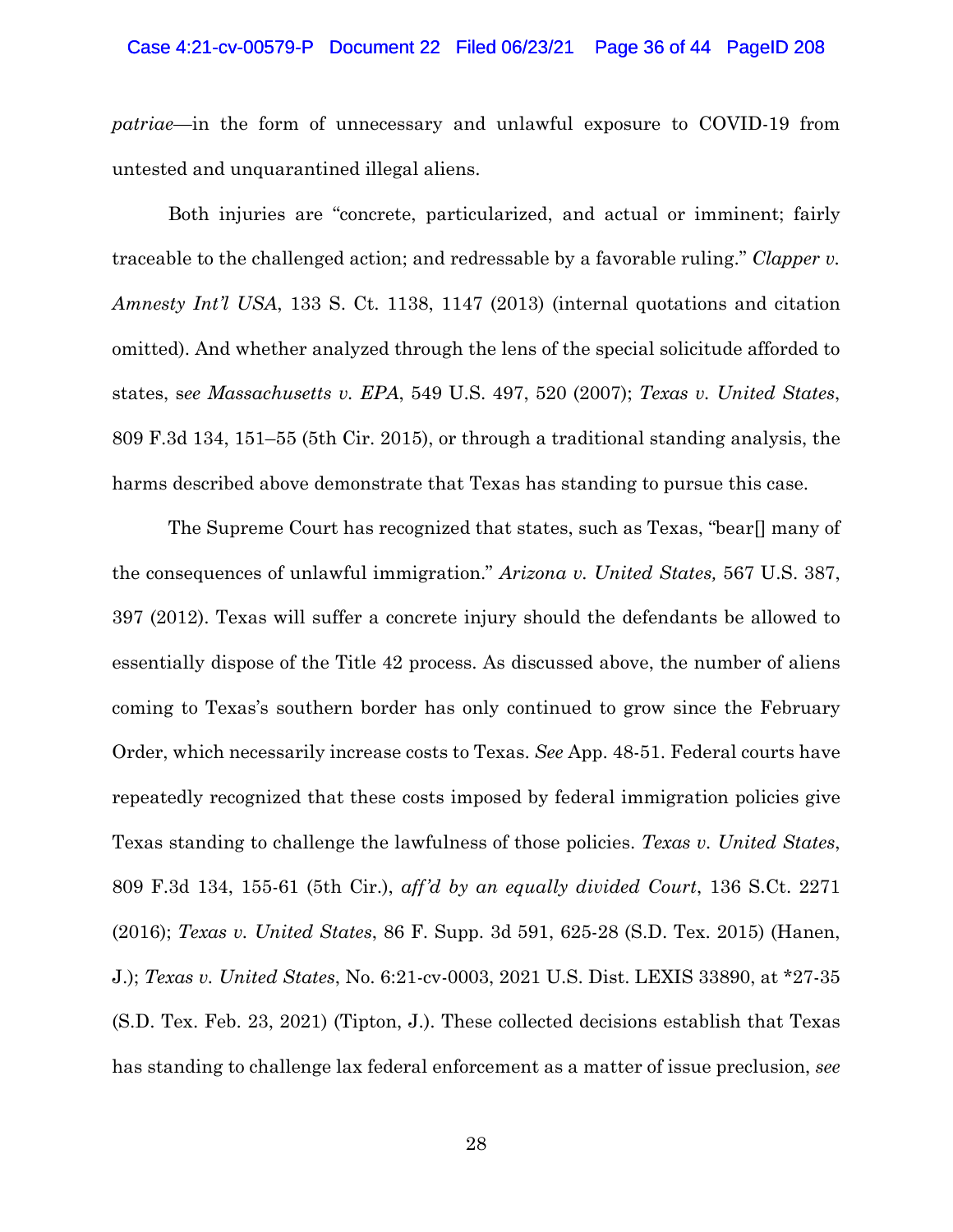*United States v. Mendoza*, 464 U.S. 154, 158 (1984) (citing *Montana v. United States*, 440 U.S. 147, 153 (1979)) (mutual collateral estoppel available against federal government).

The Defendants will likely raise the Supreme Court's recent decision in *Texas v. California*, No. 19-1019, 2021 WL 2459255 (June 17, 2021) as somehow diminishing Texas's standing in this case. But reliance on that case is misplaced. Here, the harm Texas faces is "directly traceable to any actual or possible unlawful Government conduct[,]" *id.* at \*7, namely, the Defendants' abject failure to abide by their own rules promulgated under Title 42. And as opposed to a law that has no meaningful enforcement mechanism—purportedly affecting a state's ability to show a causal relationship between the claimed injury and the challenged action—here, there can be no doubt "that third parties will likely react in predictable ways," *Id.*  (citation omitted). Individuals have violated our immigration laws for decades not with the intention of taking a short visit to a resort or to take their families to Disneyworld and then returning home, but instead, to remain in the United States for as long as possible. Their very act in coming to the United States demonstrates their intent and their reactions to changes in immigration policies are easy to predict—and illustrate the commonsense reasons why the State of Texas incurs significant costs.

In addition, the Defendants' unlawful actions are in no way considered sovereign actions by the federal government: "where the officer's powers are limited by statute, his actions beyond those limitations are considered individual and not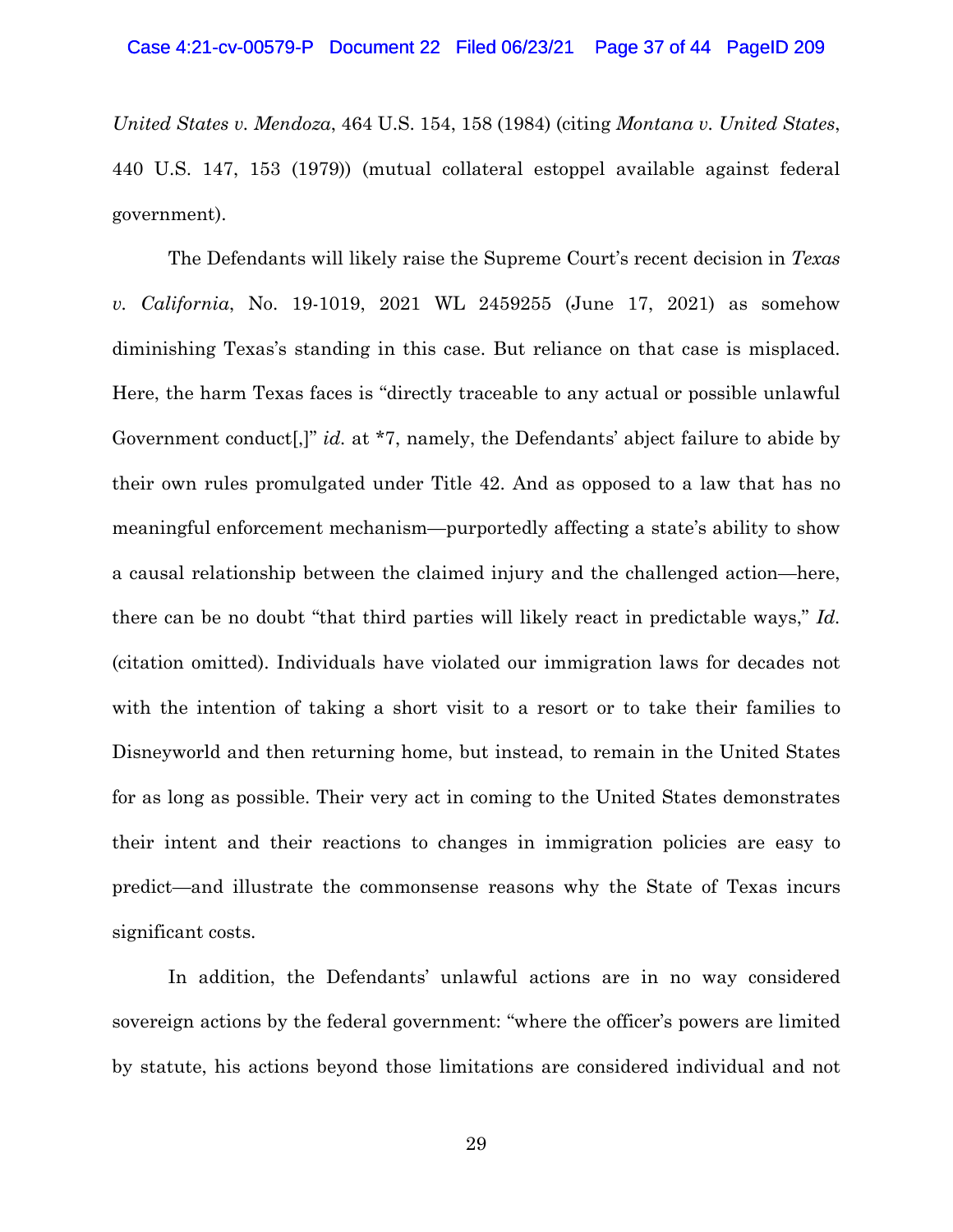sovereign actions." *Larson v. Domestic & Foreign Commerce Corp.*, 337 U.S. 682, 689 (1949); Kenneth Culp Davis, *Suing the Government by Falsely Pretending to Sue an Officer,* 29 CHI. L. REV. 435, 453-54 (1962). Thus, while "a State [does not] have standing as the parent of its citizens to invoke these constitutional provisions against the Federal Government, the ultimate *parens patriae* of every American citizen," *South Carolina v. Katzenbach*, 383 U.S. 301, 323-24 (1966) (citing *Massachusetts v. Mellon*, 262 U.S. 447, 485-86 (1923), that rule does not apply to unlawful agency action by mere federal officers. As Judge Hanen explained at length in *Texas v. United States*, 86 F. Supp. 3d at 625-28 (collecting cases), there is "an established line of cases that have held that states may rely on the doctrine of *parens patriae* to maintain suits against the federal government" where "not bringing suit to *protect* their citizens *from* the operation of a federal statute" but rather "to *enforce* the rights guaranteed by a federal statute." *Id.* at 626 (emphasis in original). Texas brings such an action here.

Indeed, the Supreme Court recognized the distinction in *Mellon*: "We need not go so far as to say that a State may never intervene by suit to protect its citizens against any form of enforcement of unconstitutional acts of Congress; but we are clear that the right to do so does not arise here." *Mellon*, 262 U.S. at 485. Texas has the police power to protect the health and welfare of its citizens, *Medtronic, Inc. v. Lohr,* 518 U.S. 470, 475 (1996) ("States have exercised their police powers to protect the health and safety of their citizens," which "are primarily, and historically, ... matters of local concern") (interior quotation marks and alterations omitted), and the United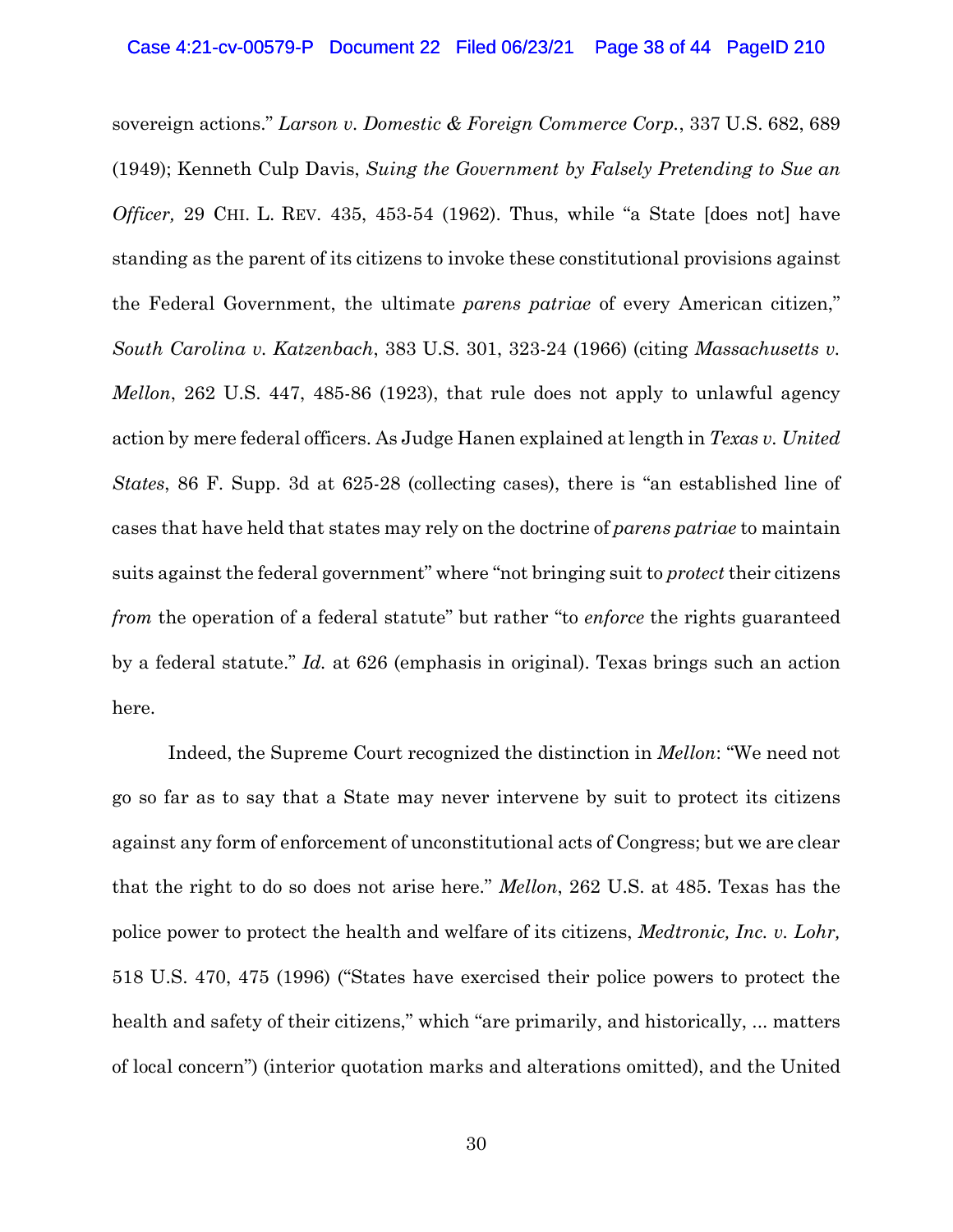### Case 4:21-cv-00579-P Document 22 Filed 06/23/21 Page 39 of 44 PageID 211

States lacks a police power. *United States v. Morrison*, 529 U.S. 598, 618-19 (2000) ("we always have rejected readings of the Commerce Clause and the scope of federal power that would permit Congress to exercise a police power"). As Judge Hanen further explained, a State has the required "quasi-sovereign interest 'in the health and well-being—both physical and economic—of its residents.'" *Texas*, 86 F. Supp. 3d at 627 (quoting *Alfred L. Snapp & Son, Inc. v. Puerto Rico ex rel. Barez*, 458 U.S. 592, 607 (1982)). Again, Texas brings such an action here.

In the PHSA and INA, Congress has given executive officials authority to *block* the entry of aliens with communicable diseases in compliance with those statutes and the APA.[9](#page-38-0) It would be strange if executive officers' non-sovereign acts *in violation* of the substantive and procedural requirements that Congress has set could bar a state from protecting its citizens, and neither the Fifth Circuit nor the U.S. Supreme Court has ever so held.

Texas can show that the harm is traceable to the Defendants' conduct and is redressable by a favorable order. The danger posed by increased risks of COVID-19 cases would not exist if the Defendants rapidly expelled aliens through the Title 42 process. As discussed above, statistics demonstrate that following the February Order, migration to the border surged while enforcement of immigration laws

<span id="page-38-0"></span><sup>9</sup> Whatever deference the Court chooses to give to the Defendants' interpretation of the PHSA and INA, that deference does not enter into the standing inquiry because the "threshold inquiry into standing in no way depends on the merits of the [plaintiff's] contention that particular conduct is illegal." *Whitmore v. Arkansas*, 495 U.S. 149, 155 (1990) (interior quotation marks omitted); *City of Waukesha v. EPA*, 320 F.3d 228, 235 (D.C. Cir. 2003) ("in reviewing the standing question, the court … must therefore assume that on the merits the plaintiffs would be successful in their claims"). However the Court decides the merits, the Defendants' actions must be assumed to violate the APA, PHSA, and INA.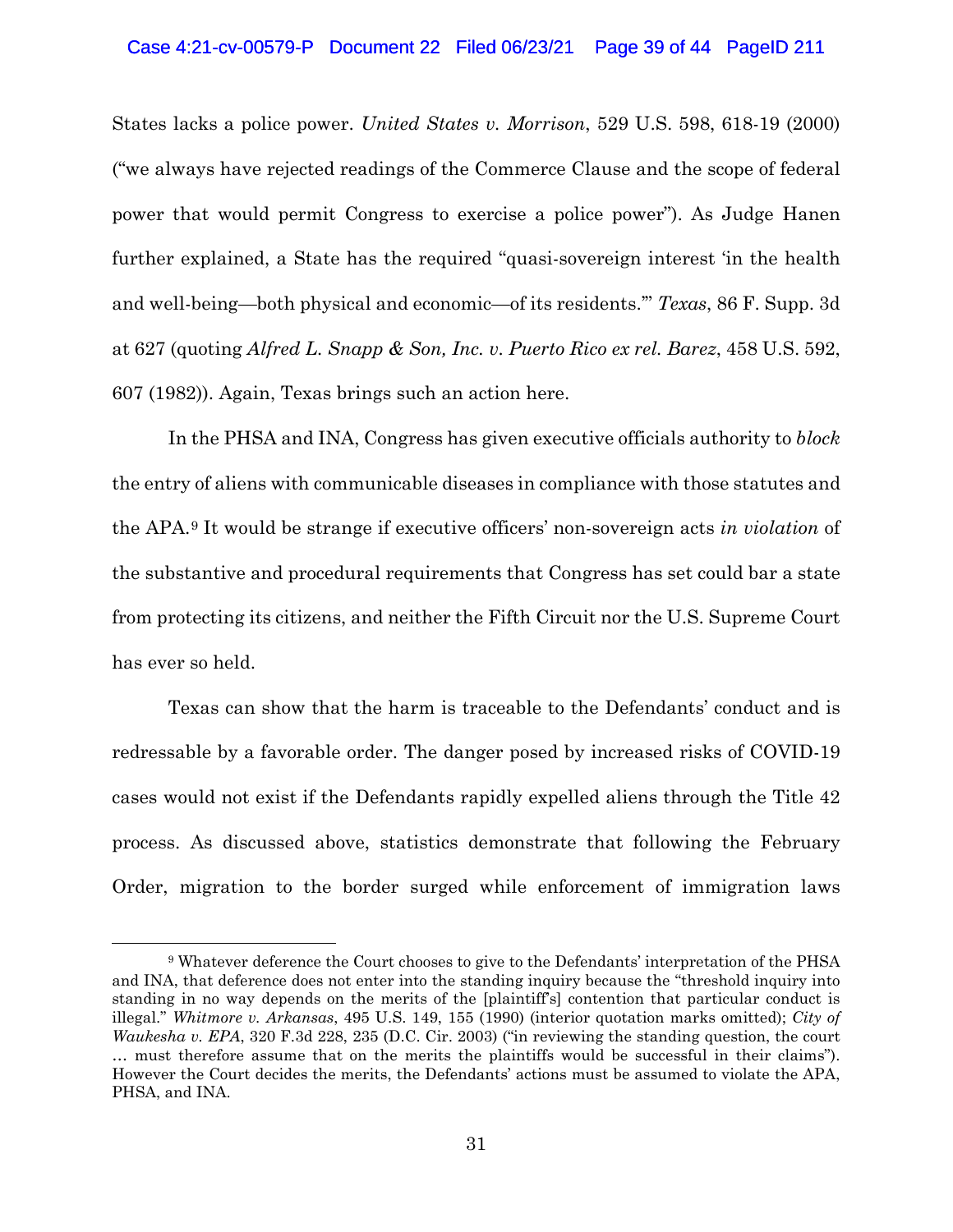plummeted. *See supra* pp. 7-10*.* The Administration sent a signal that it would not enforce immigration laws and, almost overnight, the amount of people seeking entry to the United States grew exponentially. But more fundamentally, the harm is traceable to the conduct. By allowing tens of thousands of people to flow across the border, the Defendants have increased the public health and safety risk to Texas, a risk that did not exist prior to the Defendants' actions.

Finally, as to redressability, a favorable order from this court would immediately prevent further harm or risk of harm for the reasons discussed above.[10](#page-39-1)

### <span id="page-39-0"></span>**III. The Harms to Texas Outweigh Any Harms That Might Arise If This Court Grants a Preliminary Injunction.**

"[T]o obtain a preliminary injunction [the movant] 'must show that the injury [it] will suffer if the court denies injunctive relief is greater than the injury the defendants will suffer if the relief is granted.'" *Med-Cert Home Care, LLC v. Azar*, 365 F. Supp. 3d 742, 757 (N.D. Tex. 2019) (quoting *Bennigan's Franchising Co., L.P. v. Swigonski*, No. CIVA 3:06CV2300G, 2007 WL 603370, at \*5 (N.D. Tex. Feb. 27, 2007)).

<span id="page-39-1"></span><sup>&</sup>lt;sup>10</sup> Indeed, for procedural injuries like APA rulemaking claims alleged in the complaint, those injuries *relax* the Article III threshold for redressability. *Sierra Club v. Glickman*, 156 F.3d 606, 613 (5th Cir. 1998); "If a party claiming the deprivation of a right to notice-and-comment rulemaking under the APA had to show that its comment would have altered the agency's rule, section 553 would be a dead letter." *Sugar Cane Growers Co-op. of Fla. v. Veneman*, 289 F.3d 89, 95 (D.C. Cir. 2002). Instead, here, *vacatur* would put the parties back in the position they should have been in all along, and thus provide enough redress, even if the federal defendants *potentially could* take the same action on remand, leaving Texas no better off in the end. *Vacatur* and remand redress the procedural injury "even though the agency (like a new jury after a mistrial) might later, in the exercise of its lawful discretion, reach the same result for a different reason." *FEC v. Akins*, 524 U.S. 11, 25 (1998). When considered in the procedural-rights context, Texas's standing is particularly obvious.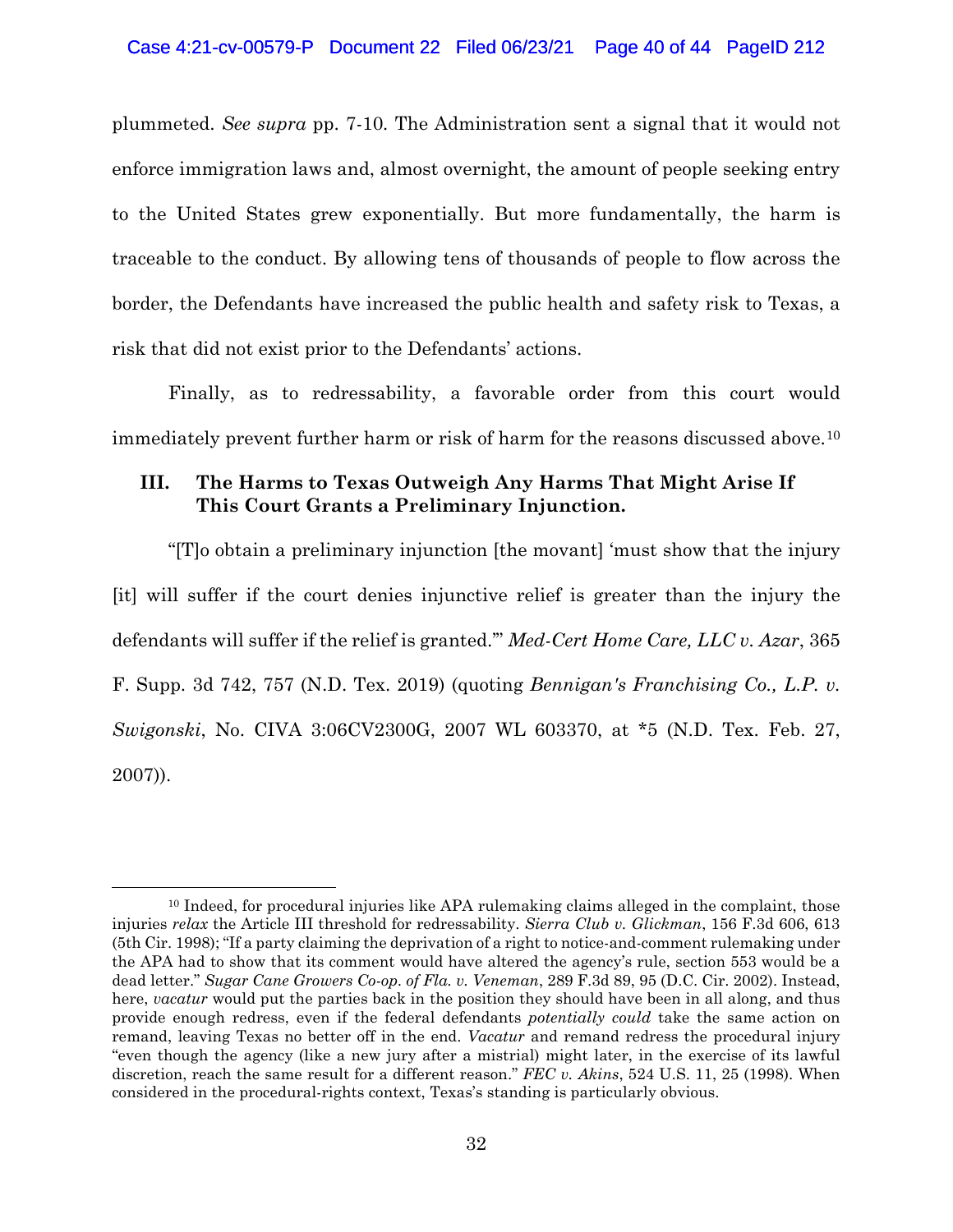### Case 4:21-cv-00579-P Document 22 Filed 06/23/21 Page 41 of 44 PageID 213

In this case, the harm to Texas, as detailed above, is both imminent and irreparable, and could be easily avoided by the Defendants' continuation of practices used prior to the February Order. At stake for Texas is the health of the people of Texas. Conversely, there is no harm to the Defendants from their resuming their operations as they were prior to the February Order. Nor is there any legal harm to persons removed pursuant to those procedures, as such individuals are aliens who lack lawful status in the United States, and whose rights are not being violated.

### <span id="page-40-0"></span>**IV. A Preliminary Injunction Is in the Public Interest.**

The final factor is the public interest, which collapses into the merits when a strong showing has been made on the likelihood of prevailing on the merits. *In re Campbell*, 750 F.3d 523, 534 (5th Cir. 2014); *Sunbeam Prods., Inc. v. West Bend Co.*, 123 F.3d 246, 260 (5th Cir. 1997) ("public interest calculus is subsumed within the merits"), *abrogated on other grounds by TrafFix Devices, Inc. v. Mktg. Displays, Inc.*, 532 U.S. 23 (2001)).

This court has recognized that there are a wide variety of public interests that could be considered and that, as a result, there can be overlap between the third and fourth elements of the preliminary injunction analysis. For example, a court has determined that "the balance of harm tip[s] in favor of granting the injunction because the harm threatened to the public was perceived as being greater than any speculative harm that might be suffered by United." *Mississippi Power & Light Co. v. United Gas Pipe Line Co.*, 760 F.2d 618, 626 (5th Cir. 1985); *see also Janvey v.*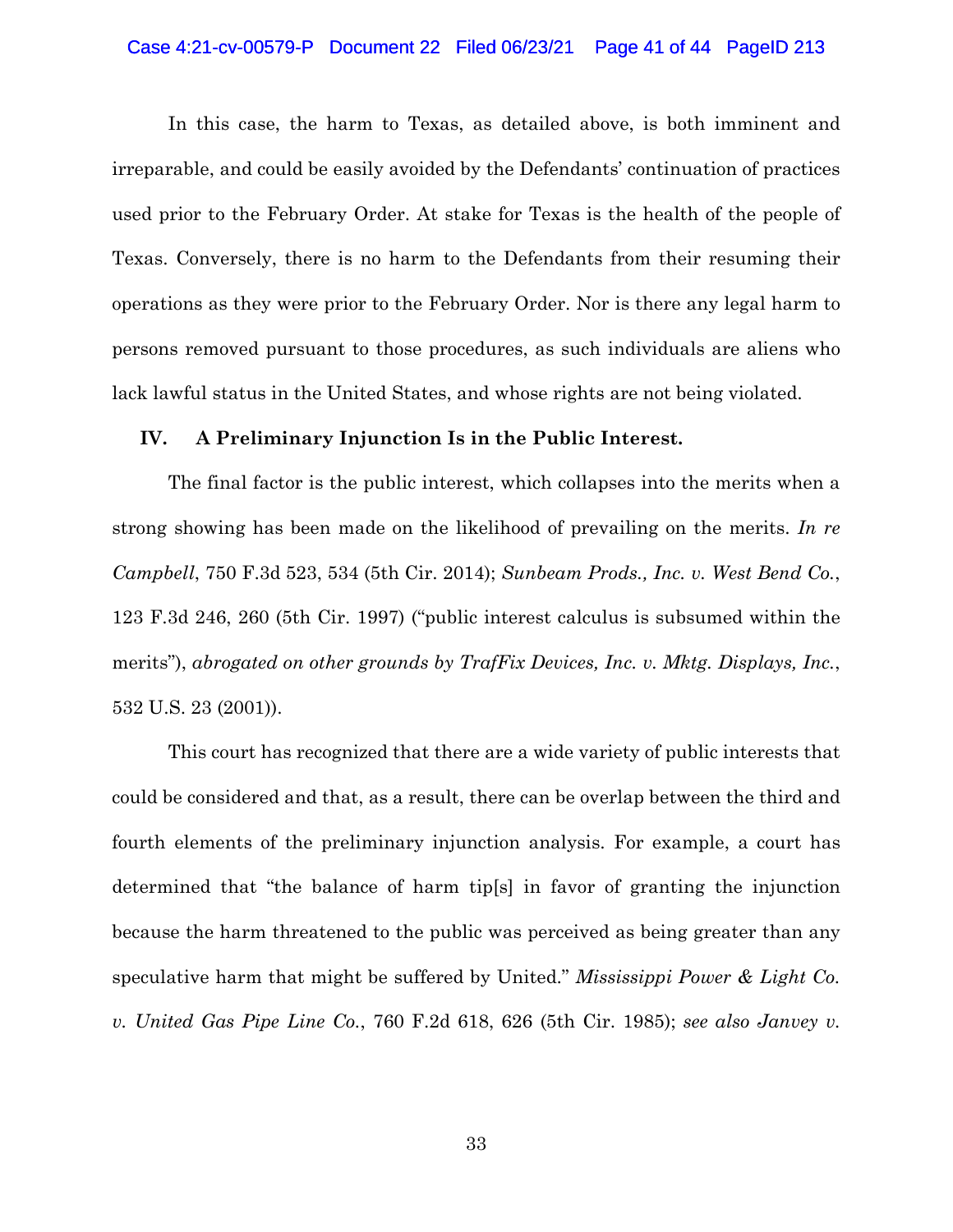*Alguire*, 647 F.3d 585, 601 (5th Cir. 2011) (analyzing the balance of harms and the public interest issues together).

Similarly, here, the requested Preliminary Injunction is in the public interest given the public health concerns discussed above, and the lack of any public interest in the continuation of the Defendants' unlawful policies, or harm to the Defendants from ceasing them. And, at the very least—to employ the precise legal standard applicable here— the Preliminary Injunction is not contrary to the public interest.

### **CONCLUSION**

<span id="page-41-0"></span>For the foregoing reasons, this Court should issue a Preliminary Injunction ordering the Defendants (1) to cease all activities in furtherance of the February Order, (2) resume activities in furtherance of the October Order, to include applying Title 42 to all covered aliens arriving at the U.S. Border—without categorically excepting classes of people, whether families, unaccompanied minors, or others—and (3) enjoining the Defendants from failing to apply the detention scheme required in the alternative by 8 U.S.C. § 1222(a).

Respectfully submitted,

KEN PAXTON Attorney General of Texas

BRENT WEBSTER First Assistant Attorney General */s/ Aaron F. Reitz* AARON F. REITZ *Lead Counsel* Deputy Attorney General for Legal Strategy Texas Bar No. 24105704 P.O Box 12548 Austin, Texas 78711-2548 Phone: (512) 936-1989 aaron.reitz@oag.texas.gov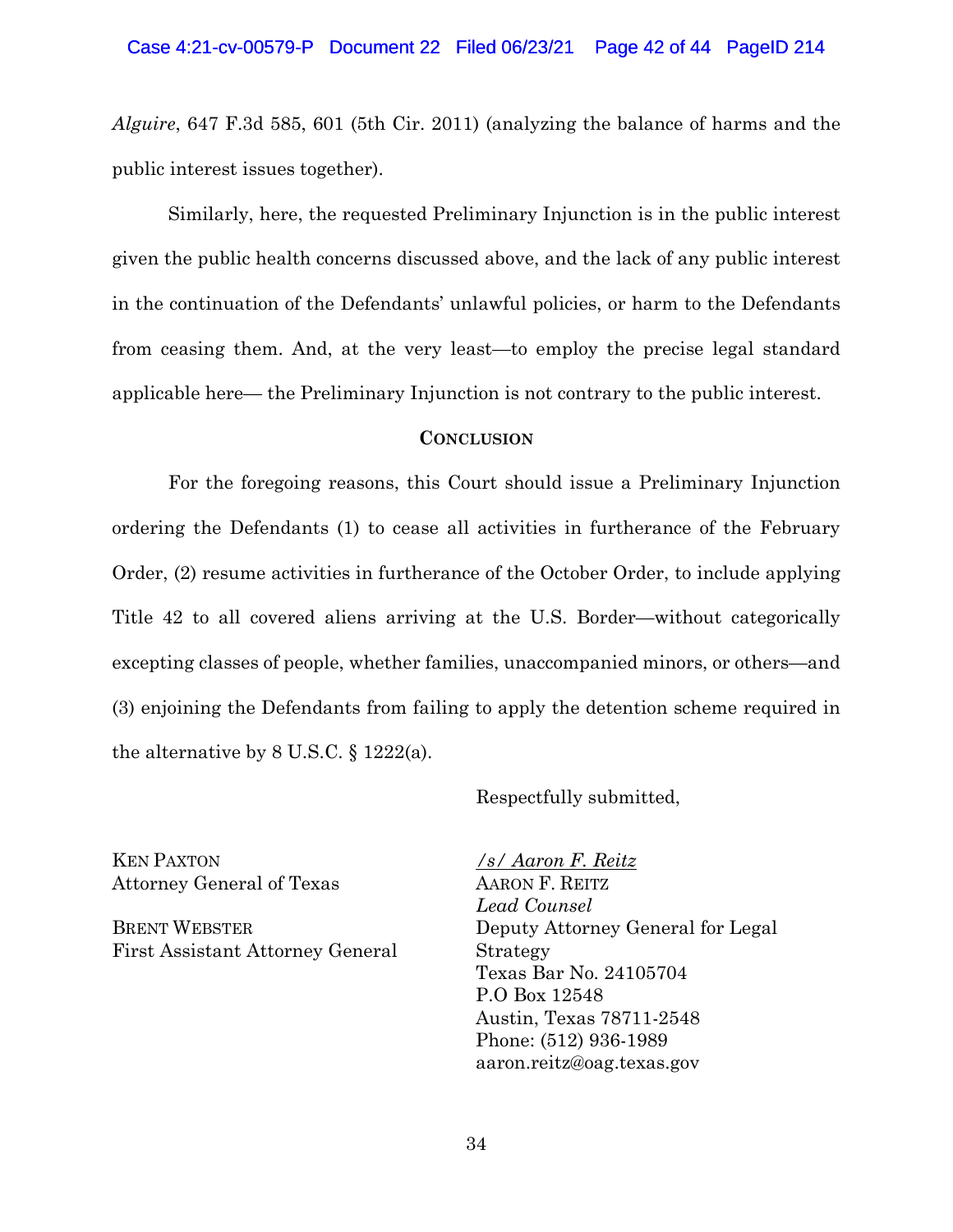MATTHEW G. WHITAKER America First Legal Foundation 300 Independence Avenue SE Washington, DC 20003 (202) 964-3721 info@aflegal.org

CHRISTOPHER J. HAJEC MATT A. CRAPO Immigration Reform Law Institute 25 Massachusetts Ave., NW, Suite 335 Washington, DC 20001 (540) 205-7986 litigation@irli.org